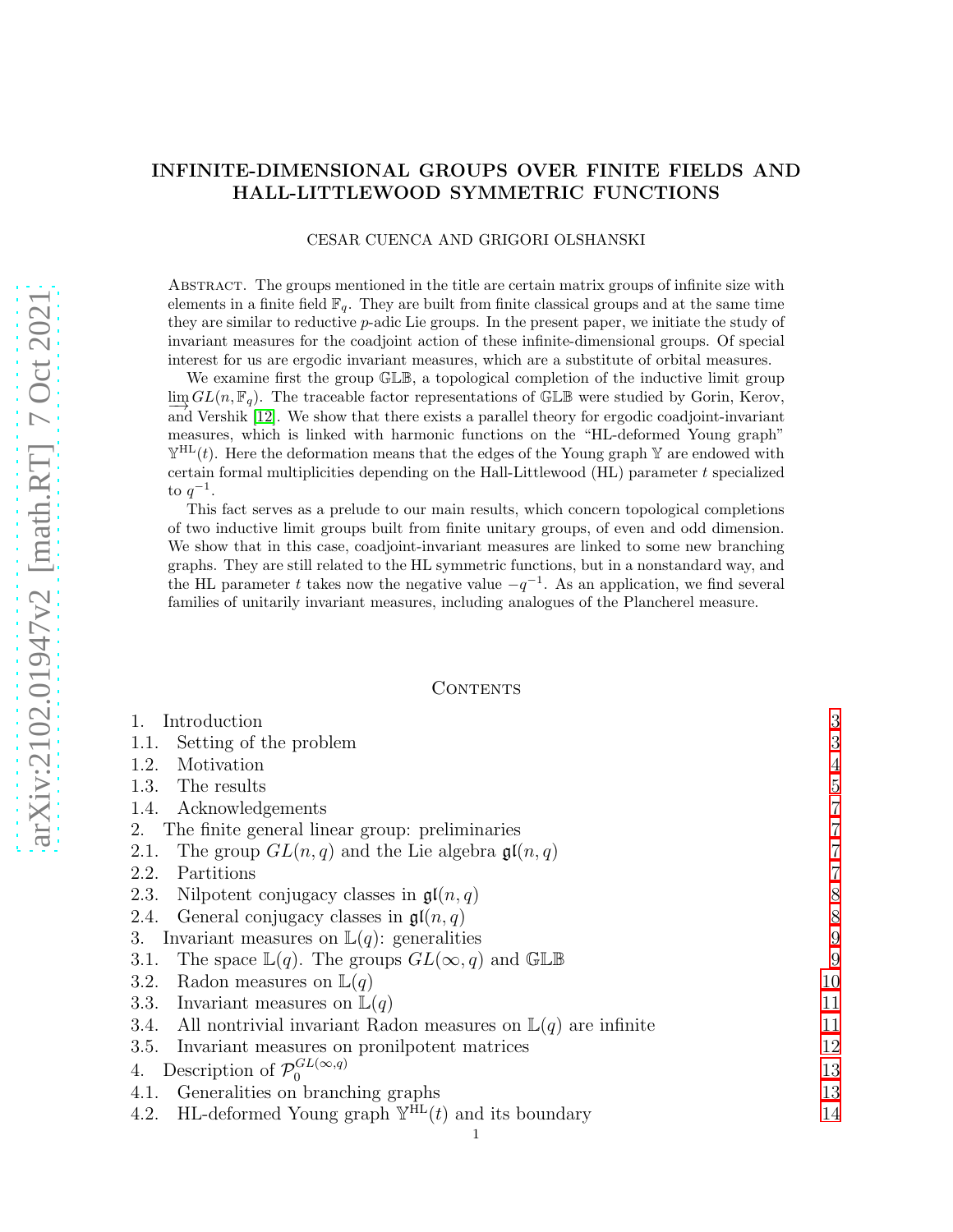| 4.3. The branching graph $\Gamma^{GL(\infty,q)}$                                                                                                                    | 16 |  |  |  |  |  |
|---------------------------------------------------------------------------------------------------------------------------------------------------------------------|----|--|--|--|--|--|
| Final result: description of measures<br>4.4.                                                                                                                       | 18 |  |  |  |  |  |
| 4.5.<br>Examples and remarks                                                                                                                                        | 19 |  |  |  |  |  |
| 5. Description of $\mathcal{P}^{GL(\infty,q)}$                                                                                                                      |    |  |  |  |  |  |
| A partition of $\mathbb{L}(q)$<br>5.1.                                                                                                                              | 20 |  |  |  |  |  |
| The structure of $\mathcal{P}^{GL(\infty,q)}$<br>5.2.                                                                                                               | 21 |  |  |  |  |  |
| Conjugacy classes in skew-Hermitian matrices<br>6.                                                                                                                  | 22 |  |  |  |  |  |
| 6.1.<br>The unitary group over a finite field                                                                                                                       | 22 |  |  |  |  |  |
| Nilpotent conjugacy classes in $\mathfrak{u}(N, q^2)$<br>6.2.                                                                                                       | 24 |  |  |  |  |  |
| 6.3.<br>General conjugacy classes in $\mathfrak{u}(N, q^2)$                                                                                                         | 25 |  |  |  |  |  |
| Invariant measures on skew-Hermitian matrices<br>7.                                                                                                                 | 26 |  |  |  |  |  |
| The group $U(2\infty, q^2)$ and the space $\mathbb{L}^{\mathscr{E}}(q^2)$<br>7.1.                                                                                   | 26 |  |  |  |  |  |
| The group $U(2\infty + 1, q^2)$ and the space $\mathbb{L}^{\mathscr{O}}(q^2)$<br>7.2.                                                                               | 28 |  |  |  |  |  |
| Invariant Radon measures<br>7.3.                                                                                                                                    | 28 |  |  |  |  |  |
| 7.4. Relationship among $\mathcal{P}^{U(2\infty,q^2)}$ , $\mathcal{P}^{U(2\infty+1,q^2)}$ , $\mathcal{P}_0^{U(2\infty,q^2)}$ and $\mathcal{P}_0^{U(2\infty+1,q^2)}$ | 29 |  |  |  |  |  |
| The branching graphs of $\mathcal{P}_0^{U(2\infty,q^2)}$ , $\mathcal{P}_0^{U(2\infty+1,q^2)}$ and Ennola's duality<br>8.                                            |    |  |  |  |  |  |
| The branching graphs $\Gamma^{U(2\infty,q^2)}$ and $\Gamma^{U(2\infty+1,q^2)}$<br>8.1.                                                                              | 30 |  |  |  |  |  |
| 8.2.<br>Even and odd HL-deformed Young graphs                                                                                                                       | 32 |  |  |  |  |  |
| 8.3.<br>Final result                                                                                                                                                | 33 |  |  |  |  |  |
| 8.4.<br>Examples                                                                                                                                                    | 35 |  |  |  |  |  |
| Proof of Propositions 4.13 and 8.2<br>9.                                                                                                                            | 37 |  |  |  |  |  |
| 9.1.<br>Two lemmas                                                                                                                                                  | 37 |  |  |  |  |  |
| 9.2.<br>Proof of Proposition 4.13                                                                                                                                   | 38 |  |  |  |  |  |
| 9.3.<br>One more lemma                                                                                                                                              | 39 |  |  |  |  |  |
| 9.4. Proof of Proposition 8.2                                                                                                                                       | 40 |  |  |  |  |  |
| 10.<br>Generalized spherical representations                                                                                                                        | 43 |  |  |  |  |  |
| References                                                                                                                                                          |    |  |  |  |  |  |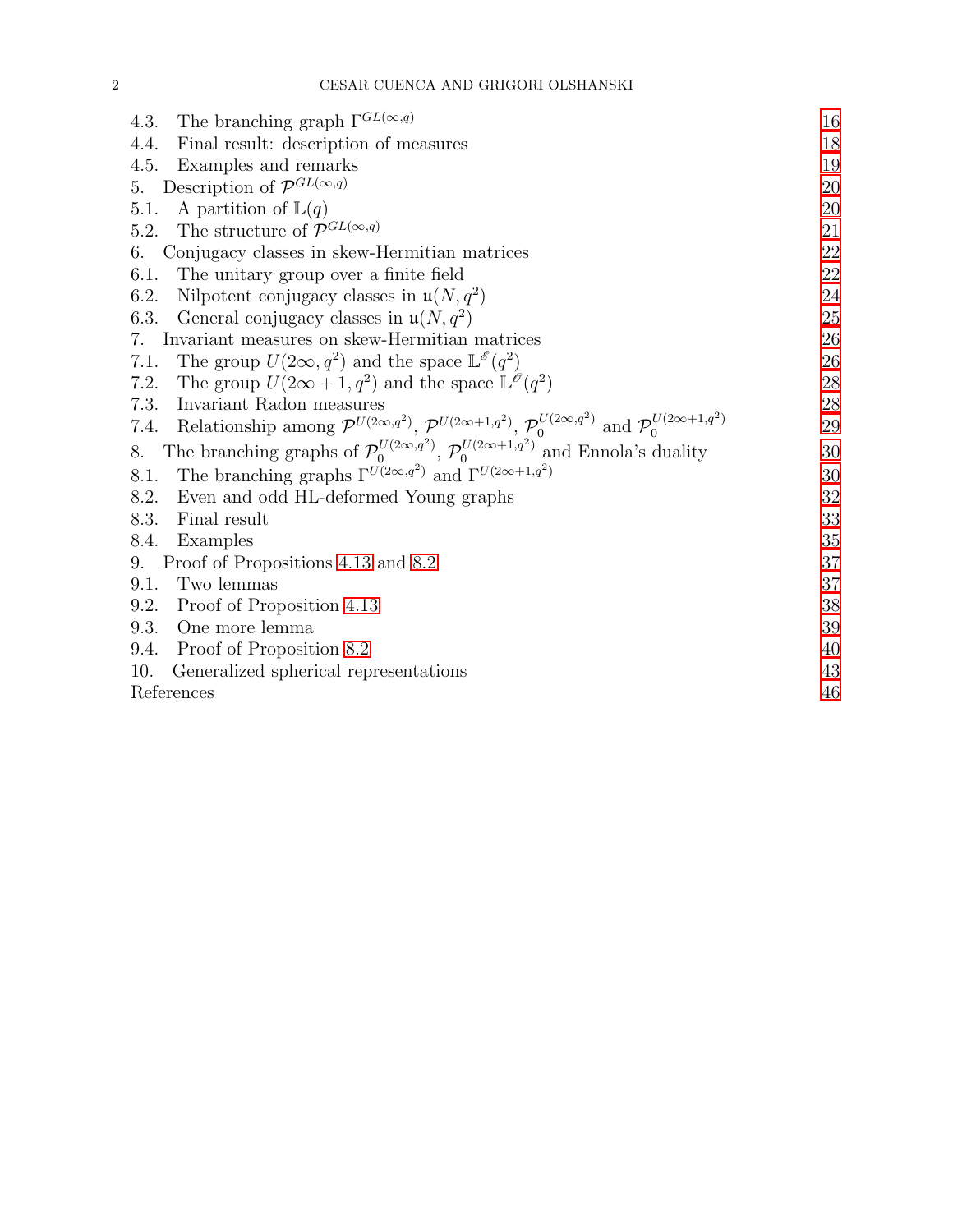### 1. INTRODUCTION

<span id="page-2-1"></span><span id="page-2-0"></span>1.1. Setting of the problem. Fix a finite field  $\mathbb{F}_q$  with q elements and let  $\{G(n)\}$  be any of the classical series of finite groups of Lie type over  $\mathbb{F}_q$ . The basic example is that of general linear groups  $G(n) = GL(n, q) := GL(n, \mathbb{F}_q)$ , but one can also consider the unitary, orthogonal or symplectic groups over a finite field. Such groups  $G(n)$  form a nested chain, so one can form the inductive limit group  $G := \varinjlim G(n)$ . The "infinite-dimensional groups over  $\mathbb{F}_q$ " mentioned in the title are certain topological completions  $\overline{G} \supset G$  of such inductive limit groups.

In the case of general linear groups, the definition of the topological group  $G$  is given in the work [\[12\]](#page-45-0) by Gorin, Kerov, and Vershik. This group, denoted in [\[12\]](#page-45-0) as GLB, is formed by the infinite size matrices  $g = [g_{ij}]_{i,j=1}^{\infty}$  over  $\mathbb{F}_q$  which have finitely many nonzero entries below the diagonal and are invertible. It is a locally compact, separable, totally disconnected topological group with respect to a natural nondiscrete topology. That topology is uniquely defined by the condition that the subgroup  $\mathbb{B} \subset \mathbb{GL}\mathbb{B}$  of upper triangular matrices (which is a profinite group) is an open compact subgroup.

For the other classical series, the corresponding groups  $\overline{G}$  are defined in a similar way. Just like it is the case for Lie groups, one can define for them natural analogues of a Lie algebra, adjoint and coadjoint action.

For example, consider the case  $\overline{G} = \mathbb{GLB}$ . Then the corresponding Lie algebra  $\overline{\mathfrak{g}}$  is formed by the infinite size matrices  $X = [X_{ij}]_{i,j=1}^{\infty}$  over  $\mathbb{F}_q$  with finitely many nonzero entries below the diagonal. It is a locally compact vector space over  $\mathbb{F}_q$ : the topology is defined so that the subspace of upper triangular matrices (which is a profinite group under addition) is an open compact subgroup. Next, let  $\bar{\mathfrak{g}}^*$  be the set of infinite size matrices  $Y = [Y_{ij}]_{i,j=1}^{\infty}$  with a modified finiteness condition: Y must have finitely many nonzero elements both below and on the diagonal. The topology on  $\bar{\mathfrak{g}}^*$  is defined in a similar way to the topology of  $\bar{\mathfrak{g}}$ , but now the subspace of *strictly* upper triangular matrices is an open compact subgroup. The topological vector spaces  $\bar{\mathfrak{g}}$  and  $\bar{\mathfrak{g}}^*$  are dual to each over: the duality between them is given by the bilinear map

$$
\bar{\mathfrak{g}} \times \bar{\mathfrak{g}}^* \to \mathbb{F}, \qquad (X, Y) \mapsto \text{Tr}(XY).
$$

They are also dual to each other as commutative locally compact groups. Finally, note that the group  $\overline{G} = \mathbb{GLB}$  acts on  $\overline{\mathfrak{g}}$  and on  $\overline{\mathfrak{g}}^*$  by conjugation, and these are the adjoint and coadjoint actions in question. Again, this definition can be extended to the other series.

We raise the following problem.

<span id="page-2-2"></span>**Problem 1.1.** Let  $\overline{G}$  and  $\overline{\mathfrak{g}}^*$  be as above. Study the invariant Radon measures for the coadjoint action of  $\overline{G}$  on  $\overline{\mathfrak{g}}^*$ . In particular, describe the ergodic invariant Radon measures.

Recall that a Radon measure on a locally compact space is a possibly infinite measure taking finite values on compact subsets. In our situation, all invariant measures turn out to be infinite, with a trivial exception. Note also that in the formulation of the problem, the topological group G can be replaced by its countable subgroup  $G \subset G$  (the inductive limit subgroup  $\varinjlim G(n)$  — the set of invariant measures will be the same.

**Remark 1.2.** (a) With the only exception of the delta measure at  $\{0\}$ , the  $\overline{G}$ -invariant Radon measures on  $\bar{\mathfrak{g}}^*$  are infinite measures and, in particular, cannot be probability measures. Despite this, there are some points of contacts between our theory and Fulman's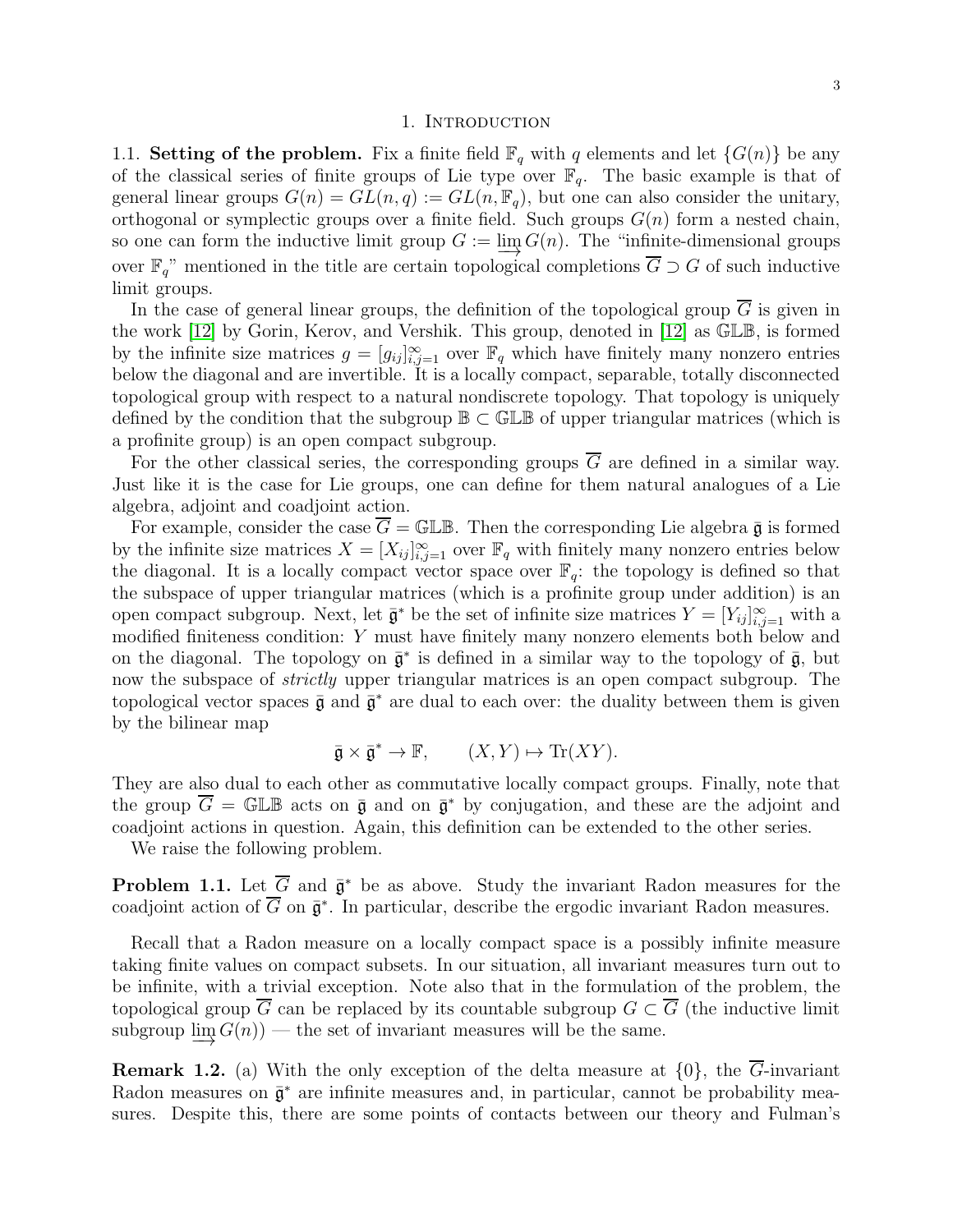probabilistic theory of random matrices over finite fields (see his survey paper [\[9\]](#page-45-2) and references therein). In particular, in both cases, Hall–Littlewood symmetric functions play a fundamental role.

(b) In the case of a compact group action on a locally compact space, ergodic invariant measures are the same as orbital measures (that is, invariant measures concentrated on the orbits). Our situation is very different. Namely, there are plenty of orbital measures, related to arbitrary G-orbits in  $\bar{\mathfrak{g}}^*$ ; they are all ergodic, but typically fail to be Radon measures. Thus, our ergodic invariant Radon measures are typically not orbital measures. Unlike invariant Radon measures, orbital measures seem to be bad objects that do not admit a reasonable classification.

(c) The Radon condition that we impose on our measures makes it possible to define their Fourier transforms (see Section [10\)](#page-42-0). This is important for the reason explained in subsection [1.2](#page-3-0) below.

<span id="page-3-0"></span>1.2. Motivation. Problem [1.1](#page-2-2) is prompted by the work of Gorin-Kerov-Vershik [\[12\]](#page-45-0) on unitary representations of the group  $GLB$  (see also the announcements [\[28\]](#page-46-0), [\[29\]](#page-46-1)). Since GLB is not a type I group, classifying its irreducible representations is a wild problem. However, there is a reasonable substitute of irreducible representations — these are the traceable factor representations. The latter are defined by the indecomposable traces on the subalgebra  $\mathcal{A}(\mathbb{GL}\mathbb{B}) \subset L^1(\mathbb{GL}\mathbb{B})$  formed by the locally constant, compactly supported functions on GLB.

One of the main results of [\[12\]](#page-45-0) is a solution of the classification problem for the indecomposable traces on  $\mathcal{A}(\mathbb{G} \mathbb{L} \mathbb{B})$ . Here is its brief description:

(1) the whole set of indecomposable traces can be partitioned into countably many families;

(2) each family is in a natural one-to-one correspondence with the set  $\mathcal{H}_+(\mathbb{Y})$  of nonnegative harmonic functions on the Young graph Y.

By definition, the vertex set of the graph  $\mathbb {Y}$  (denoted by the same symbol  $\mathbb {Y}$ ) consists of Young diagrams, and the edges are formed by pairs  $\mu \subset \lambda$  of Young diagrams which differ by a single box (then we write  $\mu \nearrow \lambda$ ). The elements of  $\mathcal{H}_+(\mathbb{Y})$  are the functions  $\varphi : \mathbb{Y} \to \mathbb{R}_{\geq 0}$ subject to the harmonicity condition

<span id="page-3-1"></span>
$$
\varphi(\mu) = \sum_{\lambda \in \mathbb{Y} : \mu \nearrow \lambda} \varphi(\lambda), \quad \mu \in \mathbb{Y}.\tag{1.1}
$$

From this equation, it is seen that  $\mathcal{H}_+(\mathbb{Y})$  is a convex cone, and a general theorem asserts that it is isomorphic to the cone of finite measures on a certain space that is associated with the graph and called its *boundary*. The explicit description of the boundary of  $\mathbb{Y}$  is known: it is an infinite-dimensional compact space (the Thoma simplex). This is a classical result (equivalent to Thoma's theorem about finite factor representations of the infinite symmetric group). It follows that the indecomposable functions  $\varphi \in \mathcal{H}_+(\mathbb{Y})$  (that is, the elements of the extreme rays of the cone) correspond to the points of the Thoma simplex, which in turn depend on countably many continuous parameters. This finally leads to an explicit parametrization of the indecomposable traces on  $\mathcal{A}(\mathbb{GL}\mathbb{B})$ .

The work [\[12\]](#page-45-0) raises a number of open problems, one of which is the study of the traces on  $\mathcal{A}(G)$  for other classical series.

Problem [1.1](#page-2-2) is in fact a variation of that problem. To see this, we remark that if elements of  $\mathcal{A}(G)$  are treated as test functions, then the traces are precisely the positive definite distributions on  $\overline{G}$ , invariant under the action of  $\overline{G}$  by inner automorphisms. On the other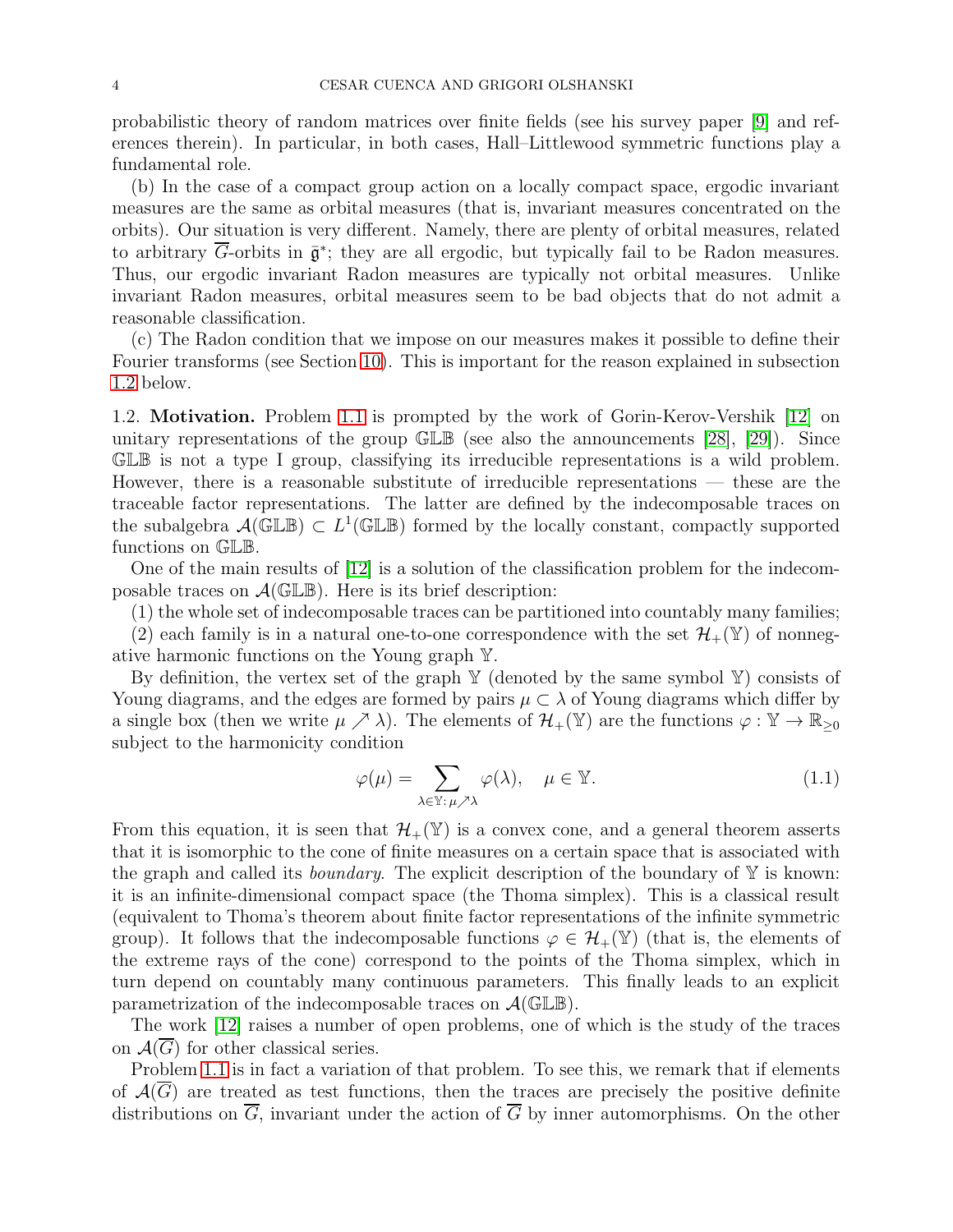hand, the Fourier transforms of the coadjoint-invariant Radon measures on  $\bar{\mathfrak{g}}^*$  are precisely the positive definite distributions on the vector space  $\bar{g}$ , invariant under the adjoint action of G. In this interpretation, an analogy between the two kinds of objects becomes apparent (in particular, ergodic invariant measures can be treated as a counterpart of indecomposable traces). This is a manifestation of a parallelism between problems referring to Lie groups (linked to characters) and to Lie algebras (linked to conjugacy classes), which arises in a great variety of situations, see e.g. [\[16\]](#page-45-3).

It seems that the study of  $\overline{G}$ -invariant measures on  $\overline{\mathfrak{g}}^*$  can be both easier and more difficult than the study of traces on  $\mathcal{A}(\overline{G})$ . On the one hand, in contrast to irreducible characters of finite classical groups, the parametrization of conjugacy classes in all finite-dimensional classical Lie algebras over a finite field is achieved by tools of linear algebra (Wall [\[30\]](#page-46-2), Burgoyne–Cushman  $[6]$ ). On the other hand, as can be seen from the comparison of  $(1.1)$ and [\(1.3\)](#page-5-0), in the case of invariant measures, some of the combinatorial structures that arise (namely the harmonic functions) may be more involved.

In finite dimensions, the Fourier transforms of invariant functions on reductive Lie algebras over finite fields were investigated in a number of works, starting with Springer's note [\[24\]](#page-45-5) (see e.g. Lehrer [\[17\]](#page-45-6), Letellier [\[18\]](#page-45-7), and references therein). We believe that the infinitedimensional case opens new perspectives in this direction: the distributions on  $\bar{g}$  obtained as the Fourier transforms of coadjoint-invariant Radon measures seem to be very interesting objects.

<span id="page-4-0"></span>1.3. The results. The body of the paper can be divided into two parts. The material of the first part mainly serves us as a guiding example, while the second part contains the main results.

1.3.1. In the first part of the paper (sections 2–5) we examine the case of the general linear groups, which is simpler than that of other classical groups. Thus, in Part 1,  $\overline{G}$  is the group GLB. For the space  $\bar{\mathfrak{g}}^*$ , we use the alternate notation  $\mathbb{L}(q)$ . Let P denote the convex cone of invariant Radon measures on  $\mathbb{L}(q)$ . We show that P splits into a direct product of countably many convex cones:

<span id="page-4-1"></span>
$$
\mathcal{P} = \prod_{\sigma \in \Sigma} \mathcal{P}_{\sigma} \qquad (\Sigma \text{ is an index set}). \tag{1.2}
$$

This decomposition comes from certain partition of  $\mathbb{L}(q)$  into a disjoint union of subsets which are invariant and *clopen* (i.e. both closed and open). Moreover, all the cones  $P_{\sigma}$  are pairwise isomorphic, so we focus on the description of one of them, a distinguished cone denoted by  $\mathcal{P}_0$ : it is formed by the invariant measures supported on the subset Nil( $\mathbb{L}(q)$ ) ⊂  $\mathbb{L}(q)$  of pronilpotent matrices (see the definition at the beginning of subsection [3.5\)](#page-11-0).

We show that  $P_0$  is isomorphic to the cone of nonnegative harmonic functions on a certain branching graph, denoted by  $\mathbb{Y}^{\text{HL}}(q^{-1})$ . For a general parameter t ranging over  $(0,1)$ , the branching graph  $\mathbb{Y}^{\text{HL}}(t)$  is a t-deformation of the Young graph Y in the following sense. The two graphs have common vertices and edges, but in  $\mathbb{Y}^{HL}(t)$ , the edges are endowed with certain formal multiplicities: these are the coefficients  $\psi_{\lambda/\mu}(t)$  in the simplest Pieri rule (multiplication by the first power sum  $p_1$ ) for the Hall–Littlewood (HL) symmetric functions with parameter  $t$ . In accordance to this, the harmonic functions in this setting satisfy a deformed version of equation [\(1.1\)](#page-3-1), which is obtained by inserting the coefficients  $\psi_{\lambda/\mu}(t)$  on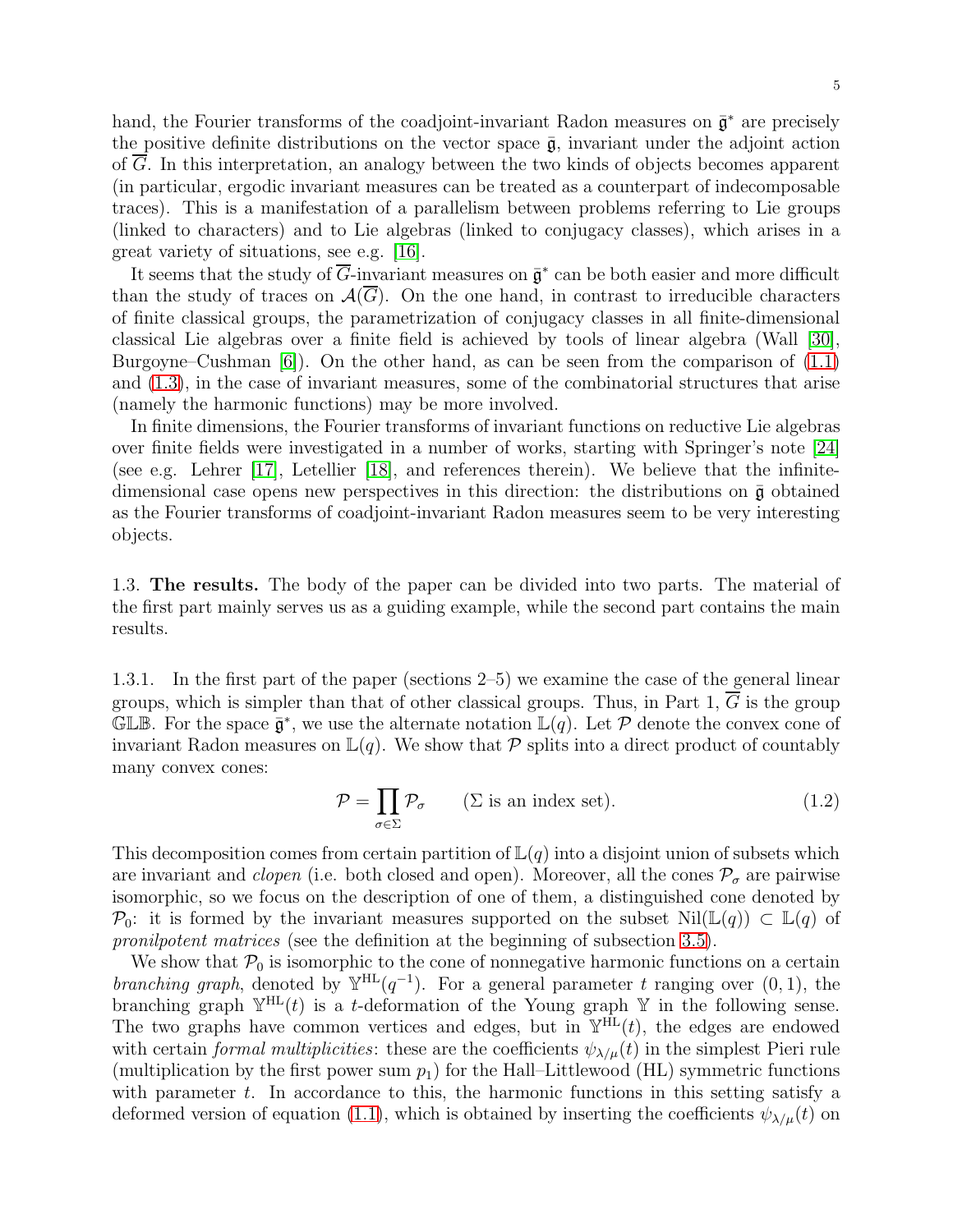the right-hand side; it takes the form

<span id="page-5-0"></span>
$$
\varphi(\mu) = \sum_{\lambda \in \mathbb{Y} : \mu \nearrow \lambda} \psi_{\lambda/\mu}(t) \varphi(\lambda), \quad \mu \in \mathbb{Y}, \tag{1.3}
$$

see Section [4.2](#page-13-0) for details. Thus, the picture looks quite similar to what we described above: the problem is reduced to finding the boundary of a branching graph — the HL-deformed graph  $\mathbb{Y}^{\text{HL}}(t)$  with  $t = q^{-1}$ . Now we can apply results of Kerov [\[13\]](#page-45-8) and Matveev [\[21\]](#page-45-9) to complete the classification. Namely, Kerov suggested an ingenious way to construct harmonic functions corresponding to boundary points (in fact, in a more general setting; see Borodin– Corwin [\[3,](#page-45-10) Sect. 2.2.1] for details), and Matveev recently managed to prove that Kerov's construction gives exactly all elements of the boundary. In this way we are able to obtain a complete answer to Problem [1.1](#page-2-2) in the case of  $\overline{G} = \mathbb{GLB}$ .

Note that the central result of part 1, the isomorphism between the cones  $\mathcal{P}_0$  and  $\mathcal{H}_+(\mathbb{Y}^{HL}(q^{-1}))$ , is essentially equivalent to Theorem 4.6 in [\[12\]](#page-45-0) concerning the so-called central measures on the subgroup  $\mathbb{U} \subset \mathbb{GL}\mathbb{B}$  of upper unitriangular matrices. However, we present the material from another perspective and also give a number of other results.

1.3.2. In the second part of the paper (sections 6–9) we examine the case of unitary groups. The field  $\mathbb{F}_q$  has a unique quadratic extension  $\mathbb{F}_{q^2}$ , which makes it possible to define sesquilinear Hermitian forms. In each dimension  $N$ , there is only one, within equivalence, nondegenerate sesquilinear Hermitian form, and we denote by  $U(N, q^2)$  the corresponding unitary group, i.e., the group of linear transformations preserving this form. It can be realized as a subgroup of  $GL(N, q^2)$  in various ways, depending on the choice of the matrix of the form. For building a GLB-like topological completion  $\overline{G}$  of an inductive limit group  $G = \lim G(n)$ , we need embeddings  $G(n) \to G(n+1)$  which are consistent with Borel subgroups. To satisfy this condition, we have to consider separately two twin series  $\{G(n)\}\$ and two direct limit unitary groups, which we call informally *even* and *odd* (this term refers to the parity of  $N$ ):

$$
U(2\infty, q^2) := \varinjlim U(2n, q^2), \qquad U(2\infty + 1, q^2) := \varinjlim U(2n + 1, q^2).
$$

In both series, the matrices of sesquilinear forms have 1's along the secondary diagonal and 0's elsewhere — this leads to the required embeddings of groups and makes it possible for us to define the two desired topological completions.

Next, we define, in a natural way, the two corresponding Lie algebras, their dual spaces, and the coadjoint actions. Let  $\mathcal{P}^{\mathscr{E}}$  and  $\mathcal{P}^{\mathscr{O}}$  be the cones formed by the coadjoint-invariant Radon measures (here  $\mathscr E$  and  $\mathscr O$  are abbreviations of *even* and *odd*, respectively). We obtain direct product decompositions analogous to [\(1.2\)](#page-4-1), with another countable index set  $\Sigma$ ,

$$
\mathcal{P}^{\mathscr{E}} = \prod_{\sigma \in \widetilde{\Sigma}} \mathcal{P}^{\mathscr{E}}_{\sigma}, \qquad \mathcal{P}^{\mathscr{O}} = \prod_{\sigma \in \widetilde{\Sigma}} \mathcal{P}^{\mathscr{O}}_{\sigma}
$$

,

as well as two distinguished cones  $\mathcal{P}_0^{\delta}$  $\int_0^\mathscr{E}$  and  $\mathcal{P}_0^{\mathscr{O}}$  $\binom{0}{0}$ , see Subsection [7.4](#page-28-0) (the notation there is a bit different).

Here a new effect arises: in the first decomposition, some components are isomorphic to  $\mathcal{P}_0^{\mathscr{E}}$  $\int_0^{\mathscr{E}}$  and the other are isomorphic to  $\mathcal{P}_0^{\mathscr{E}}$  $\binom{0}{0}$ , and likewise for the second decomposition. Thus the two versions, even and odd, are intertwined. But we obtain again a reduction of our problem: it suffices to study the distinguished cones  $\mathcal{P}_0^{\mathscr{E}}$  and  $\mathcal{P}_0^{\mathscr{E}}$  $\mathcal{O} \cdot$ 

In Theorem [8.6,](#page-31-1) we find two new branching graphs:  $\mathbb{Y}_{\mathscr{E}}^{\text{HL}}(t)$  and  $\mathbb{Y}_{\mathscr{O}}^{\text{HL}}(t)$ . They are linked with the HL symmetric functions with the *negative* parameter  $t \in (-1,0)$ . The vertices of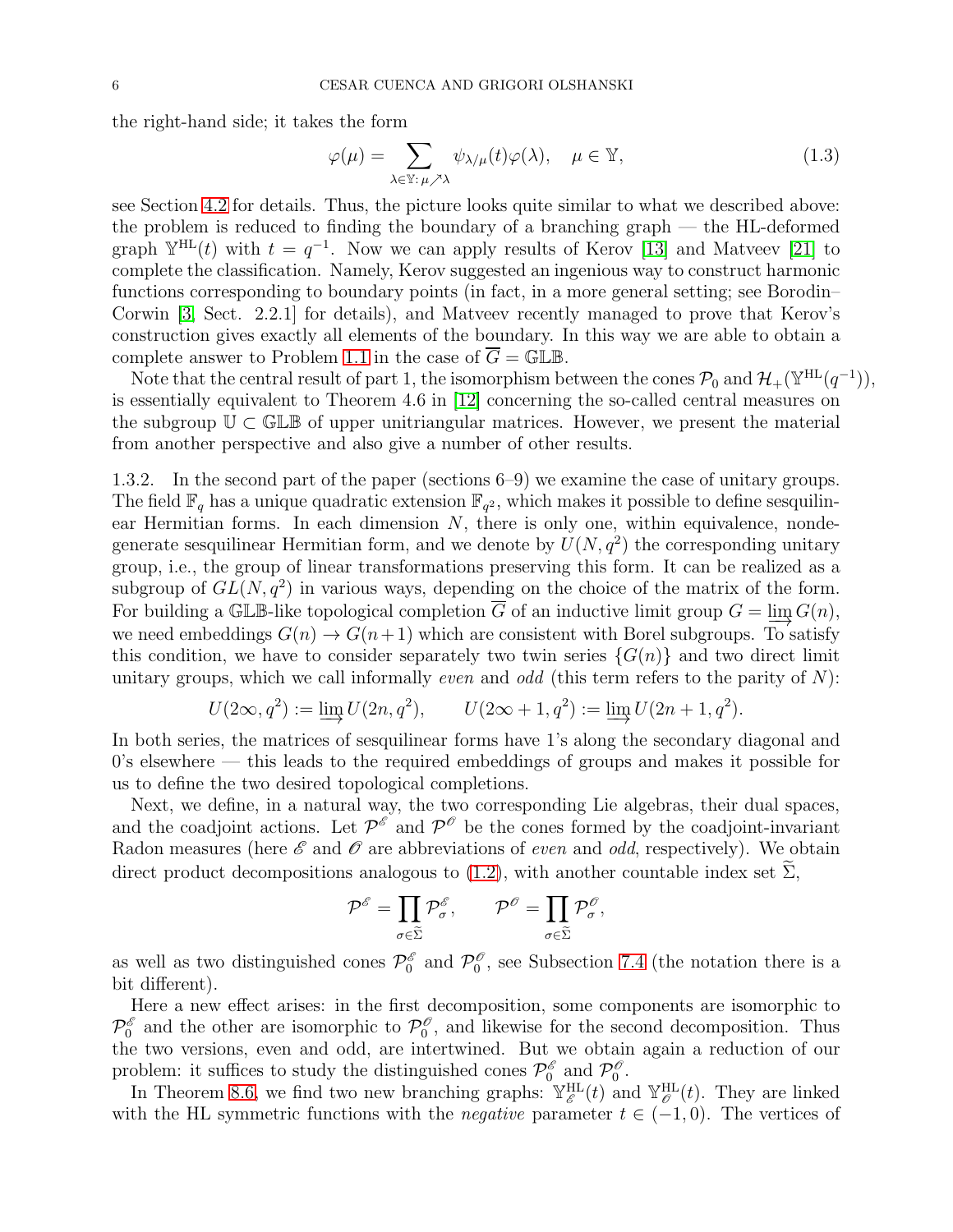$\mathbb{Y}_{\mathscr{E}}^{\text{HL}}(t)$  are the Young diagrams of even size, and those of  $\mathbb{Y}_{\mathscr{O}}^{\text{HL}}(t)$  are the Young diagrams of odd size. The formal edge multiplicities depend on  $t$  and are defined from the multiplication by  $p_2$  in the HL basis. Theorem [8.9](#page-32-1) claims that the cones  $\mathcal{P}_0^{\phi}$  $\int_0^\mathscr{E}$  and  $\mathcal{P}_0^\mathscr{O}$  $\int_0^b$  are isomorphic to the cones of nonnegative harmonic functions on  $\mathbb{Y}_{\mathscr{E}}^{\text{HL}}(-q^{-1})$  and  $\mathbb{Y}_{\mathscr{E}}^{\text{HL}}(-q^{-1})$ , respectively.

Theorems [8.6](#page-31-1) and [8.9](#page-32-1) are the main results of the present paper (the main computation used in the proof of Theorem [8.9](#page-32-1) is deferred to Section [9\)](#page-36-0). The construction of Theorem [8.6](#page-31-1) is unusual in that the formal edge multiplicities are defined through the multiplication by  $p_2$  instead of  $p_1$ . Another novel phenomenon is the appearance of the Hall–Littlewood functions with negative parameter t (it strongly resembles  $Ennola's duality [7], [8], [26]$  $Ennola's duality [7], [8], [26]$  $Ennola's duality [7], [8], [26]$  $Ennola's duality [7], [8], [26]$  $Ennola's duality [7], [8], [26]$  $Ennola's duality [7], [8], [26]$ ).

As a first application of the main results, we construct a few examples of invariant measures including an analogue of the Plancherel measure (Section [8.4.1\)](#page-34-1).

We can construct a large family of invariant measures by different tools (this will be the subject of a future publication), but at present we do not have a complete classification.

In view of the above, Problem [1.1](#page-2-2) for the even and odd unitary groups reduces to finding the boundaries of the new branching graphs  $\mathbb{Y}_{\mathscr{E}}^{\text{HL}}(t)$  and  $\mathbb{Y}_{\mathscr{O}}^{\text{HL}}(t)$  with  $t = -q^{-1}$ . The latter problem in turn can be formulated more broadly:

<span id="page-6-4"></span>Problem 1.3. Find the boundaries of the even and odd HL-deformed branching graphs  $\mathbb{Y}_{\mathscr{E}}^{\text{HL}}(t)$  and  $\mathbb{Y}_{\mathscr{O}}^{\text{HL}}(t)$  with parameter  $t \in (-1,0)$ .

1.3.3. The last Section [10](#page-42-0) may be viewed as an appendix. Here we present a simple general result linking coadjoint-invariant Radon measures on  $\bar{\mathfrak{g}}^*$  to generalized spherical representations of the semidirect product group  $\overline{G} \ltimes \overline{\mathfrak{g}}$ . (In Lie theory, such semidirect products are called Takiff groups.)

<span id="page-6-0"></span>1.4. Acknowledgements. We are grateful to the referee for the careful reading of the manuscript. This project started while the first author (C. C.) worked at California Institute of Technology. The research of the second author (G. O.) was supported by the Russian Science Foundation, project 20-41-09009.

#### 2. The finite general linear group: preliminaries

<span id="page-6-2"></span><span id="page-6-1"></span>2.1. The group  $GL(n,q)$  and the Lie algebra  $\mathfrak{gl}(n,q)$ . Let q be the power of a prime number. Fix the finite field  $\mathbb{F} := \mathbb{F}_q$  with q elements. Denote by  $GL(n, q)$  the group of invertible  $n \times n$  matrices with entries in F. Denote by  $\text{Mat}_n(q) = \text{Mat}_n(\mathbb{F})$  the associative algebra of square matrices of order n, over the finite field  $\mathbb{F}$ ; the corresponding Lie algebra, with commutator  $[X, Y] = XY - YX$ , is denoted  $\mathfrak{gl}(n, q)$ . The group  $GL(n, q)$  is called the general linear group over  $\mathbb{F}$ , and  $\mathfrak{gl}(n,q)$  acts as its Lie algebra. The adjoint action of  $GL(n, q)$  on  $\mathfrak{gl}(n, q)$  is matrix conjugation. The invariant bilinear form  $(X, Y) \rightarrow Tr(XY)$ on  $\mathfrak{gl}(n,q)$  allows one to identify the vector space  $\mathfrak{gl}(n,q)$  with its dual, so we may identify the adjoint and coadjoint actions of  $GL(n, q)$ .

Let us agree that  $GL(0,q) := \{1\}$  is the trivial group and  $\mathfrak{gl}(0,q) := \{0\}$  is the zero Lie algebra.

<span id="page-6-3"></span>2.2. Partitions. We recall some notions related to integer partitions, which will be used throughout the paper.

A partition is an infinite sequence  $\lambda = (\lambda_1, \lambda_2, \cdots)$  of nonnegative integers such that  $\lambda_1 \geq \lambda_2 \geq \cdots \geq 0$  and only finitely many terms are distinct from 0. We use lowercase Greek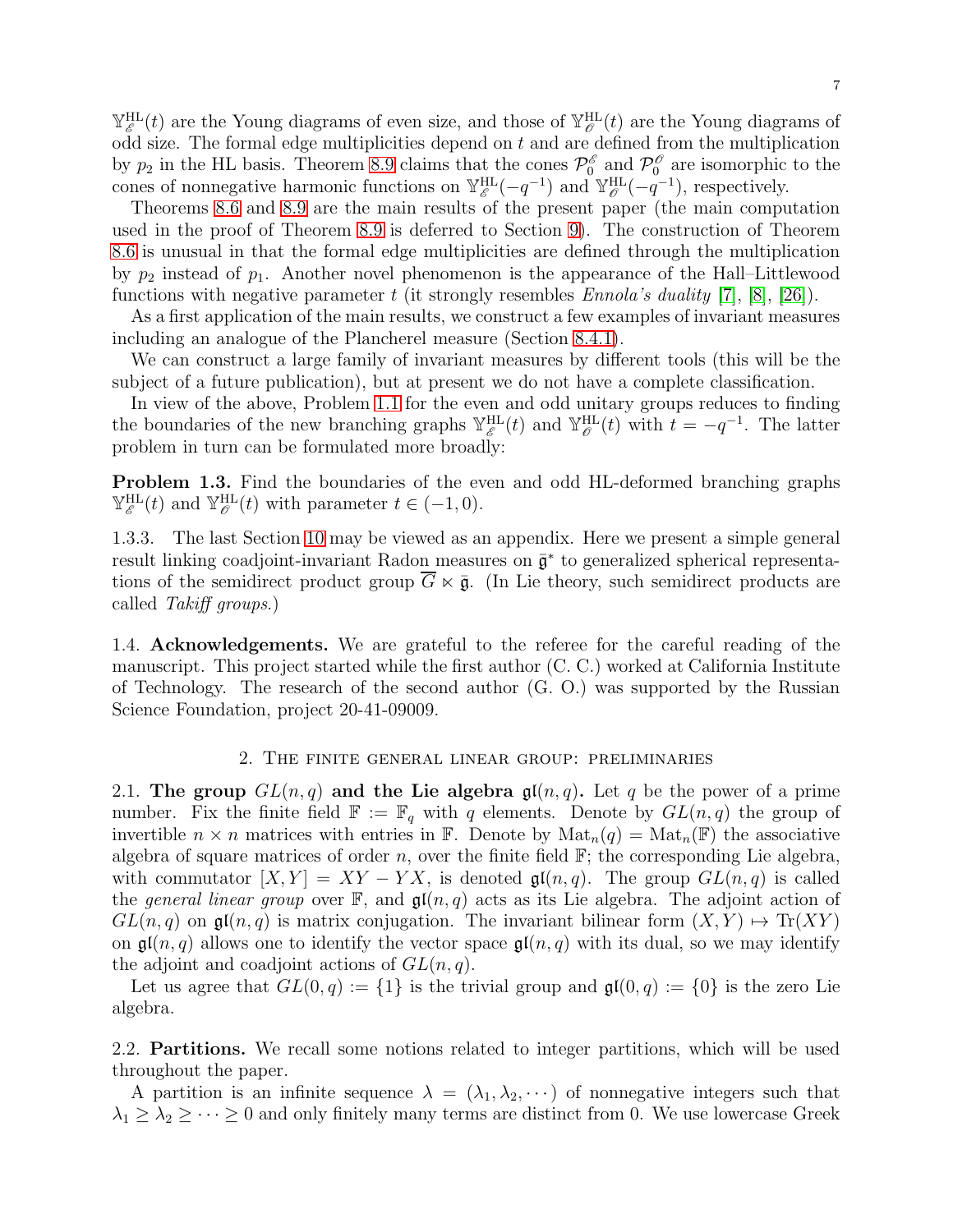letters to denote partitions, e.g.  $\lambda, \mu$ . The size of the partition  $\lambda$  is  $|\lambda| := \sum_{i \geq 1} \lambda_i$ . Further, we will use the following standard notation (Macdonald [\[20,](#page-45-14) Ch. I]):

<span id="page-7-2"></span>
$$
\ell(\lambda) := \max\{j \mid \lambda_j \neq 0\}, \quad n(\lambda) := \sum_{i \ge 1} (i - 1)\lambda_i, \quad m_i(\lambda) := \#\{j \ge 1 \mid \lambda_j = i\}, \ i \ge 1.
$$
\n(2.1)

Following  $[20]$  we identify partitions with their Young diagrams. We denote by Y the set of all partitions (=Young diagrams) and write  $\mathbb{Y}_n$  for the set of partitions of size n. In particular,  $\mathbb{Y}_0$  only contains the zero partition (= empty Young diagram), to be denoted  $\emptyset$ .

The partition  $\lambda' = (\lambda'_1, \lambda'_2, \dots)$  corresponding to the transposed Young diagram  $\lambda'$  is given by  $\lambda'_k := \sum_{j \geq k} m_j(\lambda)$ , for all  $k \geq 1$ .

<span id="page-7-0"></span>2.3. Nilpotent conjugacy classes in  $\mathfrak{gl}(n,q)$ . By a conjugacy class in  $\mathfrak{gl}(n,q)$  we mean a  $GL(n, q)$ -orbit in this space. A conjugacy class will be called nilpotent if it consists of nilpotent matrices. The set of nilpotent matrices in  $\mathfrak{gl}(n,q)$  will be denoted by  $\text{Nil}(\mathfrak{gl}(n,q))$ .

We say that a nilpotent matrix  $X \in Nil(\mathfrak{gl}(n,q))$  has Jordan type  $\lambda \in \mathbb{Y}_n$  if its Jordan blocks have lengths  $\lambda_1, \lambda_2, \cdots$ . This gives a parametrization of nilpotent conjugacy classes in  $\mathfrak{gl}(n,q)$  by partitions of size n. The class corresponding to a partition  $\lambda \in \mathbb{Y}_n$  will be denoted by  $\{\lambda\}$ . In this notation, the decomposition of Nil( $\mathfrak{gl}(n,q)$ ) into conjugacy classes is written as

$$
\mathrm{Nil}(\mathfrak{gl}(n,q))=\bigsqcup_{\lambda\in\mathbb{Y}_n}\{\lambda\}.
$$

<span id="page-7-1"></span>2.4. General conjugacy classes in  $\mathfrak{gl}(n,q)$ . Let  $\mathcal{T}_n$  denote the set of conjugacy classes in  $\mathfrak{gl}(n,q)$ . A matrix  $X \in \mathfrak{gl}(n,q)$  belonging to a class  $\tau \in \mathcal{T}_n$  is said to be of type  $\tau$ .

Let  $\text{NSin}(\mathfrak{gl}(n,q)) \subset \mathfrak{gl}(n,q)$  be the subset of nonsingular matrices (that is, matrices with nonzero determinant). It is  $GL(n, q)$ -invariant. Let  $\Sigma_n \subset \mathcal{T}_n$  be the subset of conjugacy classes contained in NSin( $\mathfrak{gl}(n,q)$ ). Elements of  $\Sigma_n$  will be called *nonsingular classes* or nonsingular types.

<span id="page-7-3"></span>Lemma 2.1. There is a natural bijection

$$
\mathcal{T}_n \leftrightarrow \bigsqcup_{s=0}^n (\Sigma_s \times \mathbb{Y}_{n-s}).
$$

(Here we regard  $\Sigma_0$  as a singleton, so that  $\Sigma_0 \times \mathbb{Y}_n$  is identified with  $\mathbb{Y}_n$ .)

*Proof.* It is convenient to regard matrices  $X \in \mathfrak{gl}(n,q)$  as linear operators on the vector space  $V := \mathbb{F}^n$ . For any X, there is a unique direct sum decomposition  $V = V' \oplus V_0$  such that both V' and  $V_0$  are X-invariant,  $X|_{V}$  is invertible, and  $X|_{V_0}$  is nilpotent. Because of uniqueness, this decomposition is  $GL(n, q)$ -invariant. It provides the desired bijection.

By virtue of the lemma, each  $\tau \in \mathcal{T}_n$  is represented by a pair  $(\sigma, \lambda)$ , where  $\sigma \in \Sigma_s$  and  $\lambda \in \mathbb{Y}_{n-s}$  for some  $s, 0 \leq s \leq n$ .

Thus, the parametrization of general conjugacy classes in  $\mathfrak{gl}(n,q)$  is reduced to the description of the sets  $\Sigma_s$ . The latter is given in the remark below, but in fact we do not need it. We will only use the bijection established in the lemma.

<span id="page-7-4"></span>**Remark 2.2** (cf. Macdonald [\[20\]](#page-45-14), Ch. IV, Sect. 2, or Burgoyne-Cushman [\[6\]](#page-45-4)). Let  $\Phi'$ denote the set of irreducible, monic polynomials in  $\mathbb{F}[x]$  with nonzero constant term. There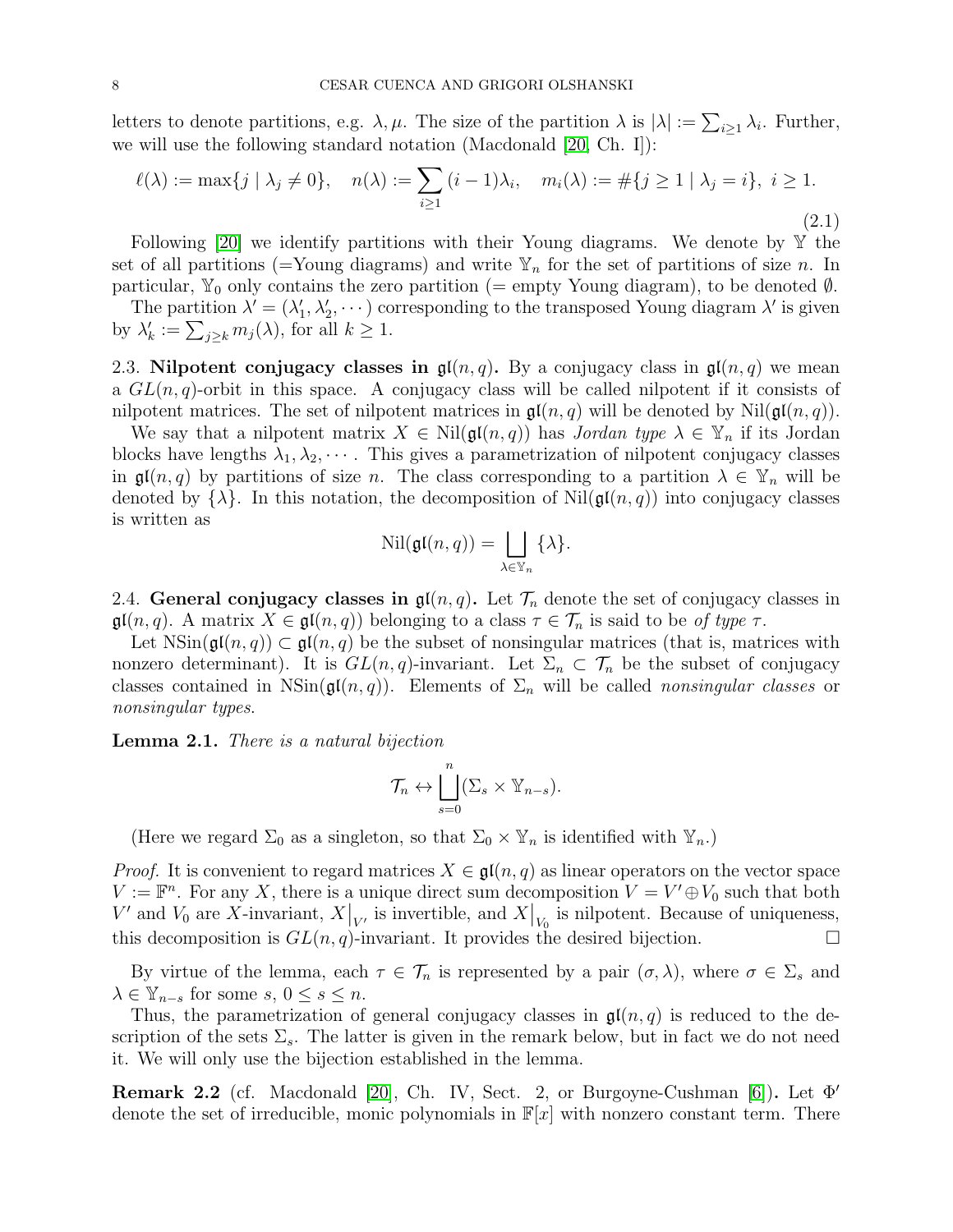is a bijective correspondence between elements of  $\Sigma_s$  and maps  $\mu : \Phi' \to \mathbb{Y}$  such that  $\boldsymbol{\mu}(f) = \emptyset$  for all but finitely many polynomials  $f \in \Phi'$  and

$$
\sum_{f \in \Phi'} \deg(f) |\boldsymbol{\mu}(f)| = s,
$$

<span id="page-8-0"></span>where  $\deg(f)$  is the degree of f.

### 3. INVARIANT MEASURES ON  $\mathbb{L}(q)$ : GENERALITIES

<span id="page-8-1"></span>3.1. The space  $\mathbb{L}(q)$ . The groups  $GL(\infty, q)$  and GLB. Let  $\text{Mat}_{\infty}(q) = \text{Mat}_{\infty}(\mathbb{F})$  be the space of infinite matrices  $M = [m_{i,j}]_{i,j\geq 1}$  with entries in  $\mathbb{F}$ . For  $n \in \mathbb{Z}_{\geq 0}$ , let  $\mathbb{L}_n(q) \subset \text{Mat}_{\infty}(q)$ be the subset of matrices  $M \in Mat_{\infty}(q)$  such that  $m_{i,j} = 0$ , whenever  $i \geq j$  and  $i > n$ . In particular,  $\mathbb{L}_0(q)$  is the set of strictly upper triangular matrices. We extend the definition of  $\mathbb{L}_n(q)$  to negative values of n as follows: if  $n \in \mathbb{Z}_{\leq 0}$ , then  $\mathbb{L}_n(q) \subset \mathbb{L}_0(q)$  is the subgroup formed by the matrices for which the first  $|n|$  columns are null.

As an example, matrices in  $\mathbb{L}_2(q)$  and in  $\mathbb{L}_{-2}(q)$  look like

|           | ≭ | * * * *                                                                                         |                |             |     |  |                                                                                         | $0 * * * *$ |            |     |  |
|-----------|---|-------------------------------------------------------------------------------------------------|----------------|-------------|-----|--|-----------------------------------------------------------------------------------------|-------------|------------|-----|--|
|           |   | $\begin{array}{ ccccccccccccccc }\n* & * & * & * & * & : & \n0 & 0 & 0 & * & * & \n\end{array}$ |                |             |     |  | and $M = \begin{bmatrix} 0 & 0 & * & * & * & \vdots \\ 0 & 0 & 0 & * & * \end{bmatrix}$ |             |            |     |  |
| $M =  0 $ |   |                                                                                                 |                |             |     |  |                                                                                         |             |            |     |  |
|           |   | $\overline{0}$                                                                                  | $\overline{0}$ | $\degree$ 0 | $*$ |  |                                                                                         | $\theta$    | $0\quad 0$ | $*$ |  |
|           |   | $\cdots$                                                                                        |                |             |     |  |                                                                                         | $\cdots$    |            |     |  |

respectively (here an asterisk stands for an arbitrary element of F).

Each set  $\mathbb{L}_n(q)$  is a vector space over  $\mathbb F$  and, in particular, a commutative group under addition. Note that  $\mathbb{L}_n(q)$  is contained in  $\mathbb{L}_{n+1}(q)$  as a subgroup of finite index  $q^{n+1}$ , for every  $n \in \mathbb{Z}$ .

**Definition 3.1.** Let  $\mathbb{L}(q)$  be the inductive limit group  $\varinjlim \mathbb{L}_n(q)$ . As a set, it is the union of all  $\mathbb{L}(\alpha)$ . In other words  $\mathbb{L}(\alpha)$  is the set of almost strictly upper triangular matrices of all  $\mathbb{L}_n(q)$ . In other words,  $\mathbb{L}(q)$  is the set of almost strictly upper triangular matrices.

Each  $\mathbb{L}_n(q)$  is a profinite group (a projective limit of finite groups); as such it is endowed with the corresponding projective limit topology making it a compact topological group. Equivalently, the topology of  $\mathbb{L}_n(q)$  is the topology of pointwise convergence of matrix elements. Evidently,  $\mathbb{L}_n(q)$  is an open subgroup of  $\mathbb{L}_{n+1}(q)$  for each  $n \in \mathbb{Z}$ . Next, we equip  $\mathbb{L}(q)$  with the inductive limit topology; then it becomes a locally compact topological group. The topology of  $\mathbb{L}(q)$  is totally disconnected: each subgroup  $\mathbb{L}_n(q)$  is compact and clopen (both open and closed), and the subgroups  $\mathbb{L}_n(q)$  with  $n < 0$  form a fundamental system of neighborhoods of {0}.

The natural inclusions  $GL(n, q) \hookrightarrow GL(n + 1, q)$  give rise to the inductive limit group  $GL(\infty, q) := \lim GL(n, q)$ . It is a countable group and it acts on  $\mathbb{L}(q)$  by conjugations.

Recall that the group  $\mathbb{GL}\mathbb{B}$  is formed by invertible infinite size matrices over  $\mathbb F$  with finitely many entries below the diagonal. As in the case of  $\mathbb{L}(q)$ , in the group GLB there is a doubly infinite chain  $\{\mathbb{GLB}_n : n \in \mathbb{Z}\}\$  of subgroups such that

$$
\mathbb{GLB}_n\subset\mathbb{GLB}_{n+1},\quad \bigcap_n\mathbb{GLB}_n=\{e\},\quad \bigcup_n\mathbb{GLB}_n=\mathbb{GLB},
$$

and each  $\mathbb{GLE}_n$  is a profinite group and has finite index in  $\mathbb{GLB}_{n+1}$ . Here  $\mathbb{GLB}_0$  is the "Borel subgroup"  $\mathbb{B} \subset \mathbb{GL}\mathbb{B}$  formed by invertible upper triangular matrices; if  $n \geq 1$ , then  $\mathbb{GL}\mathbb{B}_n$  is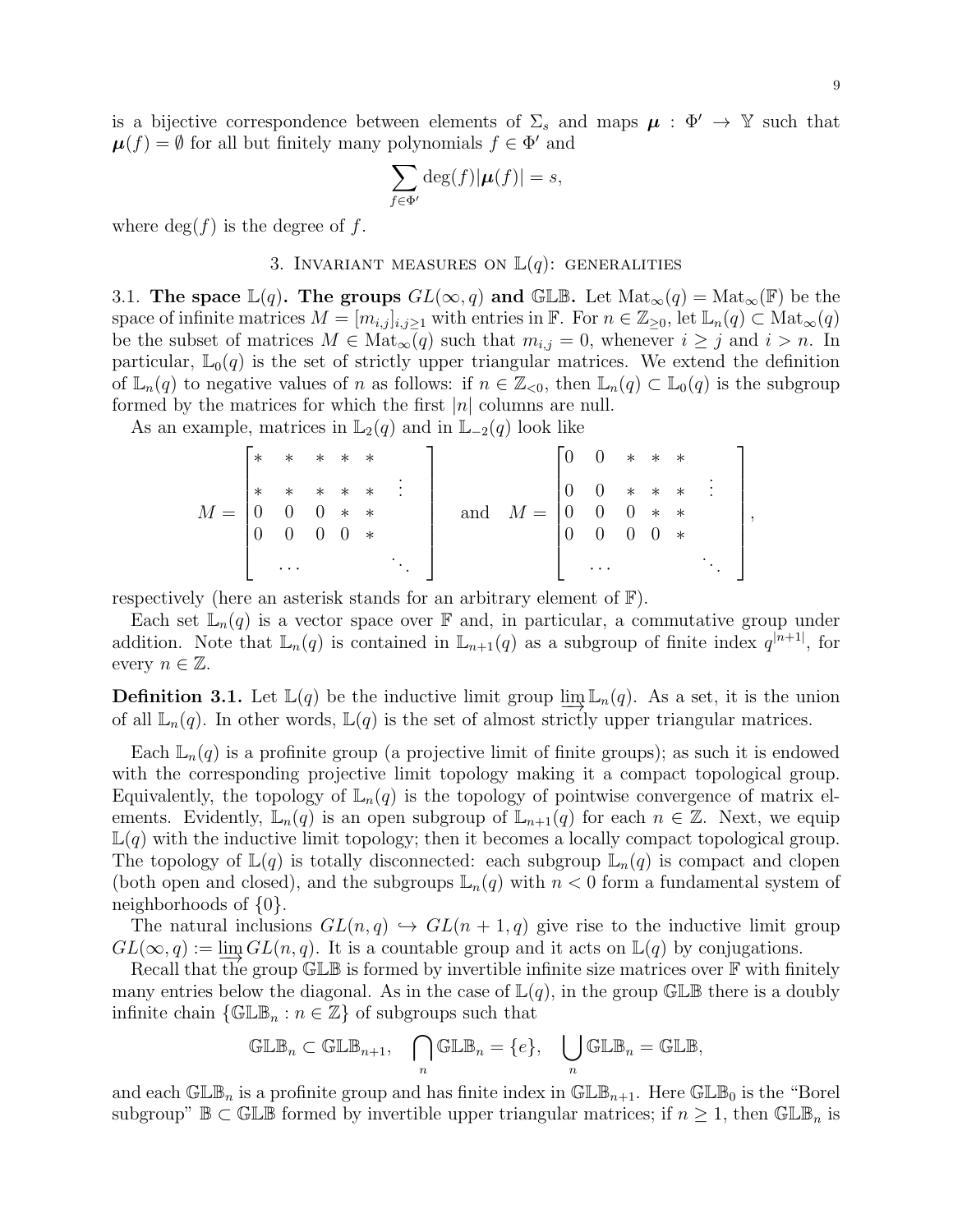the "parabolic subgroup" formed by matrices with 0's at all positions  $(i, j)$  such that  $i > n$ and  $j < i$ ; finally, if  $n < 0$ , then GLB<sub>n</sub> is the subgroup of B formed by matrices whose upper left block of size  $|n| \times |n|$  is the identity matrix. Again, GLB is a totally disconnected, locally compact topological group; its topology is uniquely determined by the condition that each  $\mathbb{GLE}_n$  is a compact and open subgroup. Note that  $GL(\infty, q)$  is a dense subgroup of  $\mathbb{GLE}$ .

Like  $GL(\infty, q)$ , the group GLB acts on  $\mathbb{L}(q)$  by conjugation. We regard this as the coadjoint action (see Section [1.1\)](#page-2-1).

**Remark 3.2.** One can prove that the action  $\mathbb{GLE} \times \mathbb{L}(q) \to \mathbb{L}(q)$  is continuous. We do not use this fact anywhere except at the very end of the illustrative Section [10.](#page-42-0) Note also that it is this fact that ensures the existence of the orbital measures, which we spoke about in the introduction.

<span id="page-9-0"></span>3.2. Radon measures on  $\mathbb{L}(q)$ . For any  $M \in \text{Mat}_{\infty}(q)$ , denote  $M^{\{n\}} := [m_{i,j}]_{i,j=1,\cdots,n}$  its upper-left  $n \times n$  corner; it is a matrix from  $\mathfrak{gl}(n,q)$ . An elementary cylinder set of level  $n \in \mathbb{Z}_{\geq 0}$  is a subset of  $\mathbb{L}(q)$  of the form

$$
Cyl_n(X) := \{ M \in \mathbb{L}(q) \mid M \in \mathbb{L}_n(q), \ M^{\{n\}} = X \} \subset \mathbb{L}(q),
$$
\n(3.1)

where  $n \in \mathbb{Z}_{\geq 0}$  and  $X \in \mathfrak{gl}(n,q)$ . If we denote by  $X_0$  the unique element from the zero Lie algebra  $\mathfrak{gl}(0,\overline{q})$ , we agree that  $Cyl_0(X_0) := \mathbb{L}_0(q)$ .

More generally, a *cylinder set of level n* is, by definition, a (finite) union of some elementary cylinder sets of the same level. In particular,  $\mathbb{L}_n(q)$  is a cylinder set of level n. Note that any cylinder set of level n is also a cylinder set of level  $n + 1$ . In particular, for elementary cylinders we have

$$
\mathrm{Cyl}_n(X) = \bigsqcup_Y \mathrm{Cyl}_{n+1}(Y), \quad X \in \mathfrak{gl}(n, q),
$$

where the union is over matrices  $Y \in \mathfrak{gl}(n+1,q)$  whose upper-left  $n \times n$  corner is X, and whose  $(n + 1)$ -th row has all zeroes.

The elementary cylinder sets are clopen compact sets; they form a base of the topology of  $\mathbb{L}(q)$ .

By a measure we always mean a countably additive nonnegative set function (we will not need complex or signed measures). Recall that a Radon measure on a locally compact space is a Borel measure (possibly of infinite mass) with the property that it takes finite values on compact subsets.

<span id="page-9-1"></span>**Lemma 3.3.** There is a bijective correspondence between Radon measures on  $\mathbb{L}(q)$  and finitely-additive, nonnegative set functions on the cylinder sets of all levels, with finite values.

Proof. Any Radon measure obviously produces a finitely-additive function on the cylinder sets. Let us show that, conversely, any finitely-additive function on the ring of cylinder sets admits a unique extension to a Radon measure. If an extension exists, then it is unique, because the cylinder sets generate the sigma algebra of Borel sets. To show the existence, we are going to apply the Caratheodory extension theorem from measure theory. Its hypothesis is satisfied for the trivial reason that any decomposition of a cylinder set into disjoint open subsets must be *finite* (because all cylinder sets are compact). Thus, the theorem is applicable. It gives us a true (that is, countably-additive) measure on  $\mathbb{L}(q)$ . Finally, we claim that it satisfies the Radon condition. Indeed, this follows from the fact that any compact subset of  $\mathbb{L}(q)$  is contained in  $\mathbb{L}_n(q)$  with n large enough. This fact, in turn, is a particular case of the following general result: let  $X_1 \subset X_2 \subset \ldots$  be an ascending sequence of locally compact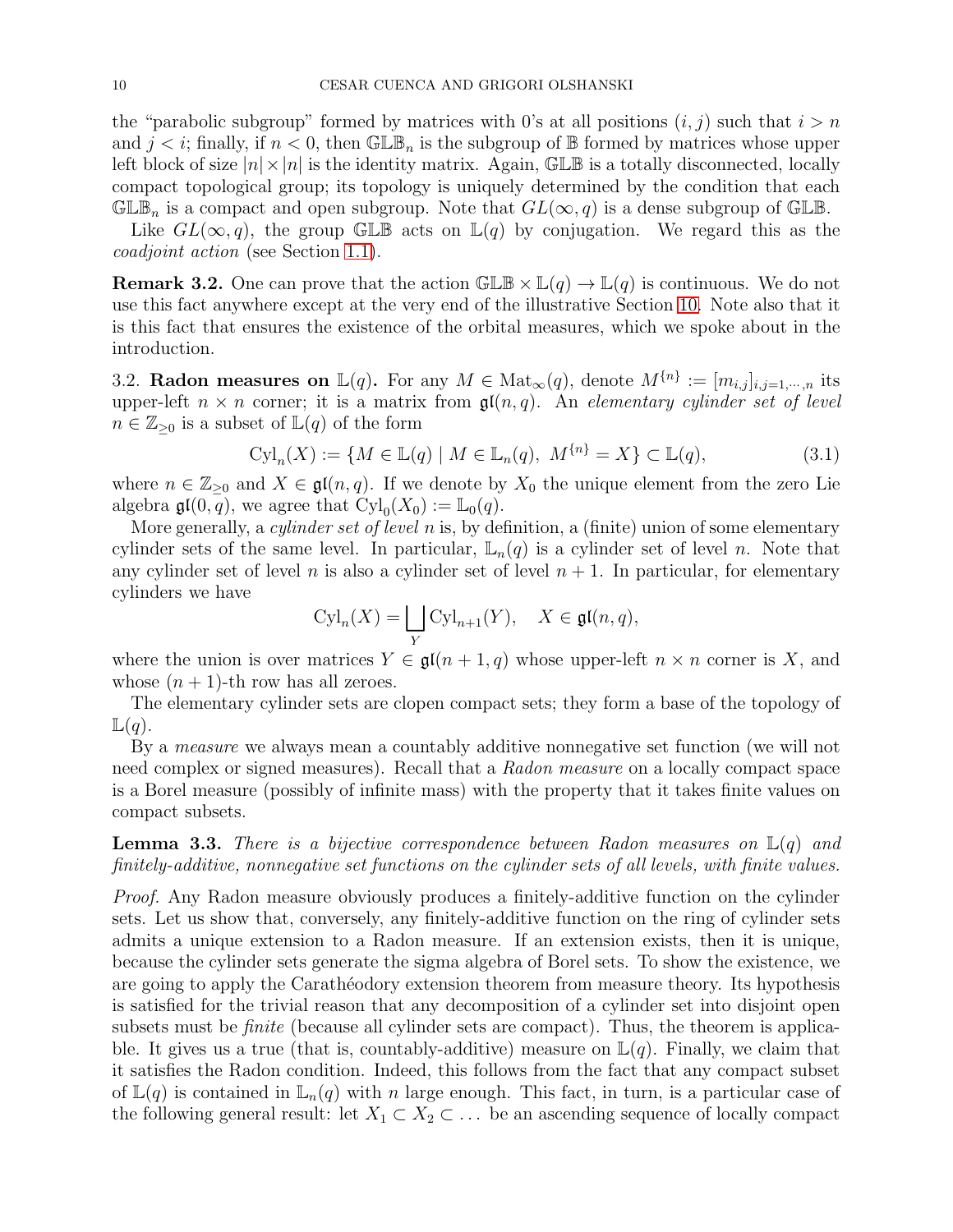### <span id="page-10-0"></span>3.3. Invariant measures on  $\mathbb{L}(q)$ .

**Definition 3.4.** Define  $\mathcal{P}^{GL(\infty,q)}$  as the set of  $GL(\infty,q)$ -invariant Radon measures on  $\mathbb{L}(q)$ .

<span id="page-10-2"></span>**Proposition 3.5.** Any measure  $P \in \mathcal{P}^{GL(\infty,q)}$  is automatically GLB-invariant.

*Proof.* Let  $g \in \mathbb{GLB}$  be arbitrary. It suffices to prove that for any elementary cylinder set  $C \subset \mathbb{L}(q)$ , one has  $P(gCg^{-1}) = P(C)$ . Further, with no loss of generality, it suffices to prove this under the additional assumption that n, the level of  $C$ , is large enough. We will assume that n is so large that all matrix entries  $g_{ij}$ , such that  $i > j$  and  $i > n$ , are equal to 0. Let  $h := g^{\{n\}}$  be the upper left  $n \times n$  corner of the matrix g. Our assumption implies that h is invertible and hence belongs to  $GL(n, q)$ . Next, the conjugation by g permutes the elementary cylinder sets of level n: if  $X \in \mathfrak{gl}(n,q)$ , then

$$
g\operatorname{Cyl}_n(X)g^{-1} = \operatorname{Cyl}_n(hXh^{-1}).
$$

Because P is  $GL(\infty, q)$ -invariant, we have  $P(\mathrm{Cyl}_n(hXh^{-1})) = P(\mathrm{Cyl}_n(X))$ . This completes the proof.  $\Box$ 

Note that  $\mathcal{P}^{GL(\infty,q)}$  is a convex cone. Its description will be given in Section [5.](#page-19-0) In particular, we will describe the extreme measures in the sense of the following definition.

**Definition 3.6.** A measure  $P \in \mathcal{P}^{GL(\infty,q)}$  is said to be *extreme* if it is nonzero and if any other measure  $P' \in \mathcal{P}^{GL(\infty,q)}$  which is majorated by P (meaning that  $P'(A) \leq P(A)$  for all Borel sets  $A \subseteq \mathbb{L}(q)$  is in fact proportional to P. Equivalently, if  $P' \in \mathcal{P}^{GL(\infty,q)}$  is absolutely continuous with respect to  $P$ , then  $P'$  is proportional to  $P$ .

A standard argument shows that  $P \in \mathcal{P}^{GL(\infty,q)}$  is extreme if and only if it is ergodic in the sense that if  $A \subset \mathbb{L}(q)$  is a  $GL(\infty, q)$ -invariant Borel subset, then is either A is P-null or its complement  $\mathbb{L}(q) \setminus A$  is P-null. See Phelps [\[23,](#page-45-16) Proposition 12.4] (although Phelps considers probability measures, the claim remains valid for infinite measures as well).

<span id="page-10-1"></span>3.4. All nontrivial invariant Radon measures on  $\mathbb{L}(q)$  are infinite. By a trivial measure we mean a multiple of the Dirac measure at the point  $0 \in \mathbb{L}(q)$ .

**Proposition 3.7.** All nontrivial measures  $P \in \mathcal{P}^{GL(\infty,q)}$  are infinite measures.

In fact, this claim holds under a weaker assumption: it suffices to assume that  $P$  is invariant under the action of the infinite symmetric group  $S(\infty) := \varinjlim S(n)$  embedded into  $GL(\infty, a)$  in the natural way  $GL(\infty, q)$  in the natural way.

*Proof.* Suppose P is an  $S(\infty)$ -invariant Borel measure on  $\mathbb{L}(q)$  with finite total mass; we shall show that P is concentrated at  $\{0\}$ . We may assume that the total mass equals 1. Regard ( $\mathbb{L}(q), P$ ) as a probability space. Then the entries  $m_{ij}$  of matrices  $M \in \mathbb{L}(q)$  turn into F-valued random variables; let us denote them by  $\xi_{ij}$ . Consider the collection of random variables  $\eta_i := \xi_{i+1,1}$ , where  $i = 1, 2, 3, \ldots$  This collection is *exchangeable*, because any finitary permutation of them can be implemented by a suitable permutation matrix lying in  $S(\infty)$ . Therefore we may apply de Finetti's theorem, which tells us that  $\{\eta_i\}$  is a mixture of i.i.d random variables. On the other hand, by the very definition of  $\mathbb{L}(q)$ , the number of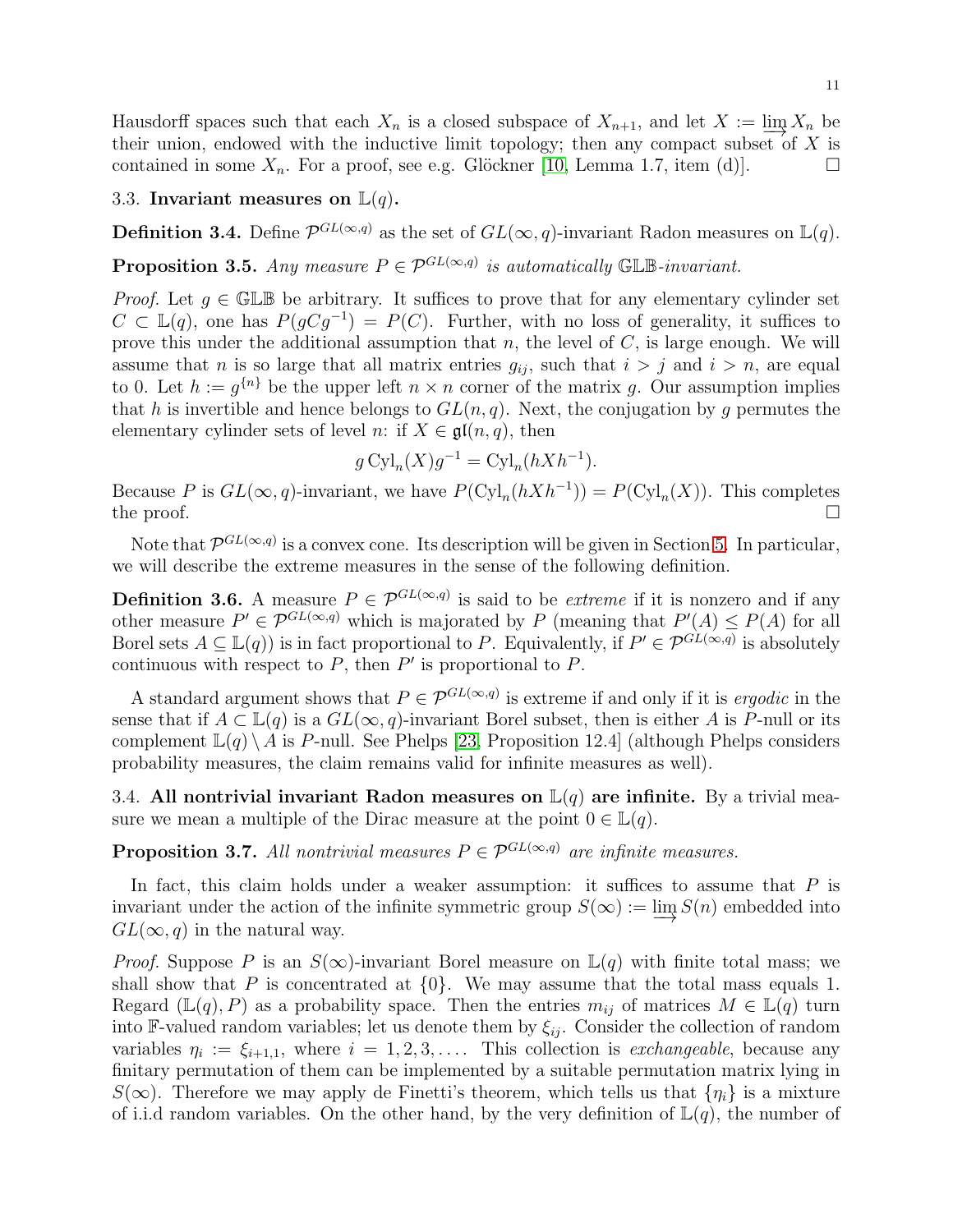nonzero  $\eta_i$ 's is finite, with P-probability 1. This is only possible if all  $\eta_i$ 's are in fact equal to 0, with P-probability 1. Next, every variable  $\xi_{ij}$  with  $i \neq j$  can be transformed into  $\eta_1 = \xi_{21}$ by means of conjugation by a matrix from  $S(\infty)$ . It follows that  $\xi_{ij} = 0$  for all  $i \neq j$ , with P-probability 1. Hence  $P$  is concentrated on the subset of diagonal matrices. Finally, we repeat the same argument, based on de Finetti's theorem, to the random variables  $\xi_{ii}$ : it equally follows that  $\xi_{ii} = 0$  for all i, with P-probability 1, thus concluding the proof of our initial claim.

<span id="page-11-0"></span>3.5. Invariant measures on pronilpotent matrices. Let  $Nil(\mathbb{L}_n(q)) \subset \mathbb{L}_n(q)$  be the set of matrices  $M \in \mathbb{L}_n(q)$  with nilpotent  $n \times n$  corners  $M^{\{n\}}$ . From the definition of  $\mathbb{L}_n(q)$  it follows that  $\text{Nil}(\mathbb{L}_n(q)) \subset \text{Nil}(\mathbb{L}_{n+1}(q))$ . Also, let

$$
\mathrm{Nil}(\mathbb{L}(q)) := \bigcup_{n=1}^{\infty} \mathrm{Nil}(\mathbb{L}_n(q)).
$$

This set consists of matrices  $M \in \mathbb{L}(q)$  for which any sufficiently large corner  $M^{\{n\}}$  is nilpotent. Matrices from  $Nil(\mathbb{L}(q))$  will be called pronilpotent matrices.

<span id="page-11-1"></span>Lemma 3.8. One has

$$
\operatorname{Nil}(\mathbb{L}(q)) = \bigcup_{g \in GL(\infty, q)} g \, \mathbb{L}_0(q) g^{-1}.
$$

*Proof.* This follows from the similar claim for finite dimension: any nilpotent matrix  $X \in \mathfrak{gl}(n, a)$  is conjugated to a strictly upper triangular matrix.  $\mathfrak{gl}(n, q)$  is conjugated to a strictly upper triangular matrix.

It follows, in particular, that the set  $Nil(\mathbb{L}(q))$  is open and  $GL(\infty,q)$ -invariant. (It is GLB-invariant, too.)

**Definition 3.9.** Define  $\mathcal{P}_0^{GL(\infty,q)} \subset \mathcal{P}^{GL(\infty,q)}$  as the subset of measures which are supported on  $\text{Nil}(\mathbb{L}(q))$ . Further, let  $\mathcal{B}_0^{GL(\infty,q)} \subset \mathcal{P}_0^{GL(\infty,q)}$  be the subset of measures P that are normalized by the condition  $P(\mathbb{L}_0(q)) = 1$ .

The set  $\mathcal{P}_0^{GL(\infty,q)}$  has the structure of a convex cone. Note that its extreme rays are also extreme rays of the ambient cone  $\mathcal{P}^{GL(\infty,q)}$ . From Lemma [3.8](#page-11-1) it follows that if P is a nonzero measure from  $\mathcal{P}_0^{GL(\infty,q)}$ , then  $P(\mathbb{L}_0(q)) > 0$  (here we use the fact that  $GL(\infty,q)$  is countable). This in turn implies that  $\mathcal{B}_0^{GL(\infty,q)}$  is a base of the cone  $\mathcal{P}_0^{GL(\infty,q)}$ .

In the next section, we give a description of measures from the cone  $\mathcal{P}_0^{GL(\infty,q)}$ . Since any nonzero measure from  $\mathcal{P}_0^{GL(\infty,q)}$  can be uniquely expressed as  $c \cdot P$ , for some  $P \in \mathcal{B}_0^{GL(\infty,q)}$  and  $c > 0$ , our results also represent a description of measures from  $\mathcal{B}_0^{GL(\infty,q)}$ . Later, in Section [5,](#page-19-0) we deduce from this a description of the cone  $\mathcal{P}^{GL(\infty,q)}$  of general invariant measures on  $\mathbb{L}(q)$ .

<span id="page-11-2"></span>**Remark 3.10.** Following [\[12\]](#page-45-0), denote by  $\mathbb{U} \subset \mathbb{B}$  the subgroup formed by the upperunitriangular matrices. There is a natural bijection  $\mathbb{L}_0(q) \to \mathbb{U}$  that assigns to each  $M \in$  $\mathbb{L}_0(q)$  the invertible matrix  $1+M$ . Given a measure  $P \in \mathcal{B}_0^{GL(\infty,q)}$ , the pushforward of  $P\big|_{\mathbb{L}_0(q)}$ with respect to the bijection  $\mathbb{L}_0(q) \to \mathbb{U}$  is a *central probability measure* on  $\mathbb{U}$  in the sense of [\[12,](#page-45-0) Definition 4.3]. In this way we obtain a bijective correspondence between  $\mathcal{B}_0^{GL(\infty,q)}$  and the set of central probability measures on U. However, central measures on U catch only measures on pronilpotent matrices and leave aside the more general invariant measures on  $\mathbb{L}(q)$  considered in Section [5.](#page-19-0)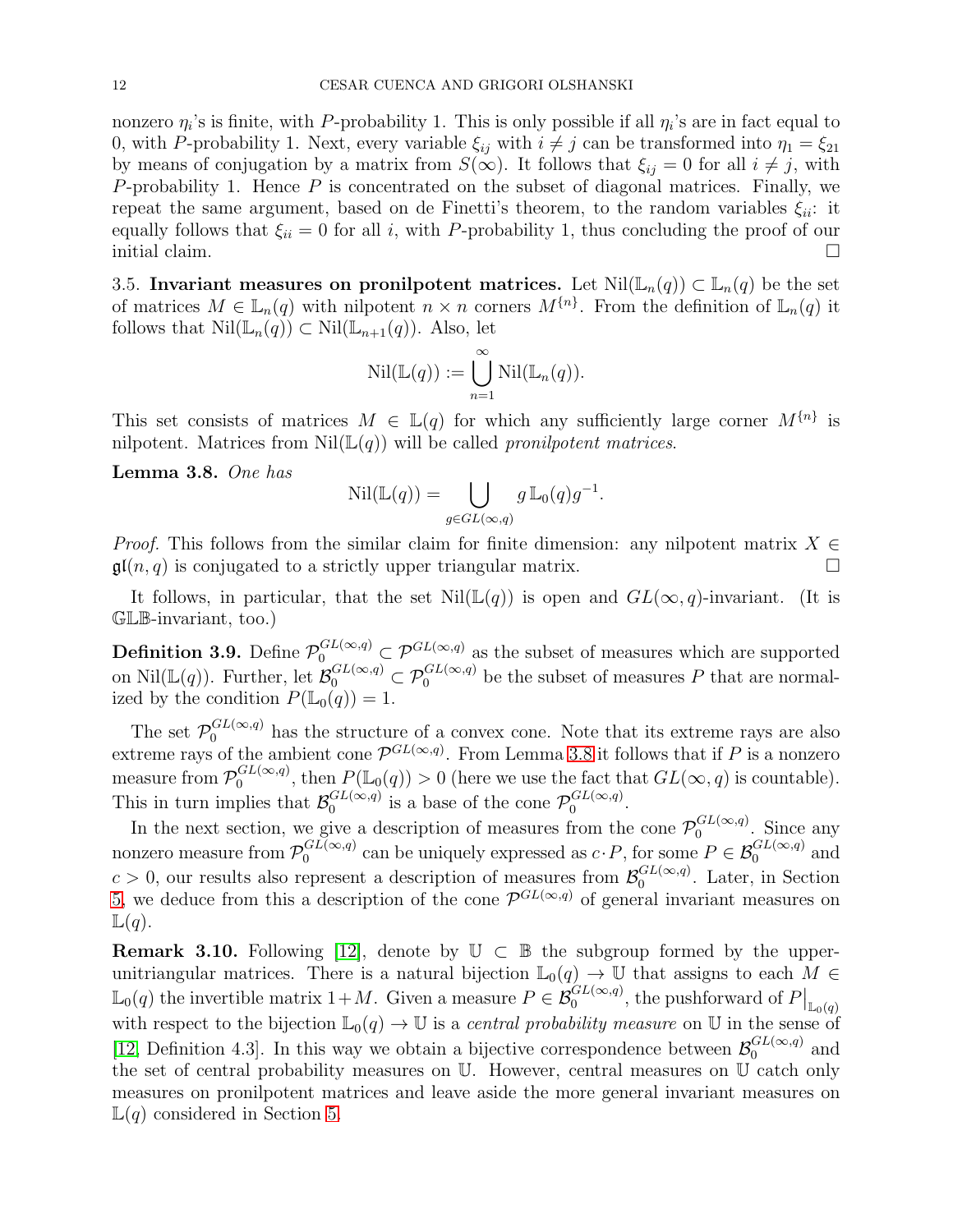4. DESCRIPTION OF  $\mathcal{P}_0^{GL(\infty,q)}$ 

<span id="page-12-0"></span>Describing  $\mathcal{P}_0^{GL(\infty,q)}$  is equivalent to describing the set of nonnegative harmonic functions on certain branching graph. After making this connection, we invoke the recently proved Kerov's conjecture (Matveev [\[21\]](#page-45-9)) to obtain the desired description (Theorem [4.18\)](#page-17-1).

Our construction of ergodic normalized measures supported on pronilpotent matrices essentially coincides with the construction of ergodic central measures on U, as given in [\[12,](#page-45-0) Theorem 4.6].

<span id="page-12-1"></span>4.1. Generalities on branching graphs. We shall consider several branching graphs and the space of harmonic functions on them. The general notions, at the level of generality that we will need, are encapsulated in the following definition.

<span id="page-12-2"></span>**Definition 4.1.** By a *branching graph*  $\Gamma$  we mean a graph with graded vertex set  $\bigsqcup_{n=0}^{\infty} \Gamma_n$ and formal edge multiplicities (or weights), subject to the following conditions:

- all levels  $\Gamma_n$  are finite nonempty sets and  $\Gamma_0$  is a singleton;
- only vertices of adjacent levels can be joined by an edge;
- each vertex of level  $n \in \mathbb{Z}_{\geq 0}$  is joined with at least one vertex of level  $n + 1$ ;
- each vertex of level  $n \in \mathbb{Z}_{\geq 1}$  is joined with at least one vertex of level  $n-1$ ;
- all edges are simple and their weights are strictly positive real numbers.

With a slight abuse of notation, we use the same symbol  $\Gamma$  to denote both a branching graph and its vertex set.

**Example 4.2.** Recall the definition of the *Young graph*  $Y$ : its vertices are arbitrary partitions (=Young diagrams) and the edges are formed by pairs  $\mu \nearrow \lambda$  of diagrams, where

$$
\mu \nearrow \lambda \iff |\lambda| = |\mu| + 1 \text{ and } \mu \subset \lambda.
$$

By definition, all edge weights of  $Y$  equal 1. In this section, we will deal with certain branching graphs which differ from Y by a different system of edge weights. In Section [8](#page-29-0) some new graphs will appear.

**Definition 4.3.** Let  $\Gamma$  be a branching graph. Given two vertices,  $v_n \in \Gamma_n$  and  $v_{n+1} \in \Gamma_{n+1}$ , forming an edge, let  $W_n^{n+1}(v_{n+1}, v_n)$  stand for the corresponding weight.

(1) A harmonic function on  $\Gamma$  is a real-valued function  $\varphi$  on  $\Gamma$  such that

$$
\varphi(v_n) = \sum_{v_{n+1} \in \Gamma_{n+1}} W_n^{n+1}(v_{n+1}, v_n) \varphi(v_{n+1}), \quad v_n \in \Gamma_n, \ n \in \mathbb{Z}_{\geq 0}.
$$

(2) The set of *nonnegative* harmonic functions on  $\Gamma$  will be denoted by  $\mathcal{H}_+(\Gamma)$ . Note that it is a convex cone.

(3) Let  $v_0$  denote the root of  $\Gamma$  — the only vertex of level 0. The subset of functions  $\varphi \in \mathcal{H}_+(\Gamma)$  normalized by the condition  $\varphi(v_0) = 1$  will be denoted by  $\mathcal{H}_1(\Gamma)$ . Note that it is a convex set, which serves as a base of the cone  $\mathcal{H}_+(\Gamma)$ .

(4) The set  $ex(\mathcal{H}_1(\Gamma))$  of extreme points of the convex set  $\mathcal{H}_1(\Gamma)$  is called the boundary of Γ.

Let  $\mathbb{R}^{\Gamma}$  be the space of arbitrary real-valued functions on  $\Gamma$ , equipped with the topology of pointwise convergence.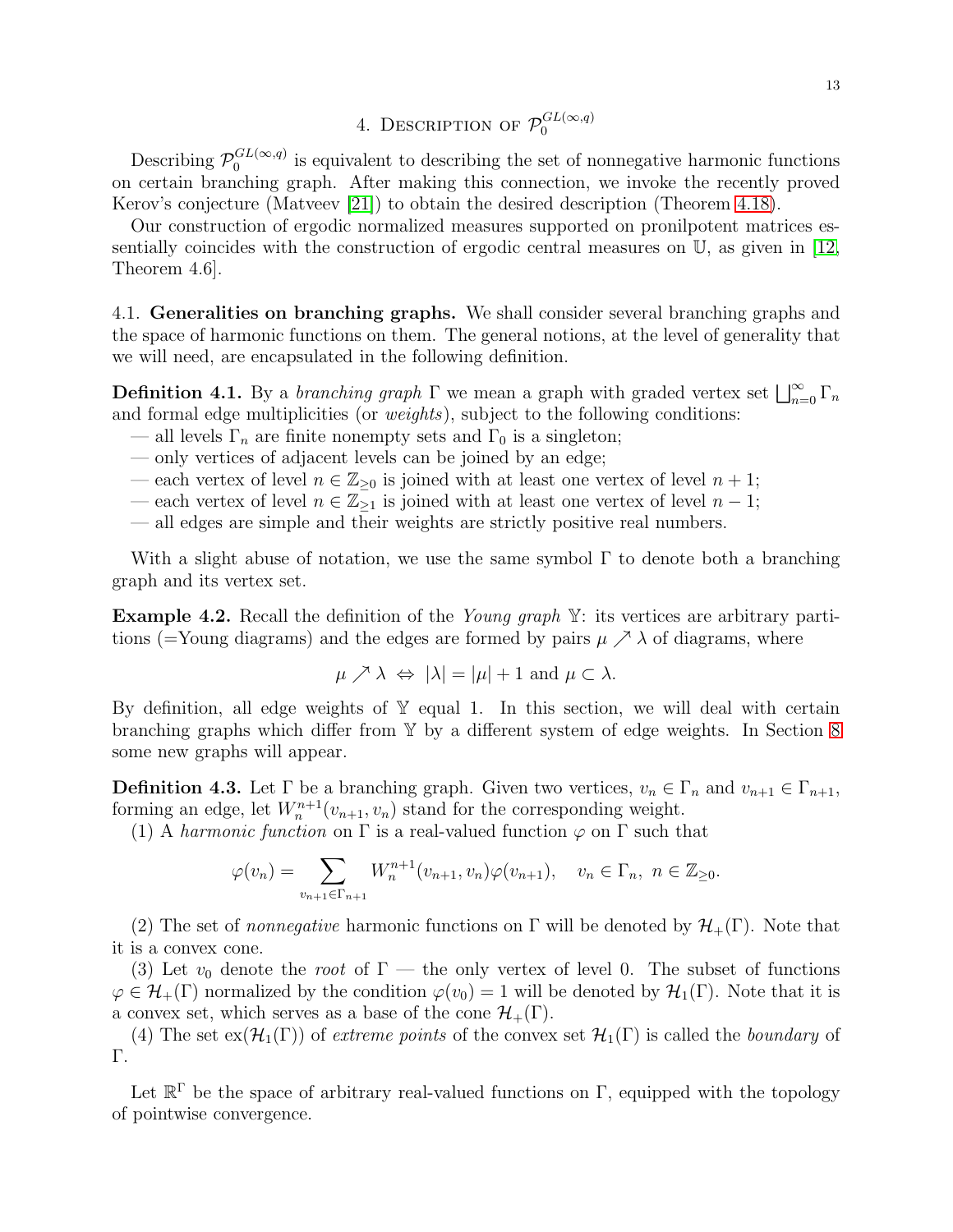<span id="page-13-2"></span>Proposition 4.4. The followings claims hold true.

- (1)  $\mathcal{H}_1(\Gamma)$  is a nonempty compact subset of  $\mathbb{R}^{\Gamma}$ .
- (2) The boundary  $ex(\mathcal{H}_1(\Gamma)) \subset \mathcal{H}_1(\Gamma)$  is a nonempty subset of type  $G_\delta$ , hence a Borel set.

(3) There exists a bijective correspondence  $\varphi \leftrightarrow m$  between functions  $\varphi \in \mathcal{H}_1(\Gamma)$  and probability Borel measures **m** on the boundary  $ex(\mathcal{H}_1(\Gamma))$ , given by

$$
\varphi(v) = \int_{\psi \in \text{ex}(\mathcal{H}_1(\Gamma))} \psi(v) \mathbf{m}(d\psi), \qquad v \in \Gamma.
$$

This formula also establishes an isomorphism between the cone  $\mathcal{H}_+(\Gamma)$  and the cone of finite Borel measures on the boundary.

*Proof.* Claim  $(1)$  is evident. For claim  $(2)$ , see Phelps [\[23,](#page-45-16) Proposition 1.3] (the fact that the boundary is nonempty follows from the Krein–Milman theorem). Claim (3) can be deduced from Choquet's theorem [\[23,](#page-45-16) Sect. 10]: see, e.g. [\[22,](#page-45-17) Theorem 9.2].

<span id="page-13-3"></span>Definition 4.5. Let  $\Gamma$  and  $\Gamma'$  be two branching graphs with common sets of vertices and edges, but different systems of edge weights,  $\{W_n^{n+1}\}\$  and  $\{(W')_n^{n+1}\}\$ . Following Kerov [\[14,](#page-45-18) Ch. 1, Sect. 2.2, we say that  $\Gamma$  and  $\Gamma'$  are *similar* if there exists a positive real-valued function  $f$  on the vertex set, such that

$$
(W')_{n}^{n+1}(v_{n+1}, v_n) = W_n^{n+1}(v_{n+1}, v_n) \cdot \frac{f(v_n)}{f(v_{n+1})}.
$$
\n(4.1)

Then f is called the *gauge function from*  $\Gamma$  to  $\Gamma'$ . With no lost of generality we may (and will) assume that  $f(v_0) = 1$ .

The following lemma is used several times. We omit the proof.

<span id="page-13-4"></span>Lemma 4.6. The convex cones of nonnegative harmonic functions on two similar branching graphs are affine-isomorphic. More explicitly, if  $\Gamma$  is similar to  $\Gamma'$  and  $f$  is the gauge function from  $\Gamma$  to  $\Gamma'$ , then  $\varphi \mapsto \varphi' := \varphi \cdot f$  defines an affine-isomorphism  $\mathcal{H}_+(\Gamma) \stackrel{\cong}{\to} \mathcal{H}_+(\Gamma')$  as well as an isomorphism of convex sets  $\mathcal{H}_1(\Gamma) \stackrel{\cong}{\to} \mathcal{H}_1(\Gamma').$ 

<span id="page-13-0"></span>4.2. HL-deformed Young graph  $\mathbb{Y}^{\text{HL}}(t)$  and its boundary. Recall some terminology and results from Macdonald [\[20,](#page-45-14) Ch. III]. Let  $t$  be any real number in the interval  $(0, 1)$ . Denote by Sym the graded R-algebra of symmetric functions. It is known that Sym is freely generated by 1 and the power-sums  $p_1, p_2, \cdots$ . Moreover, Sym has a basis with elements parametrized by partitions  $\lambda \in \mathbb{Y}$ , consisting of the Hall-Littlewood functions  $P_{\lambda}(t)$ . For conciseness, we shall abbreviate Hall-Littlewood by HL. The HL function  $P_{\lambda}(t)$  is homogeneous of degree  $|\lambda|$ . We also need the Q-version of the HL functions, denoted  $Q_{\lambda}(t)$ :

<span id="page-13-5"></span>
$$
Q_{\lambda}(t) := b_{\lambda}(t)P_{\lambda}(t), \qquad b_{\lambda}(t) := \prod_{i \geq 1} \prod_{1 \leq j \leq m_i(\lambda)} (1 - t^j). \tag{4.2}
$$

The following is the simplest *Pieri rule* for HL functions (see [\[20,](#page-45-14) Ch. III,  $(5.7')$ ,  $(5.8')$ ]):

<span id="page-13-1"></span>
$$
(1-t)p_1 \cdot Q_{\mu}(t) = \sum_{\lambda:\,\mu \nearrow \lambda} \psi_{\lambda/\mu}(t) Q_{\lambda}(t), \tag{4.3}
$$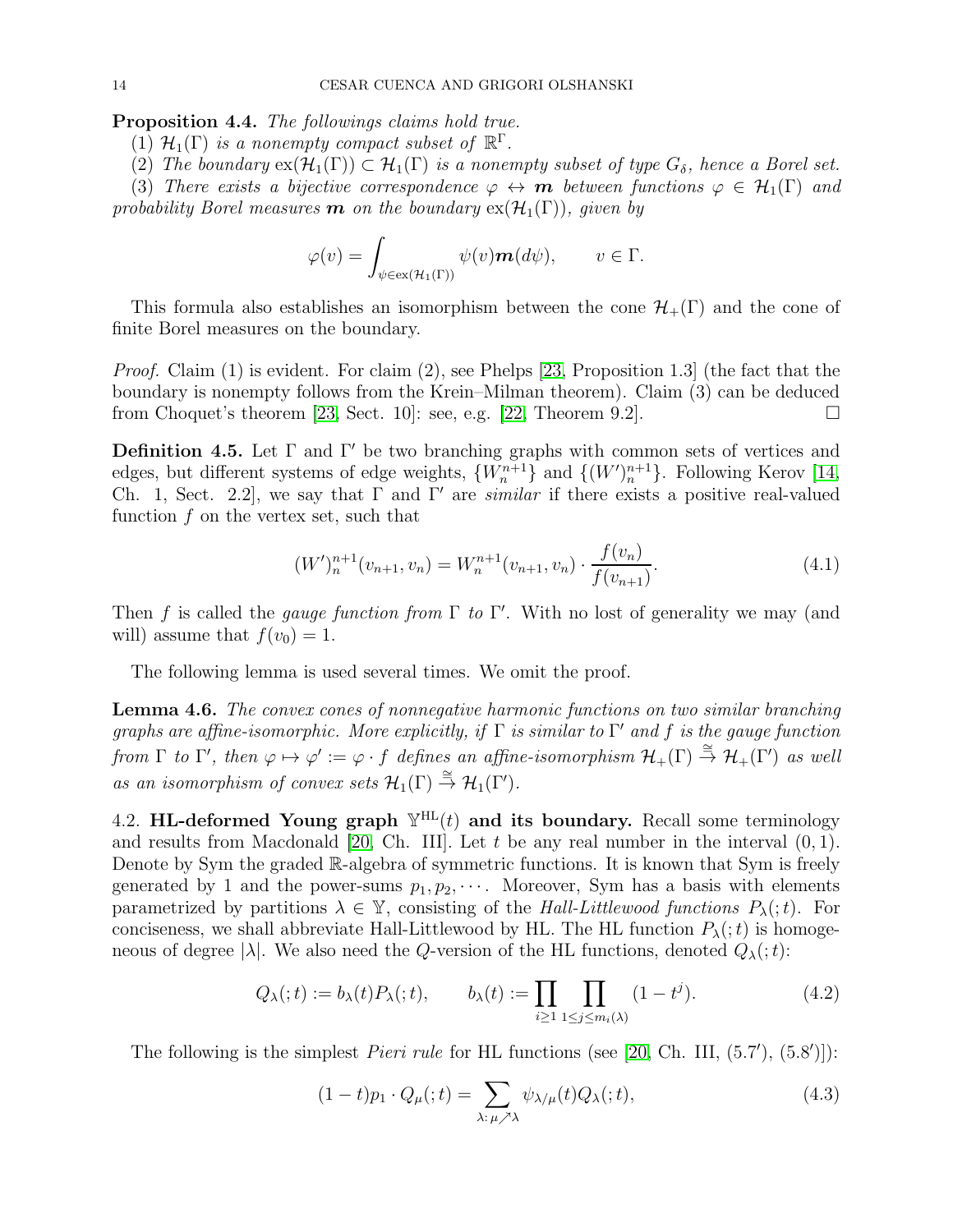where the coefficients  $\psi_{\lambda/\mu}(t)$  are defined as follows: let  $k = k(\lambda/\mu)$  be the column number of the single box that differs  $\lambda$  from  $\mu$ ; then

<span id="page-14-3"></span>
$$
\psi_{\lambda/\mu}(t) := \begin{cases} 1 - t^{m_{k-1}(\mu)} & \text{if } k > 1, \\ 1 & \text{if } k = 1. \end{cases}
$$
 (4.4)

Observe that all coefficients  $\psi_{\lambda/\mu}(t)$  are strictly positive.

It is convenient for us to rewrite [\(4.3\)](#page-13-1) in a slightly modified form:

<span id="page-14-0"></span>
$$
p_1 \cdot \frac{Q_\mu(t)}{(1-t)^{|\mu|}} = \sum_{\lambda:\,\mu \nearrow \lambda} \psi_{\lambda/\mu}(t) \frac{Q_\lambda(t)}{(1-t)^{|\lambda|}}.
$$
\n(4.5)

<span id="page-14-5"></span>**Definition 4.7.** The HL-deformed Young graph  $\mathbb{Y}^{\text{HL}}(t)$  with parameter  $t \in (0,1)$  is the branching graph with the same vertex and edge sets as in the Young graph Y and with the weights  $\psi_{\lambda/\mu}(t)$  assigned to the edges  $\mu \nearrow \lambda$ .

Thus, harmonic functions  $\varphi$  on  $\mathbb{Y}^{\text{HL}}$  are defined by the relations

<span id="page-14-1"></span>
$$
\varphi(\mu) = \sum_{\lambda:\,\mu \nearrow \lambda} \psi_{\lambda/\mu}(t)\varphi(\lambda), \quad \mu \in \mathbb{Y}.\tag{4.6}
$$

<span id="page-14-6"></span>**Remark 4.8.** There is a one-to-one correspondence  $\varphi \leftrightarrow \Phi$  between harmonic functions  $\varphi \in \mathcal{H}_1(\mathbb{Y}^{\text{HL}}(t))$  and linear functionals  $\Phi : \text{Sym} \to \mathbb{R}$  satisfying the conditions

•  $\Phi(p_1F) = \Phi(F)$  for any  $F \in \text{Sym}$  (harmonicity);

•  $\Phi$  is nonnegative on the convex cone  $C^{HL}(t) \subset$  Sym spanned by the functions  $Q_{\lambda}(t)$ ,  $\lambda \in \mathbb{Y}$  (positivity);

•  $\Phi(1) = 1$  (normalization).

This correspondence is given by (compare  $(4.5)$  with  $(4.6)$ ):

$$
\varphi(\lambda) = \Phi\left(\frac{Q_{\lambda}(t)}{(1-t)^{|\lambda|}}\right), \quad \lambda \in \mathbb{Y}.
$$

We describe the boundary of  $\mathbb{Y}^{\text{HL}}(t)$  in the next proposition. To state it, we need a little preparation. Let  $\mathbb{R}_{\geq 0}$  be the set of nonnegative real numbers and  $\mathbb{R}_{\geq 0}^{\infty}$  be the direct product of countably many copies of  $\mathbb{R}_{\geq 0}$ , equipped with the product topology.

<span id="page-14-4"></span>**Definition 4.9.** Let  $\Omega(t)$  be the set of pairs  $\omega = (\alpha, \beta) \in \mathbb{R}^{\infty}_{\geq 0} \times \mathbb{R}^{\infty}_{\geq 0}$  such that

$$
\alpha_1 \geq \alpha_2 \geq \cdots \geq 0
$$
,  $\beta_1 \geq \beta_2 \geq \cdots \geq 0$ ,  $\sum_{i=1}^{\infty} \alpha_i + (1-t)^{-1} \sum_{i=1}^{\infty} \beta_i \leq 1$ .

Note that  $\Omega(t)$  is a compact set.

Let  $C(\Omega(t))$  be the algebra of continuous functions on  $\Omega(t)$  with pointwise operations. We are going to define an algebra morphism  $Sym \to C(\Omega(t))$ . Since Sym is freely generated by the power-sums  $p_1, p_2, \dots$ , it suffices to specify their images — the functions  $p_k(\omega)$ . We set

<span id="page-14-2"></span>
$$
p_1(\omega) \equiv 1, \qquad p_k(\omega) = \sum_{i=1}^{\infty} \alpha_i^k + (-1)^{k-1} (1 - t^k)^{-1} \sum_{i=1}^{\infty} \beta_i^k, \quad k \ge 2. \tag{4.7}
$$

It is readily checked that the functions  $p_k(\omega)$  are continuous. In this way we turn any element  $F \in \text{Sym}$  into a continuous function  $F(\omega)$  on  $\Omega(t)$ . In particular, the HL functions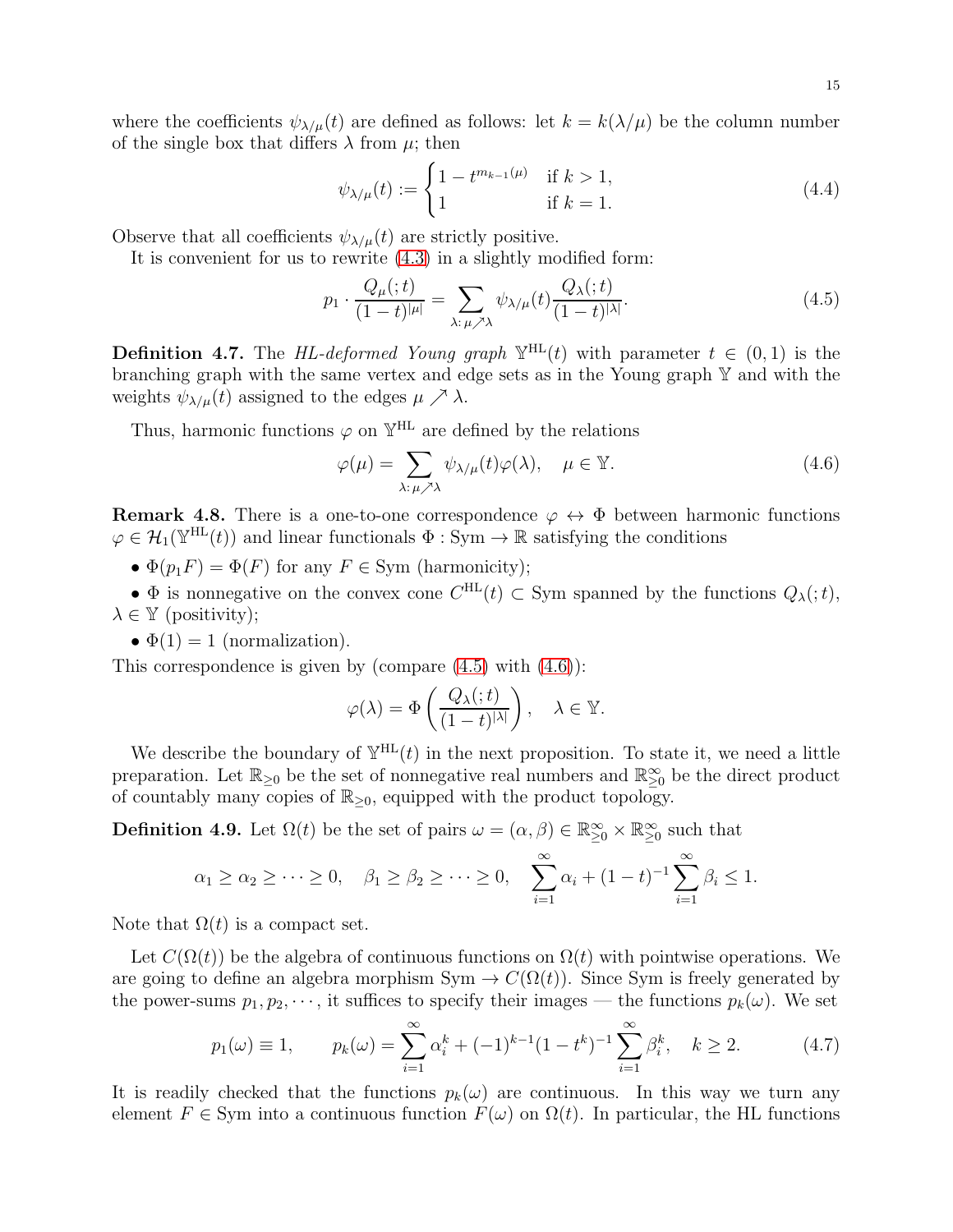$Q_{\lambda}(t) \in \text{Sym}$  are turned into continuous functions on  $\Omega$ , which will be denoted by  $Q_{\lambda}(\omega; t)$ . Let us call [\(4.7\)](#page-14-2) the  $\omega$ -specialization of the algebra Sym.

<span id="page-15-5"></span>**Remark 4.10** (cf. Bufetov–Petrov [\[5\]](#page-45-19), Remark 2.6). Let us associate with each  $\omega = (\alpha, \beta) \in$  $\Omega(t)$  the triple  $(\alpha, \tilde{\beta}, \tilde{\gamma})$ , where

$$
\widetilde{\gamma} := 1 - \sum_i \alpha_i - (1 - t)^{-1} \sum_i \beta_i \ge 0
$$

and  $\tilde{\beta}$  is the following double infinite collection of parameters:

$$
\widetilde{\beta} := \{ \beta_{ij} : i, j = 1, 2, \dots \}, \quad \beta_{ij} := \beta_i t^{j-1}
$$

(cf. Macdonald [\[20,](#page-45-14) Ch. III, §2, Example 7]). In this notation, [\(4.7\)](#page-14-2) can be rewritten as

<span id="page-15-1"></span>
$$
p_1(\omega) = \sum_{i=1}^{\infty} \alpha_i + \sum_{i,j=1}^{\infty} \beta_{ij} + \tilde{\gamma}; \qquad p_k(\omega) = \sum_{i=1}^{\infty} \alpha_i^k + (-1)^{k-1} \sum_{i,j=1}^{\infty} \beta_{ij}^k, \qquad k \ge 2. \tag{4.8}
$$

The formal specialization [\(4.8\)](#page-15-1) turns any symmetric function  $F \in \text{Sym}$  into an *extended* symmetric function in the variables  $(\alpha, \tilde{\beta}, \tilde{\gamma})$ , in the terminology of Vershik–Kerov [\[27,](#page-46-3) Sect. 6].

<span id="page-15-2"></span>**Proposition 4.11** (Matveev). Recall that t is a fixed number in  $(0,1)$  and  $\mathbb{Y}^{\text{HL}}(t)$  is the HL-deformed Young graph with parameter t. The points in the boundary of  $\mathbb{Y}^{\text{HL}}(t)$  are parametrized by the elements  $\omega \in \Omega(t)$ . Specifically, given  $\omega \in \Omega(t)$ , the corresponding extreme harmonic function  $\varphi_{\omega} \in \text{ex}(\mathcal{H}_1(\mathbb{Y}^{\text{HL}}(t)))$  is given by

$$
\varphi_{\omega}(\lambda) := \frac{Q_{\lambda}(\omega; t)}{(1-t)^{|\lambda|}}, \quad \lambda \in \mathbb{Y}.
$$

This is a special case of Proposition 1.6 in Matveev [\[21\]](#page-45-9).

<span id="page-15-4"></span>**Corollary 4.12.** The cone  $\mathcal{H}_+(\mathbb{Y}^{\text{HL}}(t))$  is isomorphic to the cone of finite Borel measures on the compact space  $\Omega(t)$ . Specifically, the nonnegative harmonic functions on  $\mathbb{Y}^{\text{HL}}(t)$  are precisely the functions of the form

$$
\varphi(\lambda) = \frac{1}{(1-t)^{|\lambda|}} \int_{\omega \in \Omega(t)} Q_{\lambda}(\omega; t) \mathbf{m}(d\omega), \qquad \lambda \in \mathbb{Y},
$$

where **m** is a finite Borel measure on  $\Omega(t)$ .

Proof. This follows from Proposition [4.11](#page-15-2) combined with Proposition [4.4.](#page-13-2) A subtle point: we must also make sure that the bijection  $\Omega(t) \to \text{ex}(\mathcal{H}_1(\mathbb{Y}^{\text{HL}}(t)))$  established in Proposition [4.11](#page-15-2) is a Borel isomorphism. But this follows from the fact that this map is continuous and hence a homeomorphism, because  $\Omega(t)$  is compact.  $\square$ 

<span id="page-15-0"></span>4.3. The branching graph  $\Gamma^{GL(\infty,q)}$ . To each pair of diagrams  $\mu \in \mathbb{Y}_n$  and  $\lambda \in \mathbb{Y}_{n+1}$ , we assign a number  $L_n^{n+1}(\lambda, \mu)$  as follows. Pick a nilpotent matrix  $X \in Nil(\mathfrak{gl}(n,q))$  of Jordan type  $\mu$  and consider the augmented matrices  $Y \in \mathfrak{gl}(n+1, q)$  of the form

<span id="page-15-3"></span>
$$
Y := \begin{bmatrix} X & x \\ 0 & 0 \end{bmatrix}, \quad x \in \mathbb{F}^n.
$$
 (4.9)

Any such matrix Y is nilpotent. By definition,  $L_n^{n+1}(\lambda, \mu)$  is the number of those Y's that have Jordan type  $\lambda$ . The definition is correct because this number does not depend on the choice of  $X \in {\{\mu\}}$ .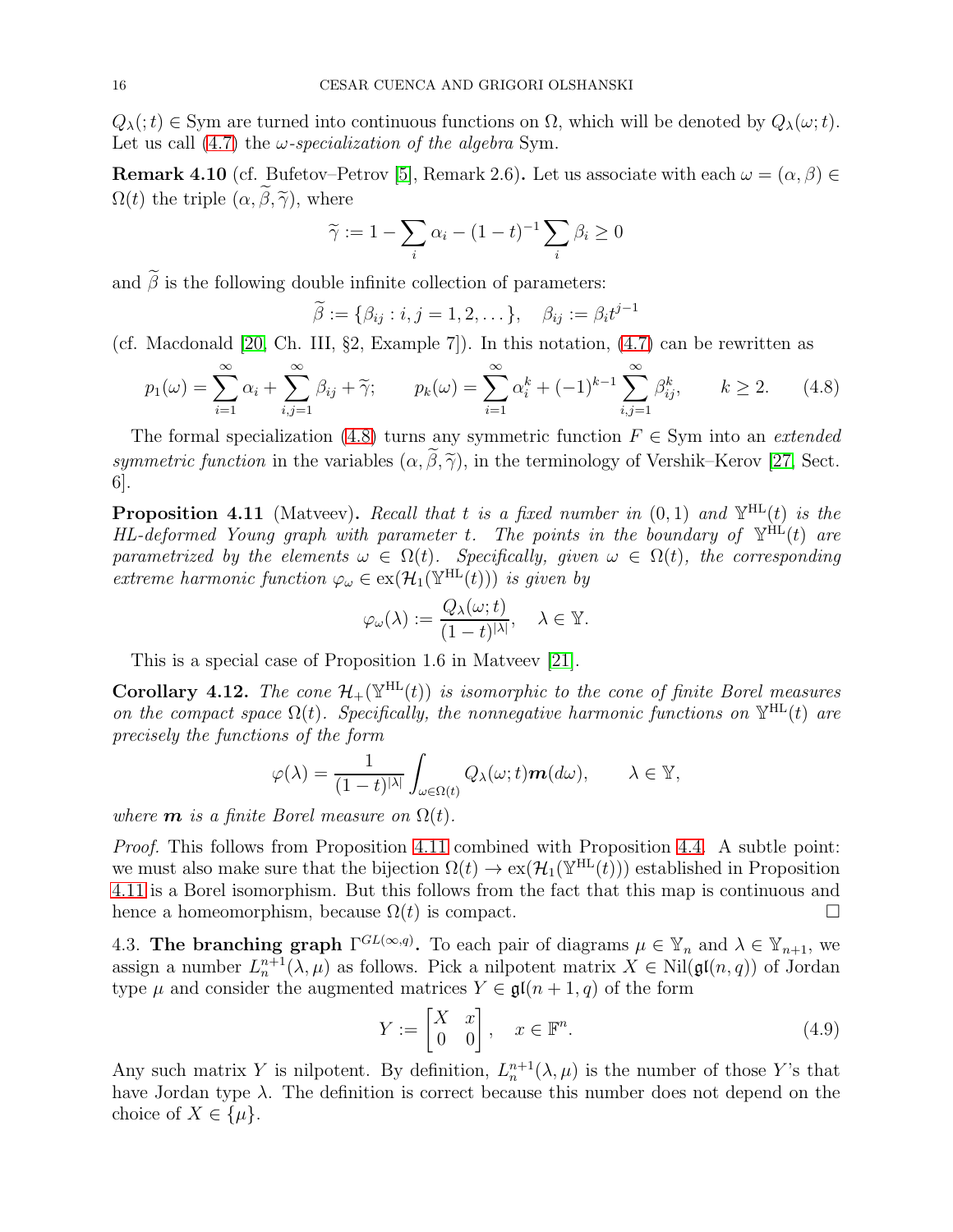<span id="page-16-0"></span>**Proposition 4.13.** Let  $n \in \mathbb{Z}_{\geq 0}$ ,  $\mu \in \mathbb{Y}_n$ ,  $\lambda \in \mathbb{Y}_{n+1}$ .

(i)  $L_n^{n+1}(\lambda, \mu) = 0$  unless  $\mu \nearrow \lambda$ .

(ii) Suppose  $\mu \nearrow \lambda$  and denote by k the column number of the single box in  $\lambda \setminus \mu$ . Then

<span id="page-16-1"></span>
$$
L_n^{n+1}(\lambda, \mu) = \begin{cases} q^{n - \sum_{j \ge k} m_j(\mu)} (1 - q^{-m_{k-1}(\mu)}), & \text{if } k > 1, \\ q^{n - \sum_{j \ge 1} m_j(\mu)}, & \text{if } k = 1. \end{cases} \tag{4.10}
$$

Recall that the notation  $m_i(\mu)$  is explained in [\(2.1\)](#page-7-2). Note that the first expression is also applicable in the case  $k = 1$  if we agree that  $m_0(\mu) = +\infty$  and so  $q^{-m_0(\mu)} = 0$ .

An important remark is that  $L_n^{n+1}(\lambda, \mu) > 0$  whenever  $\mu \nearrow \lambda$ .

In the next lemma we connect  $L_n^{n+1}(\lambda, \mu)$  with the coefficients in the Pieri rule [\(4.3\)](#page-13-1).

<span id="page-16-2"></span>**Lemma 4.14** (cf. [\[12\]](#page-45-0), p. 369). For any Young diagrams  $\mu \nearrow \lambda$  we have

$$
L_n^{n+1}(\lambda, \mu) = \psi_{\lambda/\mu}(q^{-1}) \cdot \frac{q^{n(\mu)-n(n-1)/2}}{q^{n(\lambda)-(n+1)n/2}}, \quad n := |\mu|.
$$

Recall that the quantity  $n(\cdot)$  is defined in [\(2.1\)](#page-7-2).

*Proof.* Set  $n := |\mu|$ . From the comparison of [\(4.10\)](#page-16-1) with [\(4.4\)](#page-14-3) it follows that the desired relation is equivalent to the equality

$$
n - \sum_{j \geq k} m_j(\mu) \stackrel{?}{=} \left( n(\mu) - \frac{n(n-1)}{2} \right) - \left( n(\lambda) - \frac{(n+1)n}{2} \right),
$$

where k is the column number of the unique box in  $\lambda \setminus \mu$ . After simplification, the equality is equivalent to

$$
n(\lambda) - n(\mu) \stackrel{?}{=} \sum_{j \geq k} m_j(\mu).
$$

But this equality follows from the definition of the quantity  $n(\lambda)$ .

**Definition 4.15.** Let  $\Gamma^{GL(\infty,q)}$  be the branching graph whose vertex and edge sets are the same as in the Young graph Y, and the weights assigned to the edges  $\mu \nearrow \lambda$  are the quantities  $L_n^{n+1}(\lambda, \mu), n = |\mu|.$ 

<span id="page-16-3"></span>**Proposition 4.16.** The nonnegative harmonic functions on the graph  $\Gamma^{GL(\infty,q)}$  are precisely the functions of the form

$$
\varphi^{GL(\infty,q)}(\lambda) = \varphi(\lambda) \cdot q^{n(\lambda) - \binom{|\lambda|}{2}}, \qquad \lambda \in \mathbb{Y}, \tag{4.11}
$$

where  $\varphi$  is an arbitrary nonnegative harmonic function on the graph  $\mathbb{Y}^{\text{HL}}(q^{-1})$ .

*Proof.* Lemma [4.14](#page-16-2) shows that the graphs  $\mathbb{Y}^{HL}(q^{-1})$  and  $\Gamma^{GL(\infty,q)}$  are similar in the sense of Definition [4.5,](#page-13-3) with the gauge function from  $\mathbb{Y}^{HL}(q^{-1})$  to  $\Gamma^{GL(\infty,q)}$  equal to

<span id="page-16-4"></span>
$$
f(\lambda) = q^{n(\lambda) - \binom{|\lambda|}{2}}, \quad \lambda \in \mathbb{Y}.\tag{4.12}
$$

Then we apply Lemma [4.6.](#page-13-4)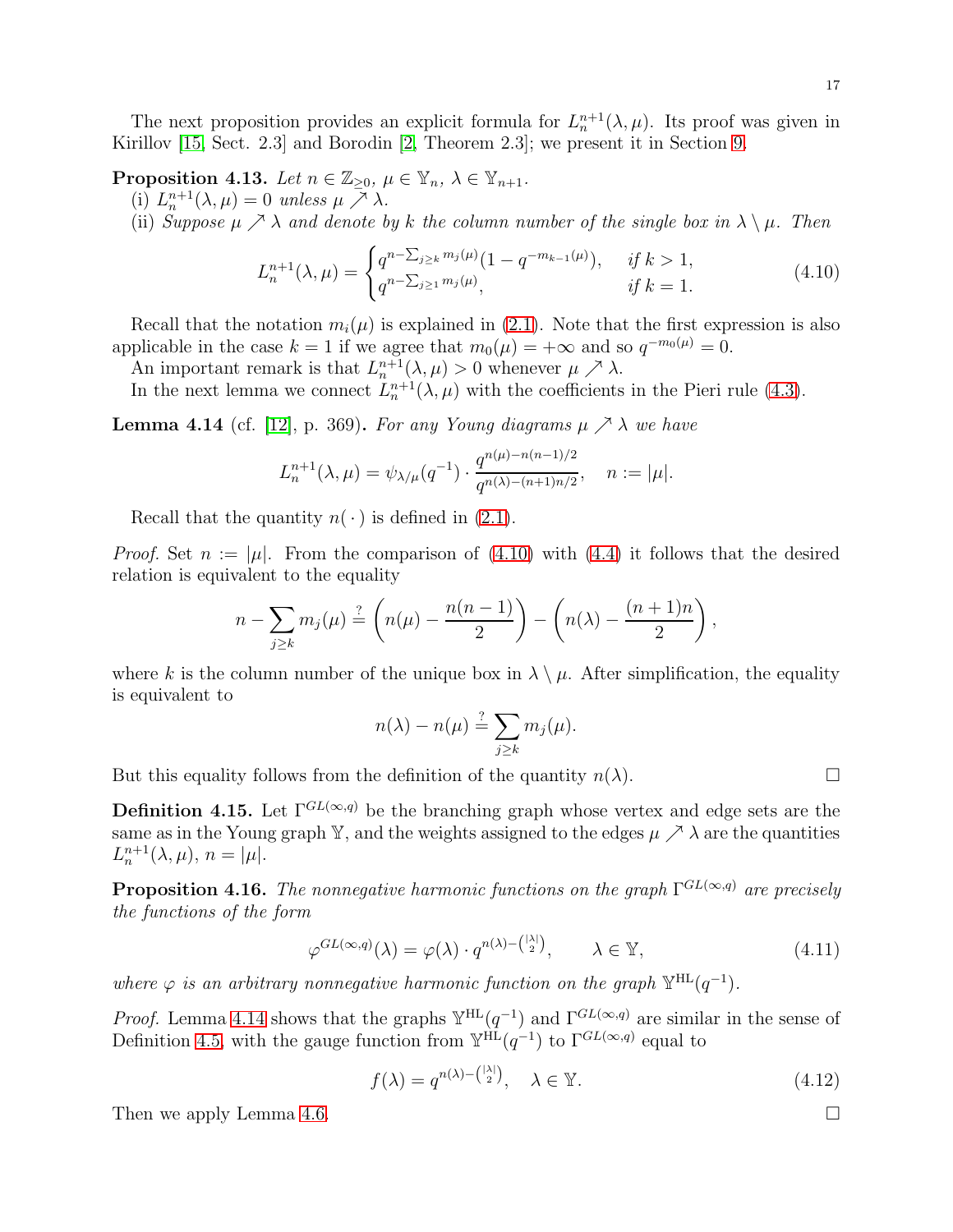<span id="page-17-0"></span>4.4. Final result: description of measures. Any measure  $P \in \mathcal{P}_0^{GL(\infty,q)}$  is uniquely determined by its values on the elementary cylinder sets  $Cyl_n(X)$ , where  $X \in \mathfrak{gl}(n,q)$  and  $n \in \mathbb{Z}_{\geq 0}$ . Note that  $P(\mathrm{Cyl}_n(X)) = 0$  unless X is nilpotent.

<span id="page-17-3"></span>**Lemma 4.17.** There is a bijective correspondence between measures  $P \in \mathcal{P}_0^{GL(\infty,q)}$  and nonnegative harmonic functions  $\varphi^{GL(\infty,q)}$  on the branching graph  $\Gamma^{GL(\infty,q)}$ , uniquely characterized by the property that for any  $n \in \mathbb{Z}_{\geq 0}$  and any nilpotent matrix  $X \in \mathfrak{gl}(n,q)$  of a given Jordan type  $\mu \in \mathbb{Y}_n$ , one has

<span id="page-17-2"></span>
$$
P(\mathrm{Cyl}_n(X)) = \varphi^{GL(\infty, q)}(\mu). \tag{4.13}
$$

*Proof.* Let  $P \in \mathcal{P}_0^{GL(\infty,q)}$ . Because P is invariant, the left-hand side of [\(4.13\)](#page-17-2) only depends on the Jordan type  $\mu$  of X. The elementary cylinder  $\mathrm{Cyl}_n(X)$  can also be viewed as a cylinder set of level  $n + 1$ . As such, it splits into a disjoint union of elementary cylinders  $Cyl_{n+1}(Y)$ , where Y ranges over the set of matrices of the form  $(4.9)$ . This entails the equality

$$
P(\mathrm{Cyl}_n(X)) = \sum_{Y} P(\mathrm{Cyl}_{n+1}(Y)).
$$

By the definition of the quantities  $L_n^{n+1}(\lambda,\mu)$ , among the Y's in the sum, exactly  $L_n^{n+1}(\lambda,\mu)$ of them are of Jordan type  $\lambda$ , for each  $\lambda \in \mathbb{Y}_{n+1}$ . Therefore, taking [\(4.13\)](#page-17-2) as the definition of a function  $\varphi^{GL(\infty,q)}$ , we see that this function is a nonnegative harmonic function on the graph  $\Gamma^{GL(\infty,q)}$ .

Conversely, let  $\varphi^{GL(\infty,q)}$  be a nonnegative harmonic function on the graph  $\Gamma^{GL(\infty,q)}$ . Then the above argument shows that formula [\(4.13\)](#page-17-2) gives rise to a nonnegative, finitely-additive set function P on cylinder sets contained in the set of pronilpotent matrices. By virtue of Lemma [3.3,](#page-9-1) P extends to a true Radon measure on  $\mathbb{L}(q)$ , which is supported on the set of pronilpotent matrices. Its invariance is evident from the very construction.

This completes the proof.  $\Box$ 

Combining Lemma [4.17,](#page-17-3) Proposition [4.16,](#page-16-3) and Corollary [4.12,](#page-15-4) we finally obtain the following description of the measures  $P \in \mathcal{P}_0^{GL(\infty,q)}$ .

<span id="page-17-1"></span>**Theorem 4.18.** (1) The measures  $P \in \mathcal{P}_0^{GL(\infty,q)}$  are in one-to-one correspondence with the finite Borel measures **m** on the compact space  $\Omega(q^{-1})$ .

(2) Under this correspondence  $P \leftrightarrow m$ , the mass of an elementary cylinder set  $\text{Cyl}_n(X)$ , where  $X \in Nil(\mathfrak{gl}(n,q))$  is a nilpotent matrix of Jordan type  $\lambda \in \mathbb{Y}_n$ , is given by

$$
P(\mathrm{Cyl}_n(X)) = \frac{q^{n(\lambda)-n(n-1)/2}}{(1-q^{-1})^n} \int_{\omega \in \Omega(q^{-1})} Q_\lambda(\omega; q^{-1}) \mathbf{m}(d\omega).
$$

(3) The mass  $P(\mathbb{L}_0(q))$  is equal to the total mass of **m**. Thus, the normalized measures P (*i.e. the ones with*  $P(\mathbb{L}_0(q)) = 1$ ) correspond to probability measures **m**.

(4) Normalized ergodic measures P correspond to Dirac measures  $\boldsymbol{m}$  and hence are parametrized by points  $\omega \in \Omega(q^{-1})$ . For such measures  $P = P_{\omega}$ , the above formula reduces to

<span id="page-17-4"></span>
$$
P_{\omega}(\mathrm{Cyl}_n(X)) = \frac{q^{n(\lambda) - n(n-1)/2}}{(1 - q^{-1})^n} Q_{\lambda}(\omega; q^{-1}), \qquad X \in \{\lambda\}, \quad \lambda \in \mathbb{Y}_n.
$$
 (4.14)

The last formula coincides with formula (1.3) in Bufetov–Petrov [\[5\]](#page-45-19), and with (4.3) in Gorin–Kerov–Vershik [\[12\]](#page-45-0).

$$
\Box
$$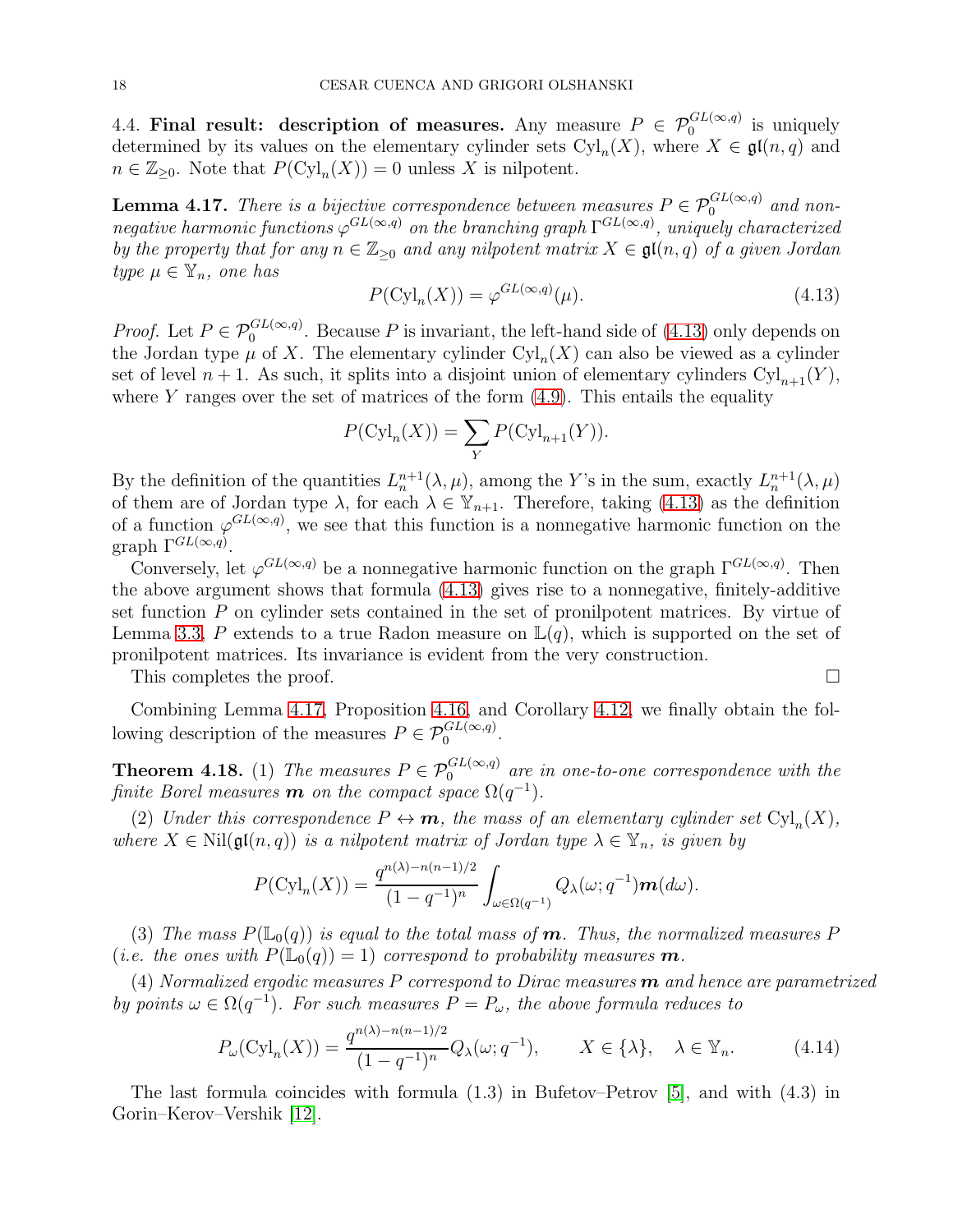<span id="page-18-0"></span>4.5. Examples and remarks. In this subsection, we use the standard notation

$$
(u;t)_n := \prod_{j=1}^n (1 - ut^{j-1}), \quad (u;t)_{\infty} := \prod_{j=1}^{\infty} (1 - ut^{j-1}).
$$

We also employ the notation from Definition [4.9](#page-14-4) and Remark [4.10.](#page-15-5)

We give some examples of normalized ergodic measures  $P_{\omega}$ , which correspond to certain particular values of the parameters  $\omega = (\alpha, \beta) \in \Omega(q^{-1})$ . We also write down the complementary parameter  $\tilde{\gamma} = 1 - \sum_{i=1}^{\infty} \alpha_i - \sum_{i=1}^{\infty} (1 - q^{-1})^{-1} \beta_i$ . To simplify the notation throughout this subsection, we set  $t := q^{-1}$ .

**Example 4.19** ( $\alpha \equiv 0$ ,  $\beta = (1 - t, 0, 0, \dots)$ ,  $\tilde{\gamma} = 0$ ). The corresponding normalized ergodic measure  $P_{\omega}$  is the Dirac measure at the point  $0 \in \mathbb{L}(q)$ . This is the simplest (and trivial) example. The restriction of P to an elementary cylinder  $\text{Cyl}_n(X)$  vanishes unless  $X = 0_n$ , which is the unique matrix of type  $(1^n)$ .

**Example 4.20** ( $\alpha = (1, 0, 0, \dots)$ ,  $\beta \equiv 0, \tilde{\gamma} = 0$ ). For the corresponding normalized ergodic measure P, its restriction to an elementary cylinder  $Cyl_n(X)$  vanishes unless X has type  $\lambda = (n)$ . The restriction of  $P_{\omega}$  to  $\mathbb{L}_0(q)$  admits a nice description: in the matrix coordinates  $m_{ij}$ ,  $i < j$ , this is a product measure, such that each coordinate  $m_{i,i+1}$  does not vanish and is uniformly distributed on  $\mathbb{F} \setminus \{0\}$ , while each coordinate  $m_{ij}$  with  $j \geq i+2$  is uniformly distributed on F.

<span id="page-18-1"></span>Example 4.21  $(\alpha = (1-t), (1-t)t, (1-t)t^2, \ldots), \beta \equiv 0, \tilde{\gamma} = 0)$ . The normalized ergodic<br>measure with these nonpretant will be denoted by Phar. Earthis measure, formula (4.14) measure with these parameters will be denoted by  $P^{\text{Haar}}$ . For this measure, formula [\(4.14\)](#page-17-4) takes the simple form

$$
P^{\text{Haar}}(\text{Cyl}_n(X)) = t^{n(n-1)/2}, \qquad X \in \{\lambda\}, \quad \lambda \in \mathbb{Y}_n,
$$

because  $Q_{\lambda}(1, t, t^2, \ldots; t) = t^{n(\lambda)}$  (see [\[20,](#page-45-14) Ch. III, §2, Ex. 1]). From this expression, it is seen that  $P^{\text{Haar}}$  is the restriction to  $\text{Nil}(\mathbb{L}(q))$  of the Haar measure on the additive group  $\mathbb{L}(q)$ , with the normalization  $P^{\text{Haar}}(\mathbb{L}_0(q)) = 1$ . The Haar measure on  $\mathbb{L}_0(q)$  was the subject of Borodin's work [\[2\]](#page-45-21).

Example 4.22 ( $\alpha \equiv 0$ ,  $\beta \equiv 0$ ,  $\tilde{\gamma} = 1$ ). The specialization Sym  $\rightarrow \mathbb{R}$  with these parameters is the "Plancherel specialization" that sends  $p_1$  to 1 and all other  $p_k$ 's to 0. For this reason we denote the corresponding normalized ergodic measure by  $P<sup>Planch</sup>$ . Formula [\(4.14\)](#page-17-4) takes the form

$$
P^{\text{Planch}}(\text{Cyl}_n(Y)) = \frac{t^{\frac{n(n-1)}{2} - n(\lambda)}}{n!} X_{(1^n)}^{\lambda}(t), \qquad Y \in \{\lambda\}, \quad \lambda \in \mathbb{Y}_n,
$$

where  $X^{\lambda}_{(1^n)}(t) := \langle p_1^n, Q_{\lambda}(t) \rangle_t$  and  $\langle \cdot, \cdot \rangle_t$  is the HL inner product defined in [\[20,](#page-45-14) Ch. III, §4]. It is known (see [\[20,](#page-45-14) Ch. III, §7]) that the  $X^{\lambda}_{(1^n)}(t)$  are polynomials in t, which can be written as certain combinatorial sums([\[20,](#page-45-14) Ch. III, §7, Ex. 4]).

**Remark 4.23** (Sizes of classes  $\{\lambda\}$ ). Let  $\lambda \in \mathbb{Y}_n$ . One can show that the number of nilpotent matrices in the conjugacy class  $\{\lambda\} \subset \mathfrak{gl}(n,q)$  is given by

$$
|\{\lambda\}| = (t; t)_n t^{2n(\lambda) - n(n-1)} (b_\lambda(t))^{-1}, \quad t = q^{-1}.
$$
 (4.15)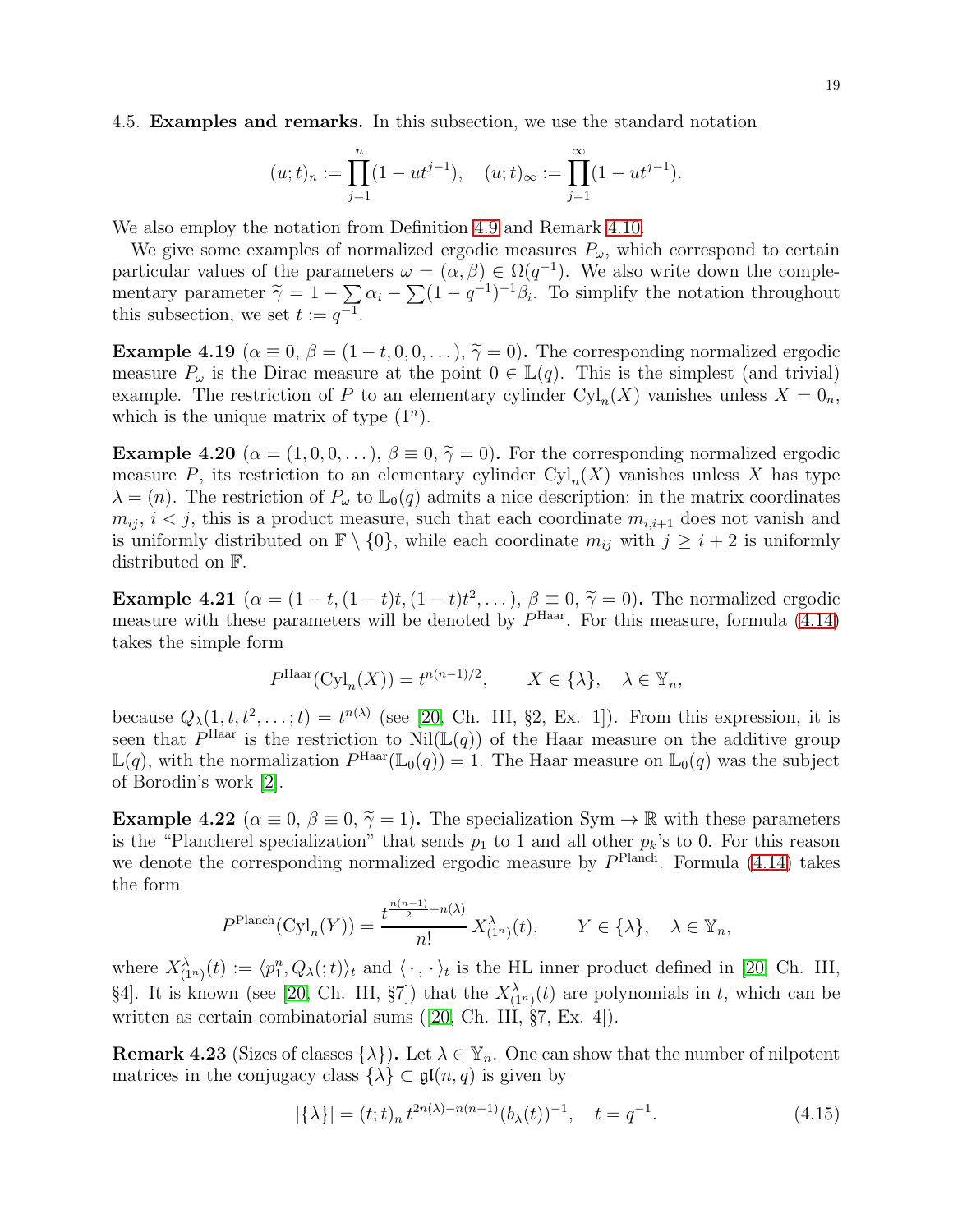**Remark 4.24** (The mass of  $\mathbb{L}_n(q)$ ). Set  $t = q^{-1}$ , fix  $\omega \in \Omega(t)$ , and let  $P_{\omega}$  be the corresponding normalized ergodic measure, as in [\(4.14\)](#page-17-4). The following formula holds

$$
P_{\omega}(\mathbb{L}_n(q)) = \frac{(t;t)_n h_n(\omega)}{(1-t)^n t^{n(n-1)/2}}.
$$
\n(4.16)

Here  $h_n(\omega)$ , the  $\omega$ -specialization of  $h_n \in \text{Sym}$ , is found from the generating series

$$
H(\omega)(z) := 1 + \sum_{n=1}^{\infty} h_n(\omega) z^n = e^{\tilde{\gamma} z} \prod_{i=1}^{\infty} \frac{(-\beta_i z; t)_{\infty}}{1 - \alpha_i z}.
$$

The proof is based on the fundamental Cauchy identity for the HL functions.

**Remark 4.25** (Law of large numbers). Each normalized ergodic measure  $P$  gives rise to a sequence  $\{\lambda(n)\}\$  of random Young diagrams of growing size n. Bufetov and Petrov [\[5\]](#page-45-19) proved a law of large numbers for the row and column lengths of  $\lambda(n)$ . In the case  $P = P^{\text{Haar}}$ , this was done earlier by Borodin [\[2\]](#page-45-21), together with a central limit theorem.

# 5. DESCRIPTION OF  $\mathcal{P}^{GL(\infty,q)}$

<span id="page-19-0"></span>In this section we establish an affine isomorphism between the cone  $\mathcal{P}^{GL(\infty,q)}$  and a direct product of countably many copies of the cone  $\mathcal{P}_0^{GL(\infty,q)}$  (Propositions [5.4](#page-20-1) and [5.5\)](#page-20-2). Because the structure of  $\mathcal{P}_0^{GL(\infty,q)}$  was described in Section [4,](#page-12-0) we obtain in this way a complete description of invariant Radon measures on  $\mathbb{L}(q)$ .

<span id="page-19-1"></span>5.1. A partition of  $\mathbb{L}(q)$ . As explained in Subsection [2.4,](#page-7-1) the type of each matrix  $X \in$  $\mathfrak{gl}(n,q)$  (i.e. the full invariant of its conjugacy class) is represented by a pair  $\tau = (\sigma, \lambda) \in \mathcal{T}_n$ , where  $\sigma \in \Sigma_m$  is a nonsingular type and  $\lambda \in \mathbb{Y}_{n-m}$  is a Young diagram, for some  $m \leq n$ .

We are going to partition  $\mathbb{L}(q)$  into countably many invariant subsets  $\mathbb{L}^{\sigma}(q)$ , indexed by elements of the set

$$
\Sigma := \bigsqcup_{m=0}^{\infty} \Sigma_m.
$$

It is convenient to set  $|\sigma| := m$  if  $\sigma \in \Sigma_m$ , and call this number the size of  $\sigma$ .

Recall that for an infinite matrix  $M \in \mathbb{L}(q)$ , we denote its upper-left  $n \times n$  corner by  $M^{\{n\}}$ .

<span id="page-19-2"></span>**Lemma 5.1.** Fix  $M \in \mathbb{L}(q)$ . For each n, let  $(\sigma_n, \lambda^{(n)}) \in \mathcal{T}_n$  stand for the type of the corner  $M^{\{n\}} \in \mathfrak{gl}(n,q)$ . Let  $n_0$  be the minimal number such that  $M \in \mathbb{L}_{n_0}(q)$ . We have

$$
\sigma_n = \sigma_{n+1}, \quad \lambda^{(n)} \nearrow \lambda^{(n+1)}, \qquad n \ge n_0.
$$

*Proof.* Suppose  $n \ge n_0$  and let  $X := M^{\{n\}} \in \mathfrak{gl}(n, q)$ . Then the corner  $M^{\{n+1\}}$  is of the form

$$
Y = \begin{bmatrix} X & x \\ 0 & 0 \end{bmatrix}, \quad x \in \mathbb{F}^n
$$

.

Conjugating X by an appropriate matrix from the subgroup  $GL(n, q) \subset GL(n + 1, q)$ , we may assume that X has the block form  $\begin{bmatrix} S & 0 \\ 0 & N \end{bmatrix}$  $0 N$ 1 , where S is nonsingular (of type  $\sigma_n$ ) and N is nilpotent (of Jordan type  $\lambda^{(n)}$ ). Thus, Y can be represented by the  $3 \times 3$  block matrix

$$
Y = \begin{bmatrix} S & 0 & x_1 \\ 0 & N & x_2 \\ 0 & 0 & 0 \end{bmatrix}
$$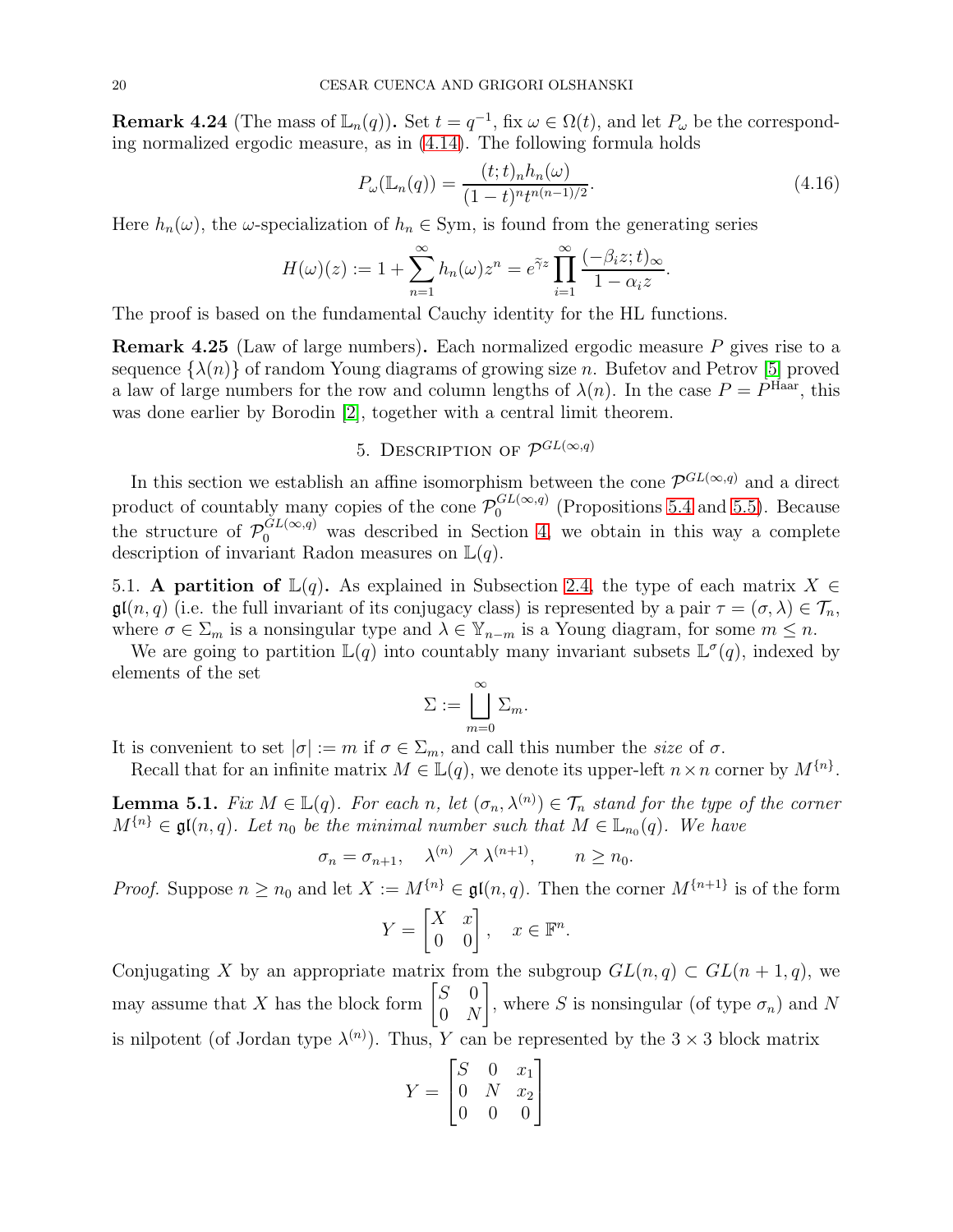Next, we can kill  $x_1$  by conjugating Y with an appropriate unitriangular matrix. Indeed,

$$
\begin{bmatrix} 1 & 0 & z \\ 0 & 1 & 0 \\ 0 & 0 & 1 \end{bmatrix} \begin{bmatrix} S & 0 & x_1 \\ 0 & N & x_2 \\ 0 & 0 & 0 \end{bmatrix} \begin{bmatrix} 1 & 0 & -z \\ 0 & 1 & 0 \\ 0 & 0 & 1 \end{bmatrix} = \begin{bmatrix} S & 0 & x_1 - Sz \\ 0 & N & x_2 \\ 0 & 0 & 0 \end{bmatrix},
$$

and since S is nonsingular, there exists z such that  $Sz = x_1$ .

Now the desired result follows from the first claim in Proposition [4.13.](#page-16-0)  $\Box$ 

The lemma shows that for any  $M \in \mathbb{L}(q)$ , the nonsingular type of the corner  $M^{\{n\}}$  stabilizes; let us call it the *stable nonsingular type of* M and denote it by  $\sigma(M)$ . The correspondence  $M \mapsto \sigma(M)$  gives rise to a map  $\mathbb{L}(q) \to \Sigma$ . We denote its fibres by  $\mathbb{L}^{\sigma}(q)$ :

$$
\mathbb{L}^{\sigma}(q) := \{ M \in \mathbb{L}(q) : \sigma(M) = \sigma \}, \qquad \sigma \in \Sigma.
$$

Thus, we obtain a partition

$$
\mathbb{L}(q) = \bigsqcup_{\sigma \in \Sigma} \mathbb{L}^{\sigma}(q).
$$

Note that the set  $Nil(\mathbb{L}(q))$  of pronilpotent matrices is one of the parts — it corresponds to the only element of  $\Sigma_0$ , the empty nonsingular type.

**Lemma 5.2.** Each  $\mathbb{L}^{\sigma}(q)$ ,  $\sigma \in \Sigma$ , is a nonempty,  $GL(\infty, q)$ -invariant, clopen subset.

Proof. Fix an arbitrary  $\sigma \in \Sigma$ . From Lemma [5.1](#page-19-2) it is seen that for any  $n \geq |\sigma|$ , the intersection  $\mathbb{L}^{\sigma}(q)$  with  $\mathbb{L}_n(q)$  is a nonempty cylinder set. It follows that  $\mathbb{L}^{\sigma}(q)$ ,  $\sigma \in \Sigma$ , is nonempty,  $GL(\infty, q)$ -invariant, and open. Finally, it is also closed, because its complement is open. is open.  $\Box$ 

# <span id="page-20-0"></span>5.2. The structure of  $\mathcal{P}^{GL(\infty,q)}$ .

**Definition 5.3.** For  $\sigma \in \Sigma$ , let  $\mathcal{P}_{\sigma}^{GL(\infty,q)} \subset \mathcal{P}^{GL(\infty,q)}$  be the subset of measures which are supported on the clopen subset  $\mathbb{L}^{\sigma}(q)$ .

Given  $P \in \mathcal{P}^{GL(\infty,q)}$  and  $\sigma \in \Sigma$ , we denote by  $P_{\sigma}$  the restriction of P to  $\mathbb{L}^{\sigma}(q)$ . It is an element of  $\mathcal{P}_{\sigma}^{GL(\infty,q)}$  and we can write

$$
P = \sum_{\sigma \in \Sigma} P_{\sigma}, \qquad P_{\sigma} \in \mathcal{P}_{\sigma}^{GL(\infty, q)}.
$$

Observe that  $\mathcal{P}_{\sigma}^{GL(\infty,q)}$  is a convex cone, for any  $\sigma \in \Sigma$ .

Finally, observe that if  $\sigma_0$  is the only element of  $\Sigma_0$ , then  $\mathcal{P}^{GL(\infty,q)}_{\sigma_0}$  coincides with the convex cone  $\mathcal{P}_0^{GL(\infty,q)}$  of measures supported on the set of pronilpotent matrices, that was examined in Section [4.](#page-12-0)

<span id="page-20-1"></span>**Proposition 5.4.** The above decomposition determines an affine-isomorphism  $\mathcal{P}^{GL(\infty,q)} \cong$  $\prod_{\sigma\in\Sigma}\mathcal{P}^{GL(\infty,q)}_{\sigma}$ .

*Proof.* We only need to check that for any choice of measures  $P_{\sigma} \in \mathcal{P}_{\sigma}^{GL(\infty,q)}$ ,  $\sigma \in \Sigma$ , their sum is a Radon measure. To see this recall that any compact subset of  $\mathbb{L}(q)$  is contained in  $\mathbb{L}_n(q)$  for n large enough. On the other hand,  $\mathbb{L}_n(q)$  intersects only those sets  $\mathbb{L}^{\sigma}(q)$  for which  $|\sigma| \leq n$ , and there are only finitely many such  $\sigma$ 's. This completes the proof.  $\Box$ 

<span id="page-20-2"></span>**Proposition 5.5.** For any  $\sigma \in \Sigma$ , there is an affine-isomorphism  $\mathcal{P}_0^{GL(\infty,q)} \stackrel{\cong}{\to} \mathcal{P}_\sigma^{GL(\infty,q)}$  of convex cones.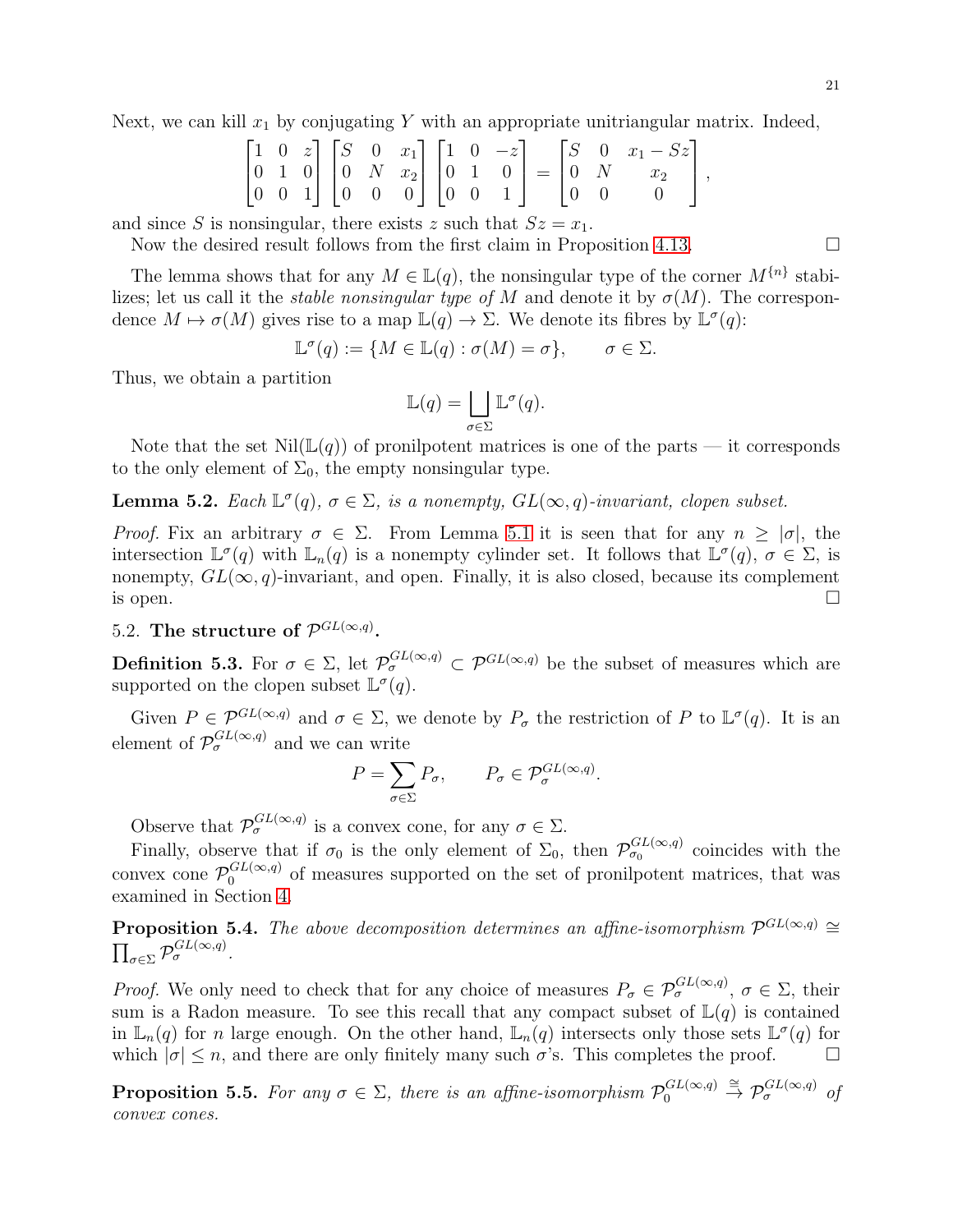Proof. Fix  $\sigma \in \Sigma$  and let  $s := |\sigma|$ . We may assume that  $s > 0$ , because if  $s = 0$ , then  $\sigma$  is the unique element of  $\Sigma_0$  and  $\mathcal{P}_{\sigma}^{GL(\infty,q)} = \mathcal{P}_{0}^{GL(\infty,q)}$ . Let  $\mu \in \mathbb{Y}_n$  and  $\lambda \in \mathbb{Y}_{n+1}$ . Pick a matrix

$$
X = \begin{bmatrix} S & 0 \\ 0 & N \end{bmatrix} \in \mathfrak{gl}(s+n, q),
$$

where  $S \in \mathfrak{gl}(s,q)$  is a nonsingular matrix of type  $\sigma$  and  $N \in \mathfrak{gl}(n,q)$  is a nilpotent matrix of Jordan type  $\mu \in \mathbb{Y}_n$ .

Denote by  $L_n^{n+1}(\lambda, \mu \mid \sigma)$  the number of column vectors  $x \in \mathbb{F}^{s+n}$  such that the matrix

$$
Y := \begin{bmatrix} X & x \\ 0 & 0 \end{bmatrix} = \begin{bmatrix} S & 0 & x_1 \\ 0 & N & x_2 \\ 0 & 0 & 0 \end{bmatrix} \in \mathfrak{gl}(s+n+1, q)
$$

has type  $(\sigma, \lambda)$ . This number does not depend on the choice of X.

From the proof of Lemma [5.1](#page-19-2) we see that

<span id="page-21-2"></span>
$$
L_n^{n+1}(\lambda, \mu \mid \sigma) = q^s L_n^{n+1}(\lambda, \mu), \tag{5.1}
$$

where the quantity  $L_n^{n+1}(\lambda, \mu)$  is defined in Subsection [4.3.](#page-15-0) Recall that  $L_n^{n+1}(\lambda, \mu)$  is nonzero precisely when  $\mu \nearrow \lambda$ .

Let  $\Gamma_{\sigma}^{GL(\infty,q)}$  denote the branching graph with the same vertices and edges as in the Young graph, and with the edge weights  $L_n^{n+1}(\lambda, \mu \mid \sigma)$ . The same argument as in Lemma [4.17](#page-17-3) yields an isomorphism between the cone  $\mathcal{P}_{\sigma}^{GL(\infty,q)}$  and the cone of nonnegative harmonic functions on the graph  $\Gamma_{\sigma}^{GL(\infty,q)}$ .

On the other hand, from the relation [\(5.1\)](#page-21-2), it is seen that the graph  $\Gamma_{\sigma}^{GL(\infty,q)}$  is similar (in the sense of Definition [4.5\)](#page-13-3) to the graph  $\Gamma^{GL(\infty,q)}$ . We know that nonnegative harmonic functions on  $\Gamma^{GL(\infty,q)}$  correspond to measures  $P \in \mathcal{P}_0^{GL(\infty,q)}$  (Lemma [4.17\)](#page-17-3). This yields the desired isomorphism.

## 6. Conjugacy classes in skew-Hermitian matrices

<span id="page-21-1"></span><span id="page-21-0"></span>6.1. The unitary group over a finite field. Denote  $\widetilde{\mathbb{F}} := \mathbb{F}_{q^2} \supset \mathbb{F}$ , and let  $F : \widetilde{\mathbb{F}} \to \widetilde{\mathbb{F}}$  be the Frobenius map defined by  $F(x) := x^q$ . It is the non-trivial involutive automorphism of  $\widetilde{\mathbb{F}}$ that fixes F. We denote  $\overline{x} := F(x)$ . In what follows we will assume that q is not a power of 2 (the case of characteristic 2 requires only minor modifications, but to simplify the exposition we exclude it). Fix  $\epsilon \in \mathbb{F} \setminus \mathbb{F}$  such that  $\overline{\epsilon} = -\epsilon$ . The particular choice of  $\epsilon$  is unimportant, as we only will use that  $\overline{a+b\epsilon} = a-b\epsilon$ , for any  $a, b \in \mathbb{F}$ . For finite fields, the Frobenius map  $x \mapsto \overline{x}$  plays the role that conjugation plays for  $\mathbb{C}$ , and  $\epsilon$  plays the role of the imaginary unit i. In the same spirit, the *conjugate transpose*  $A^*$  of a rectangular matrix A with entries in  $\mathbb F$ is obtained by transposing A and applying the Frobenius map to each entry.

Let E be a finite-dimensional space over  $\widetilde{F}$ ; by a sesquilinear form on E we mean a map  $\tau: E \times E \to \tilde{\mathbb{F}}$  which is additive in each variable and satisfies

$$
\tau(ax, y) = a\tau(x, y), \quad \tau(x, ay) = \overline{a}\tau(x, y), \qquad x, y \in E, \quad a \in \widetilde{\mathbb{F}}.
$$

The sesquilinear form  $\tau$  is *Hermitian* if

$$
\tau(x, y) = \overline{\tau(y, x)}, \qquad x, y \in E.
$$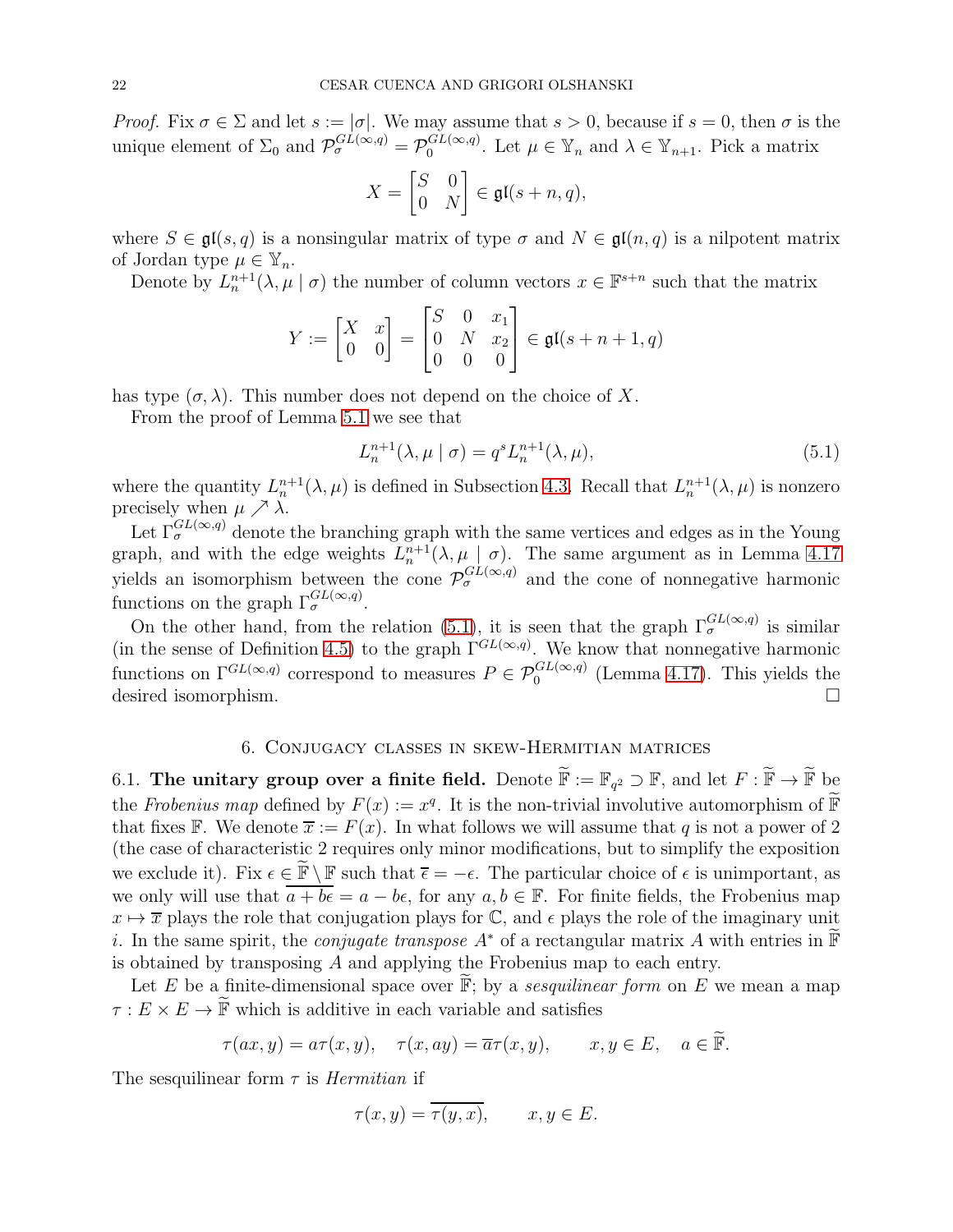<span id="page-22-0"></span>
$$
\tau(Au, v) + \tau(u, Av) = 0, \qquad u, v \in E,
$$
\n
$$
(6.1)
$$

whereas A is said to be  $\tau$ -Hermitian if

<span id="page-22-1"></span>
$$
\tau(Au, v) = \tau(u, Av), \qquad u, v \in E. \tag{6.2}
$$

To denote the dimension of vector spaces and the size of matrices, we will use the symbol N, because later we will need to distinguish between the cases of even  $N = 2n$  and odd  $N = 2n + 1$  dimensions.

If  $E = \widetilde{\mathbb{F}}^N$  is the vector space of N-column vectors, then a nondegenerate sesquilinear form  $\tau$  on E corresponds to a nonsingular  $N \times N$  matrix T via the relation:

$$
\tau(x, y) = y^* Tx.
$$

The form  $\tau$  is Hermitian iff  $T^* = T$ .

On the coordinate space  $\widetilde{\mathbb{F}}^N$ , let us fix the nondegenerate sesquilinear Hermitian form  $\tau : \widetilde{\mathbb{F}}^N \times \widetilde{\mathbb{F}}^N \to \widetilde{\mathbb{F}}$  corresponding to the matrix  $W_N$  with 1's in the secondary diagonal and 0's elsewhere:

<span id="page-22-2"></span>
$$
W_N := \begin{bmatrix} & & & 1 \\ & & \ddots & \\ & & & \ddots \\ 1 & & & & \end{bmatrix} . \tag{6.3}
$$

In other words, if  $e_1, \ldots, e_N$  are the vectors from the canonical basis of  $\widetilde{\mathbb{F}}^N$ , then the form  $\tau$ is given by

$$
\tau(e_r, e_s) = \delta_{r, N+1-s}, \qquad r, s = 1, \dots, N.
$$
\n(6.4)

Given a matrix  $A \in Mat_N(\widetilde{F})$ , we say that A is  $\tau$ -skew-Hermitian, or  $\tau$ -Hermitian, if the same is true of the corresponding linear operator  $A : \widetilde{\mathbb{F}}^N \to \widetilde{\mathbb{F}}^N$  (see [\(6.1\)](#page-22-0) and [\(6.2\)](#page-22-1)). More directly, if we define the  $\tau$ -conjugate of A by  $A^{\sharp} := W_N A^* W_N$ , then A is  $\tau$ -skew-Hermitian if  $A^{\sharp} = -A$ , and A is  $\tau$ -Hermitian if  $A^{\sharp} = A$ . For simplicity, we call a matrix  $A \in Mat_N(\mathbb{F})$ simply skew-Hermitian if  $A^{\sharp} = -A$ , or Hermitian if  $A^{\sharp} = A$ .

The *unitary group*  $U(N, q^2)$  is the subgroup of matrices in  $GL(N, q^2) = GL(N, \tilde{\mathbb{F}})$  that preserve  $\tau$ :

$$
U(N, q^2) := \{ g \in GL(N, q^2) \mid \tau(gu, gv) = \tau(u, v), \text{ for all } u, v \in \widetilde{\mathbb{F}}^N \}.
$$

The Lie algebra of  $U(N, q^2)$ , to be denoted  $\mathfrak{u}(N, q^2)$ , is the Lie subalgebra of  $\mathfrak{gl}(N, q^2)$  =  $\mathfrak{gl}(N,\widetilde{\mathbb{F}})$  consisting of the skew-Hermitian matrices:

$$
\mathfrak{u}(N,q^2) := \{ A \in \mathfrak{gl}(N,q^2) \mid \tau(Au,v) + \tau(u,Av) = 0, \text{ for all } u, v \in \widetilde{\mathbb{F}}^N \}.
$$

The group  $U(N, q^2)$  acts on  $\mathfrak{u}(N, q^2)$  by matrix conjugation. As in the case of  $GL(N, q)$ , this adjoint action may be identified with the coadjoint action.

Denote the set of Hermitian matrices by

Herm
$$
(N, q^2) := \{ A \in \mathfrak{gl}(N, q^2) \mid \tau(Au, v) = \tau(u, Av), \text{ for all } u, v \in \widetilde{\mathbb{F}}^N \}.
$$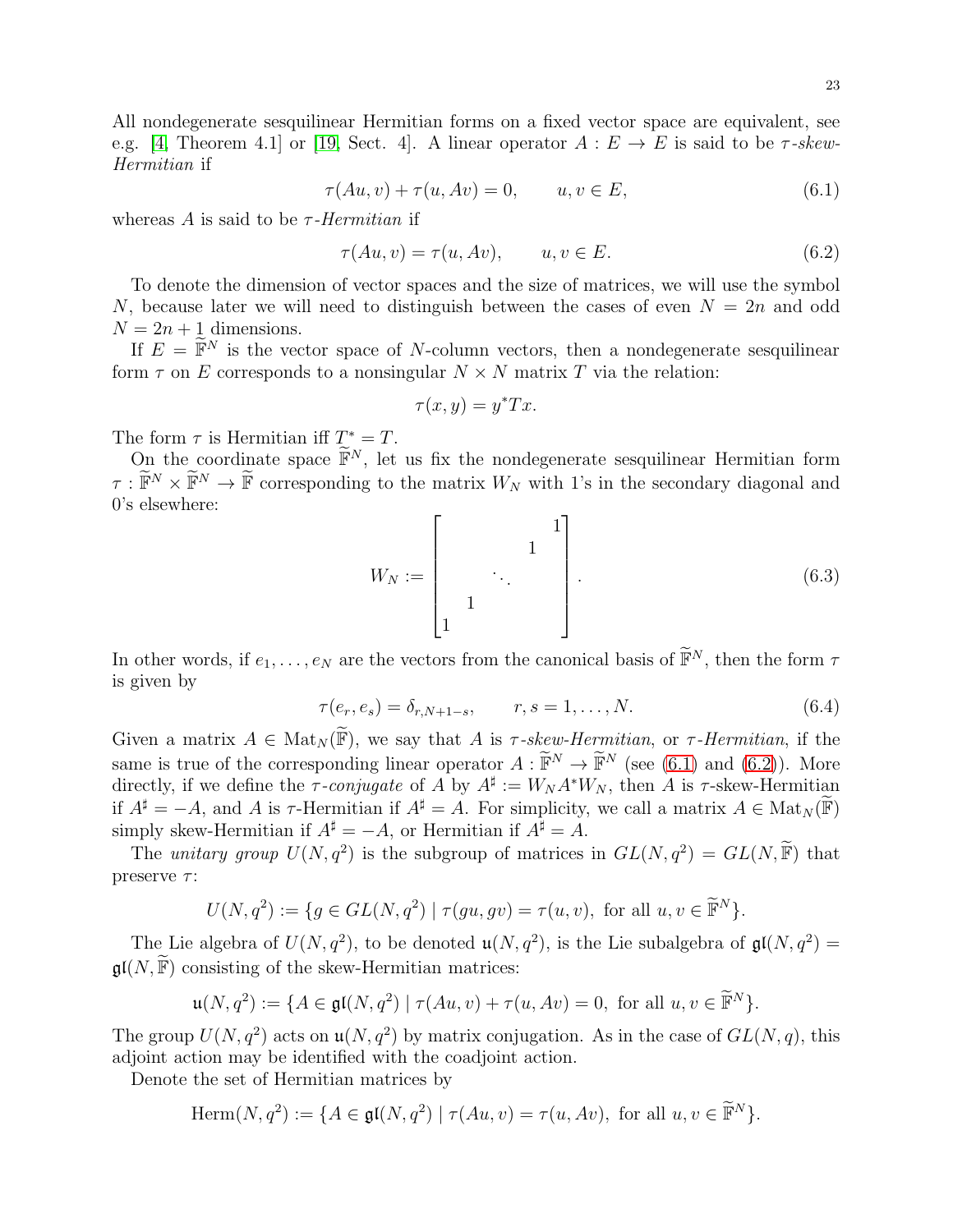It is also a  $U(N, q^2)$ -module, with action given by conjugation. Since Herm $(N, q^2) = \epsilon$ .  $\mathfrak{u}(N,q^2)$ , the  $U(N,q^2)$ -modules Herm $(N,q^2)$  and  $\mathfrak{u}(N,q^2)$  are equivalent. We can switch from one space to the other if necessary.

<span id="page-23-0"></span>6.2. Nilpotent conjugacy classes in  $\mathfrak{u}(N, q^2)$ . By a conjugacy class in  $\mathfrak{u}(n, q^2)$  we mean  $\mathfrak{u}(N, q^2)$ -orbit. Let  $\text{Nil}(\mathfrak{u}(N, q^2)) \subseteq \mathfrak{u}(N, q^2)$  denote the subset of nilpotent matrices. It is  $U(N, q^2)$ -invariant, so we may speak of nilpotent conjugacy classes in  $\mathfrak{u}(N, q^2)$  just as we did for  $\mathfrak{gl}(n,q)$ . We need the following result.

<span id="page-23-2"></span>**Proposition 6.1.** Nilpotent conjugacy classes in  $\mathfrak{u}(N, q^2)$  are parametrized by partitions  $\lambda \in \mathbb{Y}_N$  — exactly as in the case of  $\mathfrak{gl}(N, q^2)$ .

Proof. The Jordan type of a nilpotent matrix is obviously an invariant of its conjugacy class. Switching to  $\tau$ -Hermitian matrices, we have to check two claims:

(1) for each  $\lambda \in \mathbb{Y}_N$ , there exists a matrix  $X \in \text{Herm}(N, q^2)$  with this Jordan type;

(2) if two matrices  $X, Y \in \text{Herm}(N, q^2)$  are of the same Jordan type, then they are conjugated by an element of the subgroup  $U(N, q^2) \subseteq GL(N, q^2)$ .

To show  $(1)$  we exhibit a concrete model for X.

Consider the N-dimensional vector space V over  $\mathbb{F}$  with the distinguished basis  $\{v_{ij}\}\$  indexed by the boxes  $(i, j)$  of the Young diagram  $\lambda$ . Let  $X: V \to V$  be the operator defined by  $Xv_{ij} = v_{i,j-1}$ , with the understanding that  $v_{i,0} := 0$ . This operator is nilpotent and of Jordan type  $\lambda$ . Next, let  $\tau$  be the sesquilinear form on V with the property that  $\tau(v_{ij}, v_{i, \lambda_i-j+1}) = 1$ and all other scalar products are 0. Clearly,  $\tau$  is nondegenerate and Hermitian, and the operator  $X$  is  $\tau$ -Hermitian. Because all nondegenerate sesquilinear Hermitian forms of dimension N are equivalent, this gives the desired result.

To show (2), we use the fact that if two matrices  $X, Y \in \text{Herm}(N, q^2)$  are conjugated by an element of  $GL(N, q^2)$ , then they are also conjugated by an element of  $U(N, q^2)$ . This follows from the Lang–Steinberg theorem, see the expository paper by Springer and Steinberg in [\[1\]](#page-45-24), Section E, Example 3.5 (a) (this example concerns conjugacy classes in the group  $U(N, q^2)$ , but the same argument works for its Lie algebra  $\mathfrak{u}(N, q^2)$  or the space Herm $(N, q^2)$ ).

<span id="page-23-1"></span>**Proposition 6.2.** Each nilpotent conjugacy class in  $\mathfrak{u}(N, q^2)$  contains a strictly upper triangular matrix.

Note that this is not evident, in contrast to the case of  $\mathfrak{gl}(n,q)$ . This statement depends on our chosen presentation of  $\mathfrak{u}(N, q^2)$ , i.e. on the choice of the form  $\tau$  used to define it.

*Proof.* In invariant terms, the claim is equivalent to the following. Let  $V$  be a vector space over  $\widetilde{\mathbb{F}}$ , of dimension  $2m$  or  $2m + 1$ ,  $\tau$  be a nondegenerate sesquilinear form on V, and  $X: V \to V$  be a nilpotent,  $\tau$ -skew-Hermitian operator. Then there exists a complete flag  ${V_i}$ , which is preserved by X and has the form

$$
\{0\} \subset V_1 \subset \cdots \subset V_m \subset V_{m-1}^{\perp} \subset \cdots \subset V_1^{\perp} \subset V, \quad \text{for } \dim V = 2m,
$$
  

$$
\{0\} \subset V_1 \subset \cdots \subset V_m \subset V_m^{\perp} \subset V_{m-1}^{\perp} \subset \cdots \subset V_1^{\perp} \subset V, \quad \text{for } \dim V = 2m + 1,
$$

where the first m subspaces are  $\tau$ -isotropic and the symbol  $(\cdots)^{\perp}$  means orthogonal complement.

We prove this by induction on dim V. If  $X = 0$ , there is nothing to prove, so we assume  $X \neq 0$ . Since X is nilpotent, its kernel ker X is nonzero. We claim that ker X contains a nonzero isotropic vector v unless dim  $V = 1$ . Indeed, if dim(ker X)  $\geq 2$ , then this holds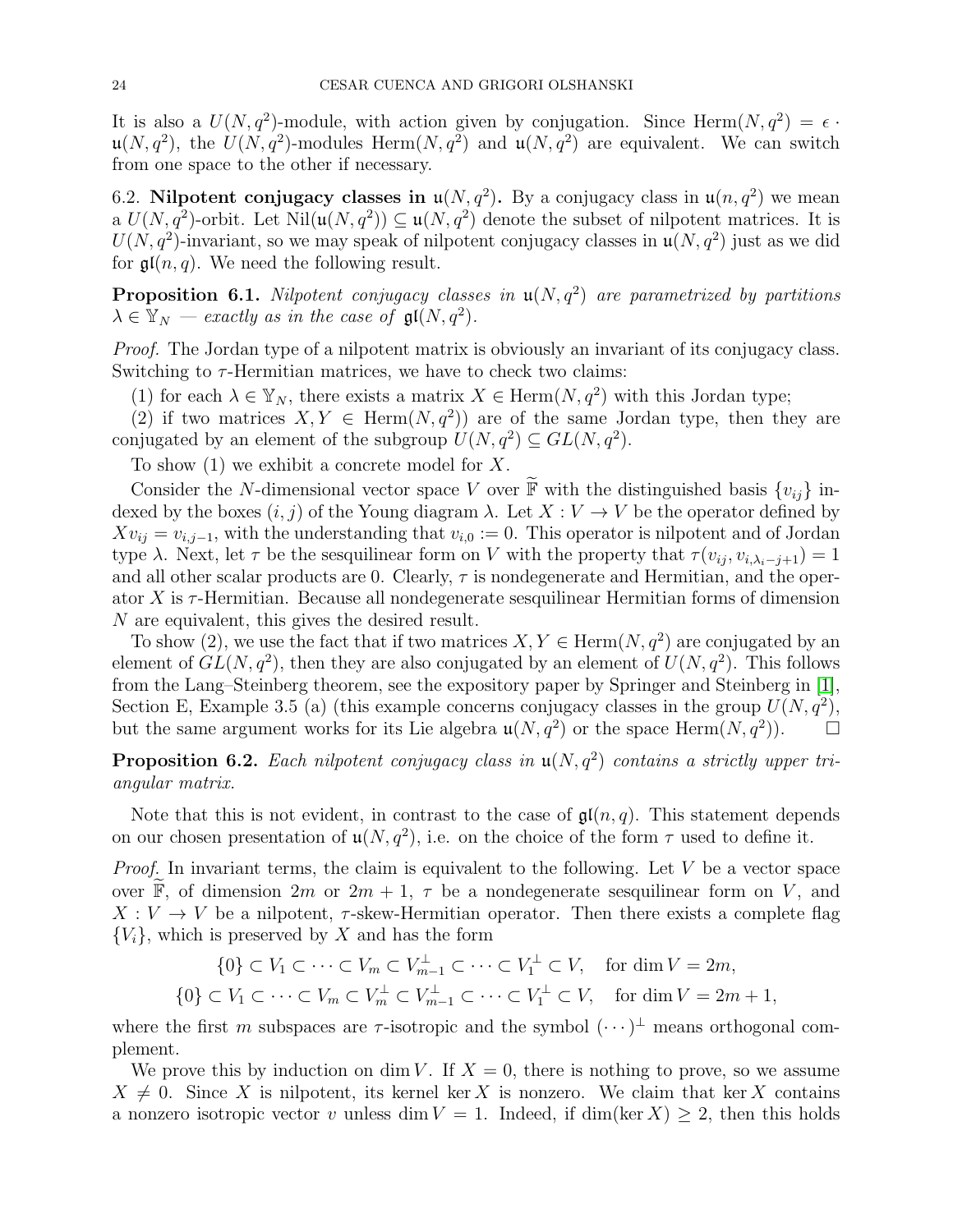true because any subspace of dimension  $\geq 2$  contains a nonzero isotropic vector. Next, if dim(ker X) = 1 and ker X is non-isotropic, then we have the orthogonal decomposition  $V = \ker X \oplus (\ker X)^{\perp}$ , which is also X-invariant, but then  $(\ker X)^{\perp}$  must be null and hence dim  $V = 1$ , because otherwise X would have a nontrivial kernel in  $(\ker X)^{\perp}$ , which is impossible.

The case dim  $V = 1$  being trivial, we assume dim  $V \geq 2$ . Then we take as  $V_1$  the onedimensional isotropic subspace spanned by v. If dim  $V = 2$ , we are done. If dim  $V > 2$ , then the subspace  $V_1^{\perp}$  is strictly larger than  $V_1$ . Since it is X-invariant (here we use the fact that X is  $\tau$ -skew-Hermitian), our task is reduced to the quotient space  $V_1^{\perp}/V_1$ . This argument yields the desired induction step.  $\Box$ 

<span id="page-24-0"></span>6.3. General conjugacy classes in  $\mathfrak{u}(N, q^2)$ . The arguments of Subsection [2.4](#page-7-1) are extended to the case of  $\mathfrak{u}(N, q^2)$  with minor modifications.

We denote by  $\mathcal{T}_N$  the set of conjugacy classes in  $\mathfrak{u}(N, q^2)$ . A matrix  $X \in \mathfrak{u}(N, q^2)$  belonging to a class  $\tau \in \widetilde{\mathcal{T}}_N$  is said to be of type  $\tau$ .

Let  $\text{NSin}(\mathfrak{u}(N, q^2)) \subsetneq \mathfrak{u}(N, q^2)$  be the subset of nonsingular matrices. It is  $U(N, q^2)$ invariant. Let  $\Sigma_N \subset \overline{\mathcal{T}}_N$  be the subset of conjugacy classes contained in NSin $(\mathfrak{u}(N, q^2))$ . Elements of  $\widetilde{\Sigma}_N$  will be called *nonsingular classes* or *nonsingular types*.

Lemma 6.3. There is a natural bijection

$$
\widetilde{\mathcal{T}}_N \leftrightarrow \bigsqcup_{s=0}^N (\widetilde{\Sigma}_s \times \mathbb{Y}_{N-s}).
$$

(Here we regard  $\widetilde{\Sigma}_0$  as a singleton, so that  $\widetilde{\Sigma}_0 \times \mathbb{Y}_N$  is identified with  $\mathbb{Y}_N$ .)

*Proof.* We argue as in the proof of Lemma [2.1.](#page-7-3) In invariant terms, the set  $\widetilde{\mathcal{T}}_N$  can be identified with the set of equivalence classes of triples  $(V, \tau, X)$ , where V is an N-dimensional vector space over  $\mathbb{F}, \tau$  is a nondegenerate sesquilinear Hermitian form on V, and  $X: V \to V$  is a  $\tau$ -skew-Hermitian operator. We consider again the canonical X-invariant decomposition  $V = V' \oplus V_0$  with the property that  $X|_{V}$  is nonsingular and  $X|_{V_0}$  is nilpotent, and observe that it is orthogonal with respect to  $\tau$ . This gives us two invariants: the type of  $X|_{V'}$  and the Jordan type of  $X|_{V_0}$ , which determine the equivalence class of  $(V, \tau, X)$  uniquely. In this way we obtain an embedding  $\widetilde{\mathcal{T}}_N \hookrightarrow \bigsqcup_{s=0}^N (\widetilde{\Sigma}_s \times \mathbb{Y}_{N-s})$ . Finally, this map is also obviously surjective, which leads to the desired bijection.  $\Box$ 

Thus, the parametrization of general conjugacy classes in  $\mathfrak{u}(N, q^2)$  is reduced to the explicit description of the nonsingular types. For completeness, we give it in the remark below, but in fact we do not use it in the present paper.

**Remark 6.4** (cf. Remark [2.2\)](#page-7-4). Let  $f(x) \in \tilde{F}[x]$  be a nonconstant, monic polynomial with nonzero constant coefficient:

<span id="page-24-1"></span>
$$
f(x) = xd + c1xd-1 + \dots + cd-1x + cd, \text{ where } d = \deg(f) \ge 1 \text{ and } cd \ne 0.
$$
 (6.5)

Define  $f(x) := (-1)^{\deg(f)} \cdot \overline{f(-x)}$ , that is,

$$
\widetilde{f}(x) = x^d + \widetilde{c}_1 x^{d-1} + \dots + \widetilde{c}_{d-1} x + \widetilde{c}_d, \qquad \widetilde{c}_i := (-1)^i \overline{c_i}.
$$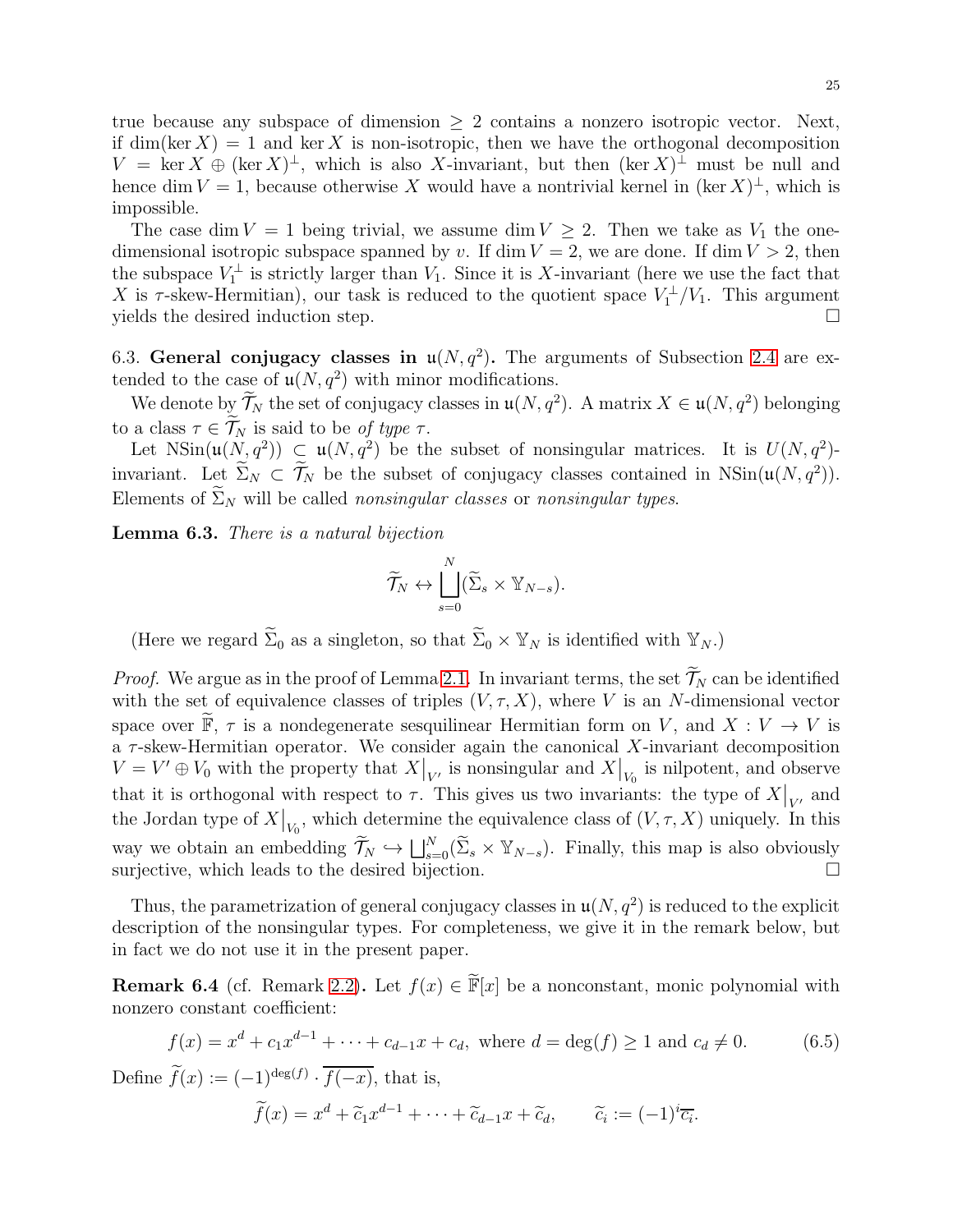The roots of the polynomial  $\tilde{f}(x)$  (in the algebraic closure of  $\tilde{F}$ ) are the result of applying the map  $x \mapsto -F(x) = -\overline{x} = -x^q$  to the roots of  $f(x)$ .

We say that f is almost-irreducible if its roots form a single orbit under the map  $x \mapsto$  $-F(x)$ . More explicitly, a polynomial f of the form [\(6.5\)](#page-24-1) is almost-irreducible if either

- f is irreducible in  $\widetilde{\mathbb{F}}[x]$  and  $f = \widetilde{f}$  (deg(f) is odd in this case), or
- $f = q\tilde{q}$ , where g is irreducible in  $\tilde{\mathbb{F}}[x]$  and  $q \neq \tilde{q}$  (deg(f) is even in this case).

Denote by  $\widetilde{\Phi}'$  the set of almost-irreducible polynomials in  $\widetilde{\mathbb{F}}[x]$ . There is a bijective correspondence between elements of  $\widetilde{\Sigma}_s$  and maps  $\widetilde{\mu}: \widetilde{\Phi}' \to \mathbb{Y}$  such that  $\widetilde{\mu}(f) = \emptyset$  for all but finitely many polynomials  $f \in \widetilde{\Phi}'$  and

$$
\sum_{f \in \widetilde{\Phi}'} \deg(f) |\widetilde{\boldsymbol{\mu}}(f)| = s,
$$

where  $\deg(f)$  is the degree of f. This result can be extracted from [\[30\]](#page-46-2) or [\[7\]](#page-45-11).

## 7. Invariant measures on skew-Hermitian matrices

<span id="page-25-0"></span>We need to differentiate between unitary groups of even and odd dimension.

It is convenient to index rows and columns of matrices in the even unitary group  $U(2n, q^2)$ by the  $(2n)$ -element set  $\{-n, \ldots, -1, 1, \ldots, n\}$ . This leads to the inclusions  $U(2n, q^2) \hookrightarrow$  $U(2n+2, q^2)$ , and therefore to the inductive limit  $U(2\infty, q^2) := \varinjlim U(2n, q^2)$ . It is naturally a group of infinite size matrices of format  $(\mathbb{Z} \setminus \{0\}) \times (\mathbb{Z} \setminus \{0\})$ . The group  $U(2\infty, q^2)$  is countable, in fact, the  $(i, j)$ -entry of a matrix from  $U(2\infty, q^2)$  equals  $\delta_{i,j}$ , for all but finitely many entries.

Likewise, index rows and columns of matrices in the odd unitary group  $U(2n + 1, q^2)$ by the  $(2n + 1)$ -element set  $\{-n, \ldots, 0, \ldots, n\}$ . This leads to the inductive limit group  $U(2\infty+1,q^2) := \varinjlim_{n \to \infty} U(2n+1,q^2)$ , which is also countable and whose elements are infinite size matrices of format  $\mathbb{Z} \times \mathbb{Z}$ . size matrices of format  $\mathbb{Z} \times \mathbb{Z}$ .

The superscripts  $\mathscr E$  and  $\mathscr O$  make reference to *even* and *odd*, respectively. Both  $U(2\infty, q^2)$ and  $U(2\infty+1,q^2)$  are called *infinite unitary groups*.

<span id="page-25-1"></span>7.1. The group  $U(2\infty, q^2)$  and the space  $\mathbb{L}^{\mathscr{E}}(q^2)$ . The infinite size matrices in this subsection are of format  $(\mathbb{Z} \setminus \{0\}) \times (\mathbb{Z} \setminus \{0\})$  — they are now two-sided infinite matrices. Let  $\text{Mat}_{\infty}^{\mathscr{E}}(q^2)$  be the space of matrices  $M = [m_{i,j}]_{i,j\in\mathbb{Z}\setminus\{0\}}$  with entries in  $\widetilde{\mathbb{F}}$ . For  $n \in \mathbb{Z}_{\geq 0}$ , let  $\mathbb{L}^{\mathscr{E}}$  $\binom{\mathscr{E}}{n}(q^2) \subset \text{Mat}_{\infty}^{\mathscr{E}}(q^2)$  be the subset of matrices M such that:

•  $m_{i,j} = 0$  whenever  $i \geq j$ , and  $\max\{|i|, |j|\} > n$ ;

• M is skew-Hermitian, i.e.  $m_{-b,-a} = -\overline{m_{a,b}}(=-m_{a,b}^q)$  for all  $a, b \in \mathbb{Z}\setminus\{0\}$ . In particular,  $m_{-k,k} \in \epsilon \cdot \mathbb{F}$  for all  $k \in \mathbb{Z} \setminus \{0\}.$ 

For each  $n \in \mathbb{Z}_{\geq 0}$ , the set  $\mathbb{L}_n^{\mathscr{E}}$  $\binom{\mathscr{E}}{n}(q^2)$  is a vector space over  $\mathbb{F}$ , therefore a commutative additive group. The set  $\mathbb{L}_0^{\bar{\delta}}$  $\frac{\mathscr{E}}{0}(q^2)$  consists of strictly upper triangular skew-Hermitian matrices of format  $(\mathbb{Z} \setminus \{0\}) \times (\mathbb{Z} \setminus \{0\}).$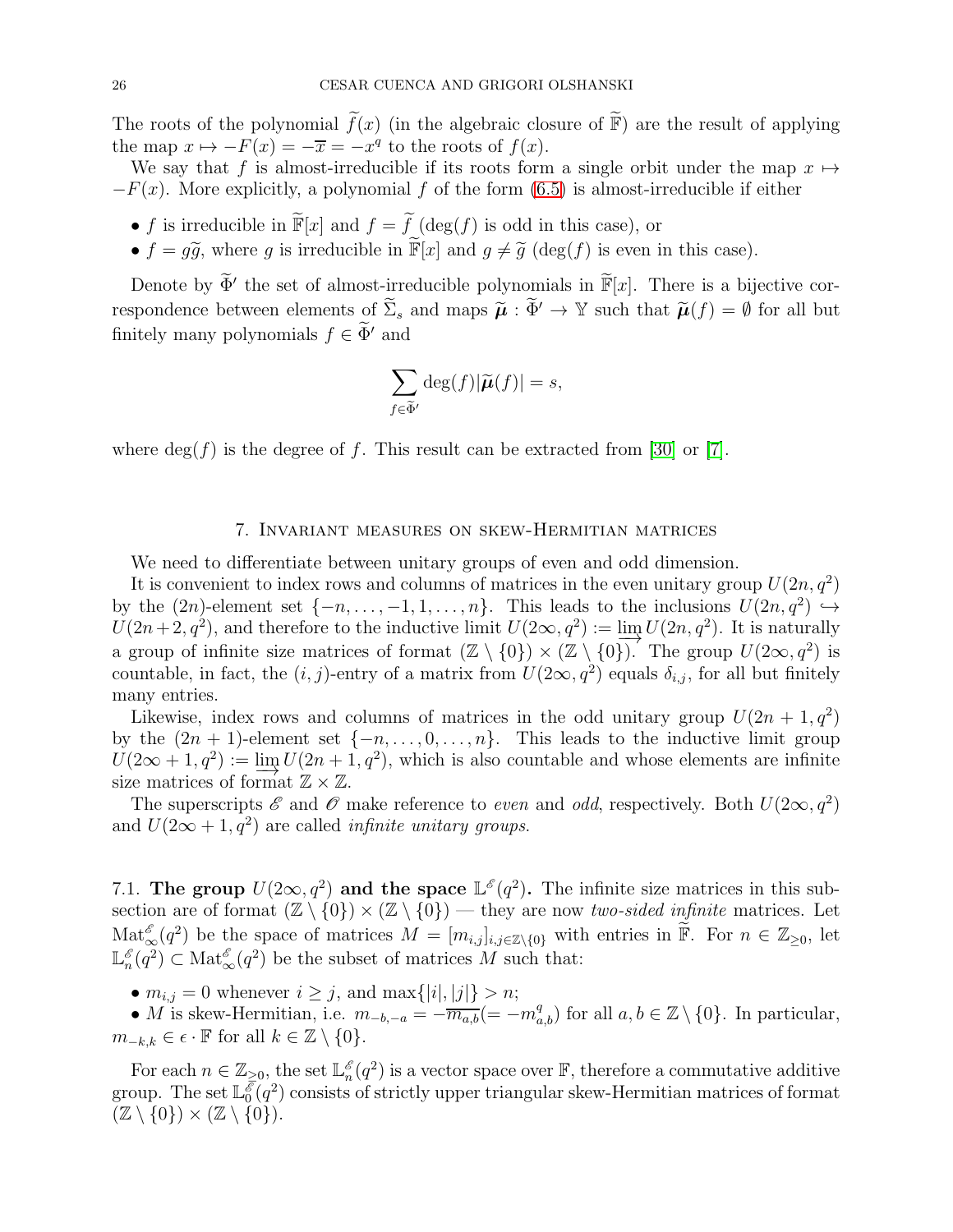For instance, a matrix from  $\mathbb{L}_2^{\mathscr{E}}$  $_2^{\mathscr{E}}(q^2)$  looks as follows:

M = . . . . . . 0 ∗ ∗ ∗ ∗ ∗ ∗ ⋆ 0 0 ∗ ∗ ∗ ∗ ⋆ ∗ 0 0 m−2,−<sup>2</sup> m−2,−<sup>1</sup> m−2,<sup>1</sup> m−2,<sup>2</sup> ∗ ∗ 0 0 m−1,−<sup>2</sup> m−1,−<sup>1</sup> m−1,<sup>1</sup> m−1,<sup>2</sup> ∗ ∗ 0 0 m1,−<sup>2</sup> m1,−<sup>1</sup> m1,<sup>1</sup> m1,<sup>2</sup> ∗ ∗ 0 0 m2,−<sup>2</sup> m2,−<sup>1</sup> m2,<sup>1</sup> m2,<sup>2</sup> ∗ ∗ 0 0 0 0 0 0 0 ∗ 0 0 0 0 0 0 0 0 . . . . . . .

The 4 × 4 submatrix  $[m_{i,j}]_{i,j\in\{-2,-1,1,2\}}$  belongs to  $\mathfrak{u}(4,q^2)$ , an asterisk above the secondary diagonal stands for an arbitrary element from  $\widetilde{\mathbb{F}}$ , an asterisk with a bar below the secondary diagonal means that those elements are determined (conjugate and multiply by −1) by those above the diagonal, and a star on the secondary diagonal stands for an element from  $\epsilon \cdot \mathbb{F}$ .

Let  $\mathbb{L}^{\mathscr{E}}(q^2)$  be the inductive limit group  $\varinjlim \mathbb{L}_n^{\mathscr{E}}$  $\binom{e}{n}(q^2)$  arising from the natural inclusions  $\mathbb{L}^{\mathscr{E}}$  $\ell_n^{\mathscr{E}}(q^2) \hookrightarrow \mathbb{L}_{n+1}^{\mathscr{E}}(q^2)$ . As a set,  $\mathbb{L}^{\mathscr{E}}(q^2)$  consists of the almost strictly upper triangular skew-Hermitian matrices of format  $(\mathbb{Z} \setminus \{0\}) \times (\mathbb{Z} \setminus \{0\})$ . For  $n \in \mathbb{Z}_{\geq 1}$ , let  $\mathbb{L}_{-n}^{\mathscr{E}}(q^2) \subset \mathbb{L}_0^{\mathscr{E}}$ The subgroup consisting of those matrices  $M \in \mathbb{L}_{0}^{g}(q^2)$  for which  $m_{i,j} = 0$ ,  $_0^{\mathscr{E}}(q^2)$  be  $\binom{\varepsilon}{0}(q^2)$  for which  $m_{i,j} = 0$ , whenever  $|i| \leq n$ and  $|j| \leq n$ . We equip the group  $\mathbb{L}^{\mathscr{E}}(q^2)$  with the topology in which the subgroups  $\mathbb{L}^{\mathscr{E}}$  $\frac{\varepsilon}{2n}(q^2)$ form a fundamental system of neighborhoods of 0.

Each  $\mathbb{L}_n^{\mathscr{E}}$  $\binom{\mathscr{E}}{n}(q^2)$  is compact and clopen, so  $\mathbb{L}^{\mathscr{E}}(q^2)$  is locally compact. Any compact subset of  $\mathbb{L}^{\mathscr{E}}(q^2)$  is contained in some  $\mathbb{L}_n^{\mathscr{E}}$  $_{n}^{\mathscr{E}}(q^{2}).$ 

The group  $U(2\infty, q^2)$  acts on  $\mathbb{L}^{\mathscr{E}}(q^2)$  by conjugation; this action preserves the topology of  $\mathbb{L}^{\mathscr{E}}(q^2).$ 

For any  $M \in \text{Mat}_{\infty}^{\mathscr{E}}(q^2)$ , denote by  $M^{[n]} := [m_{i,j}]_{i,j=-n,\dots,-1,1,\dots,n}$  its central  $(2n) \times (2n)$ submatrix. If  $M \in \mathbb{L}_n^{\check{\delta}}$  $\int_{n}^{\tilde{\mathscr{E}}}(q^2)$ , then  $M^{[n]}$  belongs to  $\mathfrak{u}(2n, q^2)$ . A basis for the topology of  $\mathbb{L}^{\mathscr{E}}(q^2)$ is given by the elementary cylinder sets

$$
\text{Cyl}_n^{\mathscr{E}}(X) := \{ M \in \mathbb{L}^{\mathscr{E}}(q^2) \mid M \in \mathbb{L}^{\mathscr{E}}_n(q^2), \ M^{[n]} = X \}, \quad n \in \mathbb{Z}_{\geq 0}, \quad X \in \mathfrak{u}(2n, q^2).
$$

If  $X_0$  is the unique element of the zero Lie algebra  $\mathfrak{u}(0, q^2)$ , we agree that  $\text{Cyl}_0^{\mathscr{E}}(X_0) = \mathbb{L}_0^{\mathscr{E}}$  $_0^{\mathscr{E}}(q^2).$ 

Let  $\mathrm{Nil}(\mathbb{L}_n^{\mathscr{E}})$  $\binom{\stackrel{\scriptscriptstyle e}{\scriptscriptstyle n}}{ \scriptscriptstyle n} (q^2)) \ \subset \ \mathbb{L}_n^{\scriptscriptstyle \ell}$  $\binom{\mathscr{E}}{n}(q^2)$  be the subset of matrices  $M = [m_{i,j}]_{i,j\in\mathbb{Z}\setminus\{0\}}$  for which its submatrix  $M^{[n]}$  is nilpotent. Equivalently,  $\text{Nil}(\mathbb{L}_n^{\mathscr{E}})$  $\binom{\mathscr{E}}{n}(q^2)$  is the union of cylinder sets  $Cyl_n^{\mathscr{E}}(X)$ , where X ranges over all nilpotent matrices from  $\mathfrak{u}(2n, q^2)$ . Also let

$$
\operatorname{Nil}(\mathbb{L}^{\mathscr{E}}(q^2)) := \bigcup_{n=0}^{\infty} \operatorname{Nil}(\mathbb{L}_n^{\mathscr{E}}(q^2)) \subset \mathbb{L}^{\mathscr{E}}(q^2).
$$

Matrices from Nil( $\mathbb{L}^{\mathscr{E}}(q^2)$ ) are called pronilpotent matrices. Proposition [6.2](#page-23-1) shows that

$$
\operatorname{Nil}(\mathbb{L}^{\mathscr{E}}(q^2)) = \bigcup_{u \in U(2\infty, q^2)} (u \cdot \mathbb{L}_0^{\mathscr{E}}(q^2) \cdot u^{-1}).
$$

As a result,  $\text{Nil}(\mathbb{L}^{\mathscr{E}}(q^2))$  is clopen and  $U(2\infty, q^2)$ -invariant.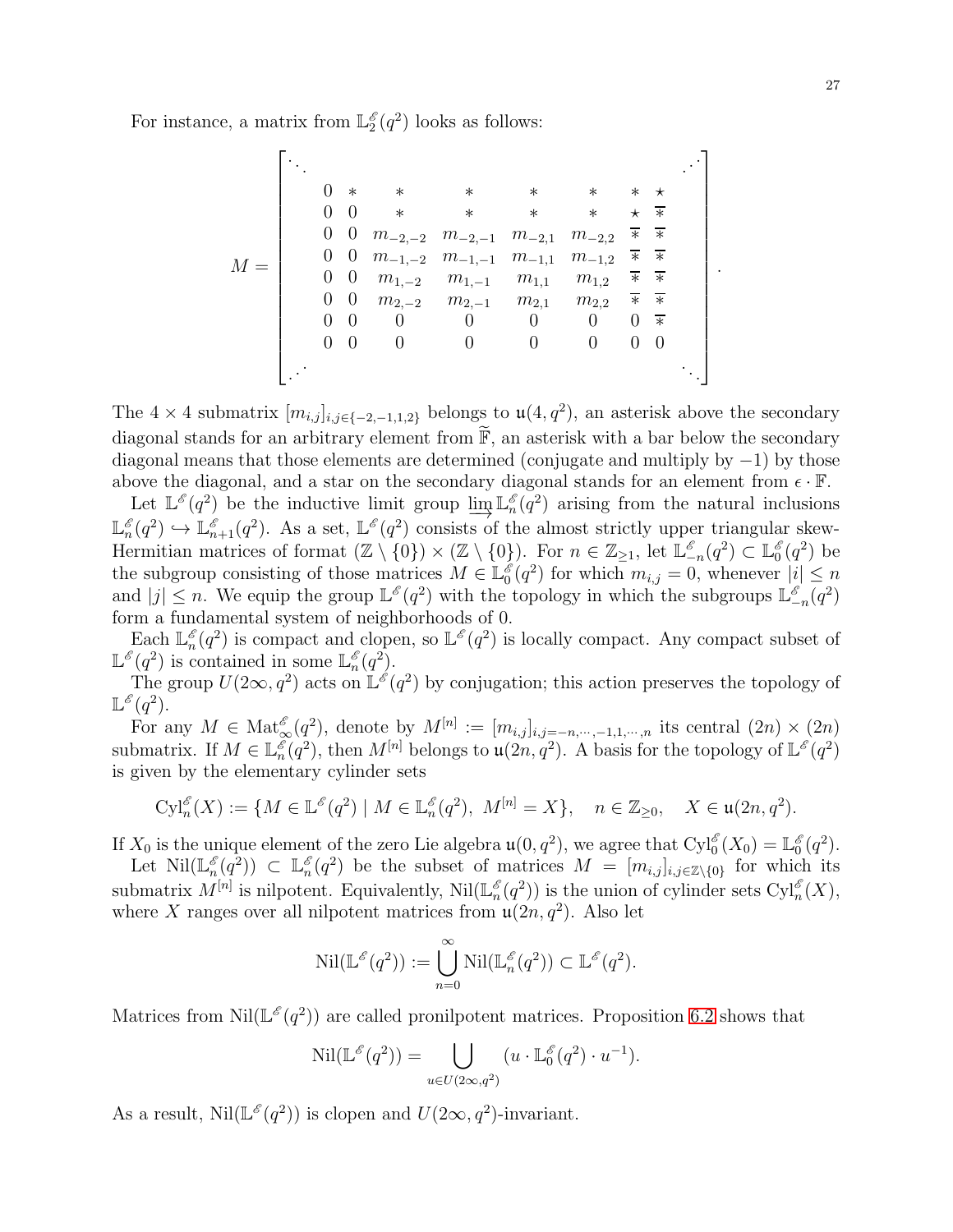<span id="page-27-0"></span>7.2. The group  $U(2\infty+1,q^2)$  and the space  $\mathbb{L}^{\mathcal{O}}(q^2)$ . In this subsection, our infinite size matrices are of format  $\mathbb{Z} \times \mathbb{Z}$ . Define the spaces  $\text{Mat}(\mathscr{O}_\infty(q^2), \mathbb{L}_n^{\mathscr{O}})$  $_n^{\mathscr{O}}(q^2)$   $(n \in \mathbb{Z})$  and  $\mathbb{L}^{\mathscr{O}}(q^2)$  =  $\varinjlim_{n\to\infty}\mathbb{L}_n^{\mathscr{O}}$  $\binom{0}{n}(q^2)$ , in exactly the same way as in the previous subsection, with the only difference that we replace  $\mathscr E$  by  $\mathscr O$  everywhere.

For instance, a matrix from  $\mathbb{L}_1^{\mathscr{O}}$  $_1^{\mathcal{O}}(q^2)$  looks as follows:

$$
M = \left[\begin{array}{ccccc} \ddots & & & & & & \ddots \\ 0 & * & * & * & * & * & * \\ 0 & 0 & * & * & * & * & * \\ 0 & 0 & m_{-1,-1} & m_{-1,0} & m_{-1,1} & * & * \\ 0 & 0 & m_{0,-1} & m_{0,0} & m_{0,1} & * & * \\ 0 & 0 & m_{1,-1} & m_{1,0} & m_{1,1} & * & * \\ 0 & 0 & 0 & 0 & 0 & 0 & * \\ 0 & 0 & 0 & 0 & 0 & 0 & 0 \end{array}\right].
$$

The 3 × 3 submatrix  $[m_{i,j}]_{i,j\in\{-1,0,1\}}$  belongs to  $\mathfrak{u}(3,q^2)$  (the asterisks, stars and asterisks with a bar have the same meaning as in the example from the previous subsection).

As before, define the topology on  $\mathbb{L}^{\mathscr{O}}(q^2)$  by declaring that the subgroups  $\mathbb{L}^{\mathscr{E}}$  $\frac{\varepsilon}{n-1}(q^2)$  (n ∈  $\mathbb{Z}_{\geq 1}$ ) form a fundamental system of neighborhoods of 0. With respect to this topology, each  $\mathbb{L}^{\overline{0}}$  $\overline{\partial}_{n}(q^{2})$  is compact and clopen, so  $\mathbb{L}^{\mathscr{O}}(q^{2})$  is locally compact. Moreover, the conjugation action of  $U(2\infty+1,q^2)$  on  $\mathbb{L}^{\mathscr{O}}(q^2)$  preserves the topology.

For any  $M \in Mat_{\infty}^{\mathscr{O}}(q^2)$ , denote by  $M^{[n]} := [m_{i,j}]_{i,j=-n,...,0,...,n}$  its central  $(2n+1) \times (2n+1)$ submatrix. If  $M \in \mathbb{L}_n^{\mathscr{O}}$  $\mathcal{O}_n(q^2)$ , then  $M^{[n]} \in \mathfrak{u}(2n+1,q^2)$ . The elementary cylinder sets, which form a basis for the topology of  $\mathbb{L}^{\mathscr{O}}(q^2)$ , are

$$
\text{Cyl}_n^{\mathscr{O}}(X) := \{ M \in \mathbb{L}^{\mathscr{O}}(q^2) \mid M \in \mathbb{L}_n^{\mathscr{O}}(q^2), \ M^{[n]} = X \}, \quad n \in \mathbb{Z}_{\geq 0}, \quad X \in \mathfrak{u}(2n+1, q^2).
$$

Also define  $\text{Nil}(\mathbb{L}_n^{\phi})$  $\binom{0}{n}$  ( $n \in \mathbb{Z}_{\geq 0}$ ) and  $\text{Nil}(\mathbb{L}^{\mathcal{O}}(q^2))$  as in the previous subsection, by replacing  $\mathscr E$  by  $\mathscr O$  everywhere. The set  $\text{Nil}(\mathbb L^{\mathscr O}(q^2))$  is clopen and  $\text{U}(2\infty+1,q^2)$ -invariant.

### <span id="page-27-1"></span>7.3. Invariant Radon measures.

**Definition 7.1.** Define  $\mathcal{P}^{U(2\infty,q^2)}$  as the convex cone of  $U(2\infty,q^2)$ -invariant Radon measures on  $\mathbb{L}^{\mathscr{E}}(q^2)$ . Likewise,  $\mathcal{P}^{U(2\infty+1,q^2)}$  is the convex cone of  $U(2\infty+1,q^2)$ -invariant Radon measures on  $\mathbb{L}^{\mathscr{O}}(q^2)$ .

Let G stand for any of the groups  $U(2\infty, q^2)$ ,  $U(2\infty + 1, q^2)$ . As pointed out in Section [1,](#page-2-0) one can define a GLB-type topological completion  $\overline{G} \supset G$ . The completion  $\overline{G}$  is defined as the group of infinite size matrices  $M$  with finitely many entries below the diagonal and such that  $MW_{\infty}M^* = W_{\infty}$ , where  $W_{\infty}$  is the infinite size matrix with 1's in the secondary diagonal and 0's elsewhere, and  $M^*$  denotes the conjugate transpose of M. The topology on  $\overline{G}$  can be uniquely characterized as the group topology such that the subgroup of upper triangular matrices contained in  $\overline{G}$  (which is a profinite group) is an open subgroup. One can also give an alternative description, as in the case of GLB, see section [3.1.](#page-8-1)

The matrices in the topological completion  $\overline{G} \supset G$  are of format  $(\mathbb{Z} \setminus \{0\}) \times (\mathbb{Z} \setminus \{0\})$ , if  $G = U(2\infty, q^2)$ , and of format  $\mathbb{Z} \times \mathbb{Z}$ , if  $G = U(2\infty + 1, q^2)$ . We denote these topological completions by  $\mathbb{UB}^{\mathscr{E}} \supset U(2\infty, q^2)$  and  $\mathbb{UB}^{\mathscr{E}} \supset U(2\infty+1, q^2)$ .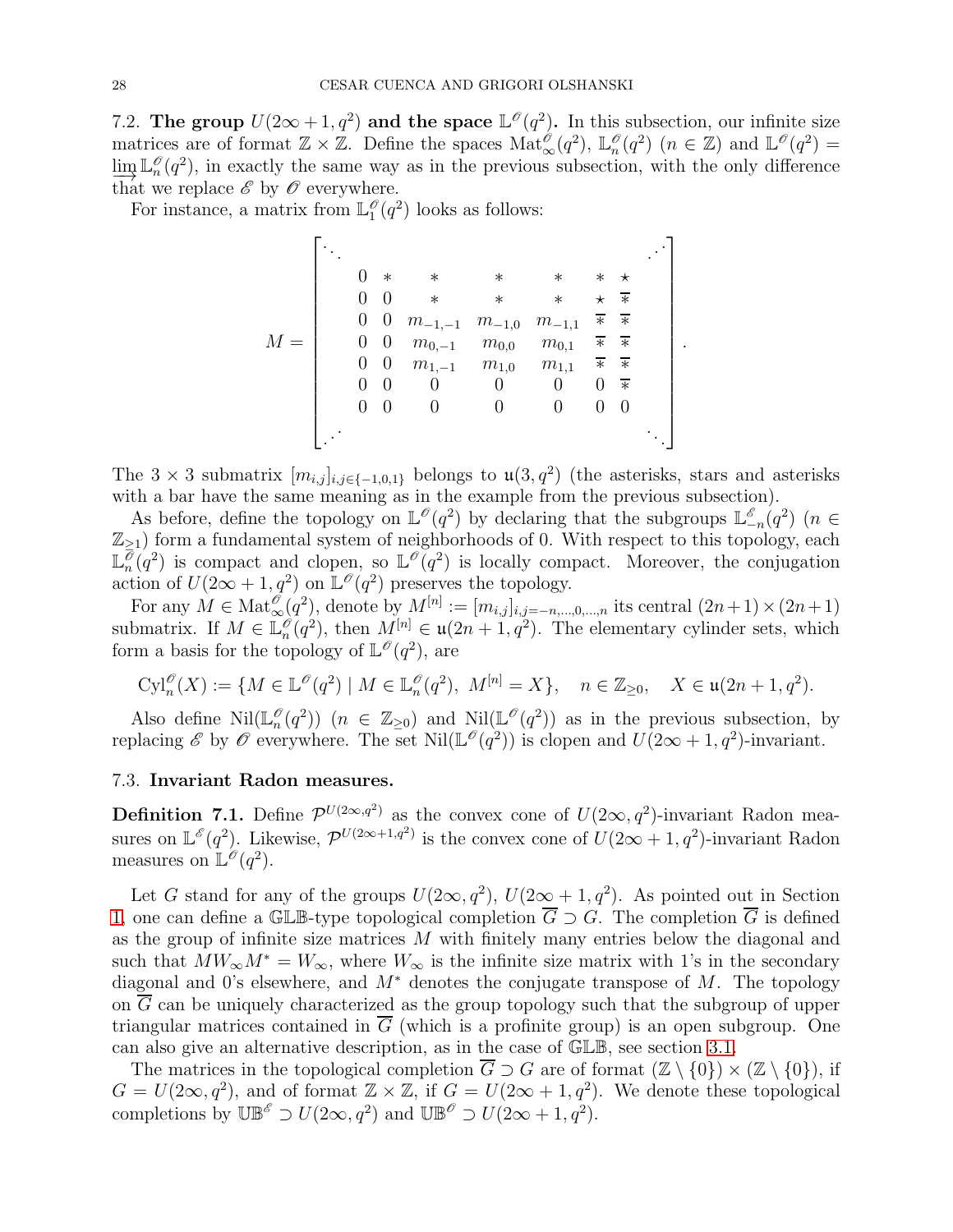The groups  $\mathbb{UB}^{\mathscr{E}}$  and  $\mathbb{UB}^{\mathscr{O}}$  act by conjugation on  $\mathbb{L}^{\mathscr{E}}(q^2)$  and  $\mathbb{L}^{\mathscr{O}}(q^2)$ , respectively. These are infinite-dimensional versions of the coadjoint action, as discussed in Section [1.](#page-2-0) The action maps

$$
\mathbb{UB}^{\mathscr{E}} \times \mathbb{L}^{\mathscr{E}}(q^2) \to \mathbb{L}^{\mathscr{E}}(q^2), \qquad \mathbb{UB}^{\mathscr{O}} \times \mathbb{L}^{\mathscr{O}}(q^2) \to \mathbb{L}^{\mathscr{O}}(q^2),
$$

are continuous. Measures from  $\mathcal{P}^{U(2\infty,q^2)}$  and  $\mathcal{P}^{U(2\infty+1,q^2)}$  are automatically invariant under the action of the larger groups  $\mathbb{UB}^{\mathscr{E}}$  and  $\mathbb{UB}^{\mathscr{E}}$ , respectively: the proof is the same as in Proposition [3.5.](#page-10-2)

**Definition 7.2.** Let  $\mathcal{P}_0^{U(2\infty,q^2)} \subset \mathcal{P}^{U(2\infty,q^2)}$  be the subset (which is also a convex cone) of measures which are supported on  $\text{Nil}(\mathbb{L}^{\mathscr{E}}(q^2))$ . Likewise,  $\mathcal{P}_0^{U(2\infty+1,q^2)} \subset \mathcal{P}^{U(2\infty+1,q^2)}$  is the convex cone of  $U(2\infty + 1, q^2)$ -invariant Radon measures supported on Nil( $\mathbb{L}^{\mathscr{O}}(q^2)$ ).

**Remark 7.3** (cf. Remark [3.10\)](#page-11-2). By virtue of Proposition [6.2,](#page-23-1) nontrivial measures P in  $\overline{\phantom{a}}$  $U^{(2\infty,q^2)}$  and  $\mathcal{P}_0^{U(2\infty+1,q^2)}$  $\int_0^{U(2\infty+1,q^2)}$  can be normalized so that  $P(\mathbb{L}_0^3)$  $\binom{6}{0} = 1$  and  $P(\mathbb{L}_{0}^{\mathscr{O}})$  $\binom{0}{0} = 1$ , respectively. Their restrictions to  $\mathbb{L}_0^{\mathscr{E}}$  $_{0}^{\mathscr{E}}$  and  $\mathbb{L}_{0}^{\mathscr{O}}$  $\int_0^{\infty}$  can be characterized as *central probability measures* — the definition can be adapted from [\[12,](#page-45-0) Definition 4.3].

<span id="page-28-0"></span>7.4. Relationship among  $\mathcal{P}^{U(2\infty,q^2)},$   $\mathcal{P}^{U(2\infty+1,q^2)},$   $\mathcal{P}^{U(2\infty,q^2)}_0$  and  $\mathcal{P}^{U(2\infty+1,q^2)}_0$  $0^{U(2\infty+1,q^-)}$ . This sub-section is an analogue of Subsection [5.2](#page-20-0) — we outline how the structures of  $\mathcal{P}^{U(2\infty,q^2)}$  and  $\mathcal{P}^{U(2\infty+1,q^2)}$  can be understood from  $\mathcal{P}_0^{U(2\infty,q^2)}$  and  $\mathcal{P}_0^{U(2\infty+1,q^2)}$  $0^{U(2\infty+1,q^2)}$ . We omit proofs because they copy the arguments from Subsection [5.2.](#page-20-0)

Recall (see Subsection [6.3\)](#page-24-0) our notation  $\overline{\mathcal{T}}_N$  for the set of conjugacy classes in  $\mathfrak{u}(N, q^2)$  and the decomposition  $\widetilde{\mathcal{T}}_N = \bigsqcup_{s=0}^N (\widetilde{\Sigma}_s \times \mathbb{Y}_{N-s}),$  where  $\widetilde{\Sigma}_s$  denotes the set of nonsingular classes in  $\mathfrak{u}(s,q^2)$ . Denote

$$
\widetilde{\Sigma} := \bigsqcup_{m=0}^{\infty} \widetilde{\Sigma}_m,
$$

and whenever  $\sigma \in \widetilde{\Sigma}_s$ , we set  $|\sigma| := s$ .

For any matrix M from  $\mathbb{L}^{\mathscr{E}}(q^2)$  or  $\mathbb{L}^{\mathscr{O}}(q^2)$ , an analogue of Lemma [5.1](#page-19-2) holds: the nonsingular component  $\sigma_n$  of the submatrix  $M^{[n]}$  stabilizes as n gets large; we call it the *stable nonsingular* type and denote it by  $\sigma(M)$ ; in this way, we obtain two maps  $\mathbb{L}^{\mathscr{E}}(q^2) \to \tilde{\Sigma}$  and  $\mathbb{L}^{\mathscr{E}}(q^2) \to \tilde{\Sigma}$ . Setting

$$
\mathbb{L}^{\mathscr{E},\sigma}(q^2) := \{ M \in \mathbb{L}^{\mathscr{E}}(q^2) : \sigma(M) = \sigma \}, \quad \mathbb{L}^{\mathscr{E},\sigma}(q^2) := \{ M \in \mathbb{L}^{\mathscr{E}}(q^2) : \sigma(M) = \sigma \}, \quad \sigma \in \widetilde{\Sigma},
$$

we obtain the partitions

$$
\mathbb{L}^{\mathscr{E}}(q^2) = \bigsqcup_{\sigma \in \widetilde{\Sigma}} \mathbb{L}^{\mathscr{E}, \sigma}(q^2), \quad \mathbb{L}^{\mathscr{O}}(q^2) = \bigsqcup_{\sigma \in \widetilde{\Sigma}} \mathbb{L}^{\mathscr{O}, \sigma}(q^2),
$$

into nonempty invariant clopen subsets.

This in turn entails affine-isomorphisms of convex cones

$$
\mathcal{P}^{U(2\infty,q^2)}\cong \prod_{\sigma\in\widetilde{\Sigma}}\mathcal{P}^\mathscr{E}_\sigma,\qquad \mathcal{P}^{U(2\infty+1,q^2)}\cong \prod_{\sigma\in\widetilde{\Sigma}}\mathcal{P}^\mathscr{O}_\sigma,
$$

where, by definition,  $\mathcal{P}^{\mathscr{E}}_{\sigma} \subset \mathcal{P}^{U(2\infty,q^2)}$  is formed by the measures supported on  $\mathbb{L}^{\mathscr{E},\sigma}(q^2) \subset$  $\mathbb{L}^{\mathscr{E}}(q^2)$ , and  $\mathcal{P}^{\mathscr{O}}_{\sigma} \subset \mathcal{P}^{U(2\infty+1,q^2)}$  is formed by the measures supported on  $\mathbb{L}^{\mathscr{O},\sigma}(q^2) \subset \mathbb{L}^{\mathscr{O}}(q^2)$ .

Thus, the description of  $\mathcal{P}^{U(2\infty,q^2)}$  and  $\mathcal{P}^{U(2\infty+1,q^2)}$  is reduced to the description of the cones  $\mathcal{P}^{\mathscr{E}}_{\sigma}$  $\sigma^{\mathscr{E}}$  and  $\mathcal{P}^{\mathscr{O}}_{\sigma}$  $\sigma$ , where  $\sigma$  ranges over Σ.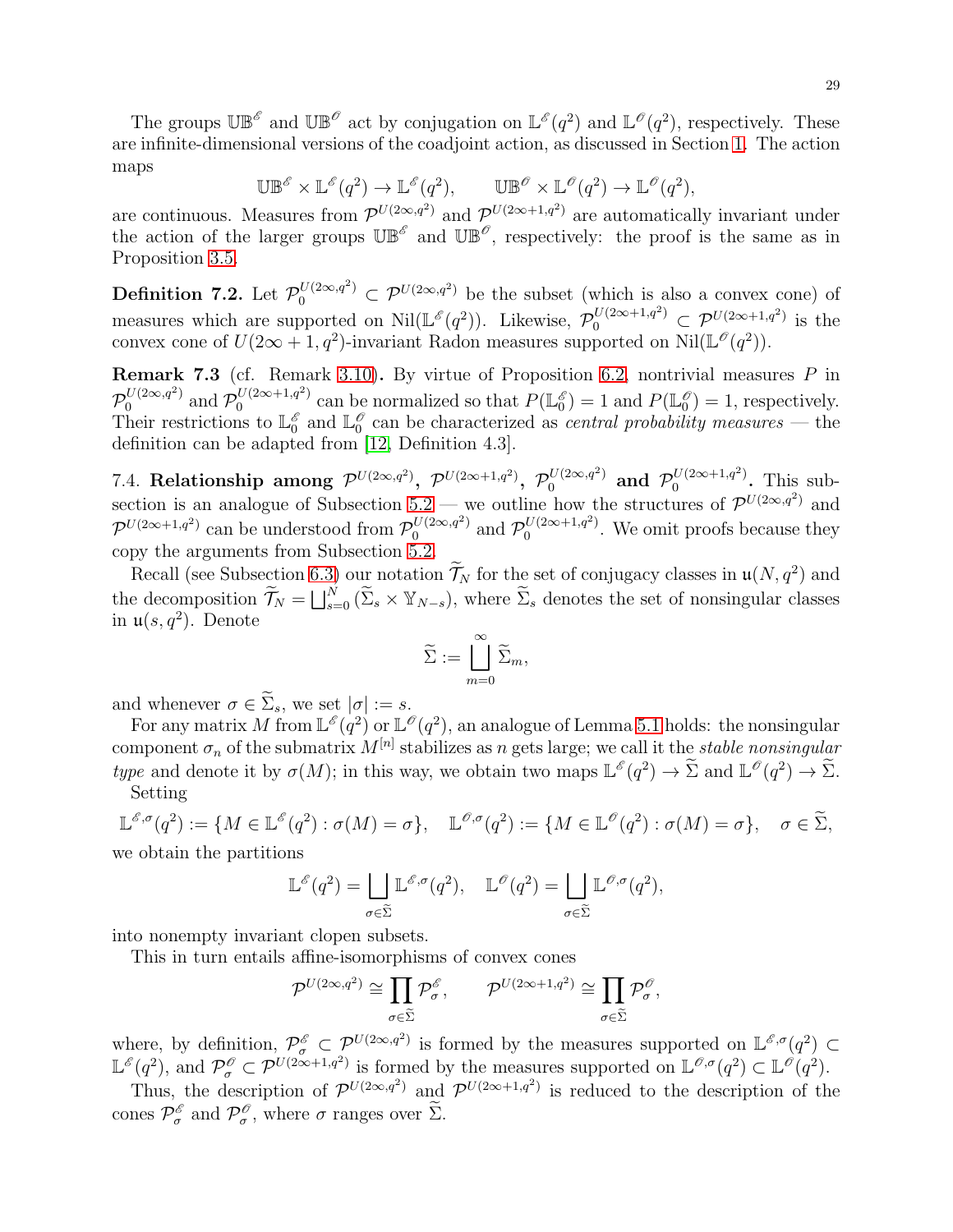Note that if  $\sigma$  is the unique element of  $\widetilde{\Sigma}_0$ , the corresponding invariant clopen subsets  $\mathbb{L}^{\mathscr{E},\sigma}(q^2)$  and  $\mathbb{L}^{\mathscr{O},\sigma}(q^2)$  are precisely the sets of pronilpotent matrices, so the corresponding cones coincide with the cones  $\mathcal{P}_0^{U(2\infty,q^2)}$  and  $\mathcal{P}_0^{U(2\infty+1,q^2)}$  $0^{U(2\infty+1,q)}$ , respectively. The final result is an analogue of Proposition [5.5.](#page-20-2)

**Proposition 7.4.** For any  $\sigma \in \tilde{\Sigma}$ , the following affine-isomorphisms of convex cones hold

$$
\mathcal{P}^{\mathcal{E}}_{\sigma} \cong \begin{cases} \mathcal{P}^{U(2\infty,q^2)}_{0}, & \text{for } |\sigma| \text{ even}, \\ \mathcal{P}^{U(2\infty+1,q^2)}_{0}, & \text{for } |\sigma| \text{ odd}; \end{cases} \qquad \mathcal{P}^{\mathcal{E}}_{\sigma} \cong \begin{cases} \mathcal{P}^{U(2\infty+1,q^2)}_{0}, & \text{for } |\sigma| \text{ even}, \\ \mathcal{P}^{U(2\infty,q^2)}_{0}, & \text{for } |\sigma| \text{ odd}. \end{cases}
$$

The conclusion is that the structures of  $\mathcal{P}^{U(2\infty,q^2)}$  and  $\mathcal{P}^{U(2\infty+1,q^2)}$  are determined by P  $\int_0^{U(2\infty,q^2)}$  and  $\mathcal{P}_0^{U(2\infty+1,q^2)}$  $\frac{1}{0}$  ( $2\infty+1, q<sup>-1</sup>$ ). Finally, the study of the latter convex cones is undertaken in the next section.

<span id="page-29-0"></span>8. THE BRANCHING GRAPHS OF  $\mathcal{P}_0^{U(2\infty,q^2)}$  $\mathcal{O}_0^{U(2\infty,q^2)},\ \mathcal{P}_0^{U(2\infty+1,q^2)}$  and Ennola's duality

The main results of this section are two theorems.

Theorem [8.6](#page-31-1) contains a computation with HL functions; its significance is that it implies the existence of new branching graphs, which are based on HL functions with negative parameter t. We call them the even and odd HL-deformed Young graphs.

Theorem [8.9](#page-32-1) translates the problem of characterizing  $\mathcal{P}_0^{U(2\infty,q^2)}$  and  $\mathcal{P}_0^{U(2\infty+1,q^2)}$  $\int_0^{\mathcal{U}(2\infty+1,q^2)}$  into the problem of describing the convex cone of nonnegative harmonic functions on these graphs.

As applications, we exhibit examples of measures belonging to  $\mathcal{P}_0^{U(2\infty,q^2)}$  $v^{U(2\infty,q^2)}$  and  $\mathcal{P}_0^{U(2\infty+1,q^2)}$  $0^{U(2\infty+1,q)}$ .

<span id="page-29-1"></span>8.1. The branching graphs  $\Gamma^{U(2\infty,q^2)}$  and  $\Gamma^{U(2\infty+1,q^2)}$ . Let  $n \in \mathbb{Z}_{\geq 0}$  be arbitrary, and set  $N = 2n$  or  $N = 2n + 1$ . Let  $\mu \in \mathbb{Y}_N$  and  $X \in Nil(\mathfrak{u}(N, q^2))$  be nilpotent of Jordan type  $\mu$ . Let  $\lambda \in \mathbb{Y}_{N+2}$  and denote by  $\tilde{L}_n^{n+1}(\lambda, \mu)$  the number of (nilpotent, skew-Hermitian) matrices of the form

$$
Y := \begin{bmatrix} 0 & -x^*W_N & \epsilon y \\ 0 & X & x \\ 0 & 0 & 0 \end{bmatrix}, \quad x \in \widetilde{\mathbb{F}}^N, \ y \in \mathbb{F}, \tag{8.1}
$$

which are of type  $\lambda$ . Recall that  $W_N \in Mat_N(\widetilde{\mathbb{F}})$  was defined in [\(6.3\)](#page-22-2). The quantity  $\widetilde{L}_n^{n+1}(\lambda, \mu)$ does not depend on the specific choice of matrix X of Jordan type  $\mu$ .

Our notation  $L_n^{n+1}(\lambda, \mu)$  is somewhat imprecise because it is unclear whether  $|\mu| = 2n$ ,  $|\lambda| = 2n + 2$ , or  $|\mu| = 2n + 1$ ,  $|\lambda| = 2n + 3$ . However, this will not cause any issue.

**Definition 8.1.** Let  $\mu \in \mathbb{Y}_N$  and  $\lambda \in \mathbb{Y}_{N+2}$ , where  $N \geq 0$ . We write  $\mu \nearrow \lambda$  if  $\mu \subset \lambda$ and the two boxes of the skew diagram  $\theta := \lambda \setminus \mu$  either lie in a single column (so that  $\theta$  is a vertical domino) or lie in two consecutive columns (in particular,  $\theta$  may be a horizontal domino).

The following result gives explicit formulas for  $L_n^{n+1}(\lambda, \mu)$ . This is an analogue of Proposition [4.13,](#page-16-0) but the proof is more laborious; it is deferred to Section [9.](#page-36-0)

<span id="page-29-2"></span>**Proposition 8.2.** Let  $n \in \mathbb{Z}_{\geq 0}$ , and set  $N = 2n$  or  $N = 2n + 1$ . Let  $\mu \in \mathbb{Y}_N$ ,  $\lambda \in \mathbb{Y}_{N+2}$  be arbitrary. Recall the notation  $m_i(\mu)$  from [\(2.1\)](#page-7-2).

(i) The quantity  $L_n^{n+1}(\lambda, \mu)$  is nonzero if and only if  $\mu \nearrow \nearrow \lambda$ .

(ii) Suppose  $\mu \nearrow \nearrow \lambda$ . The value of  $\tilde{L}_n^{n+1}(\lambda, \mu)$  depends on the columns where the boxes of  $\theta = \lambda \setminus \mu$  lie: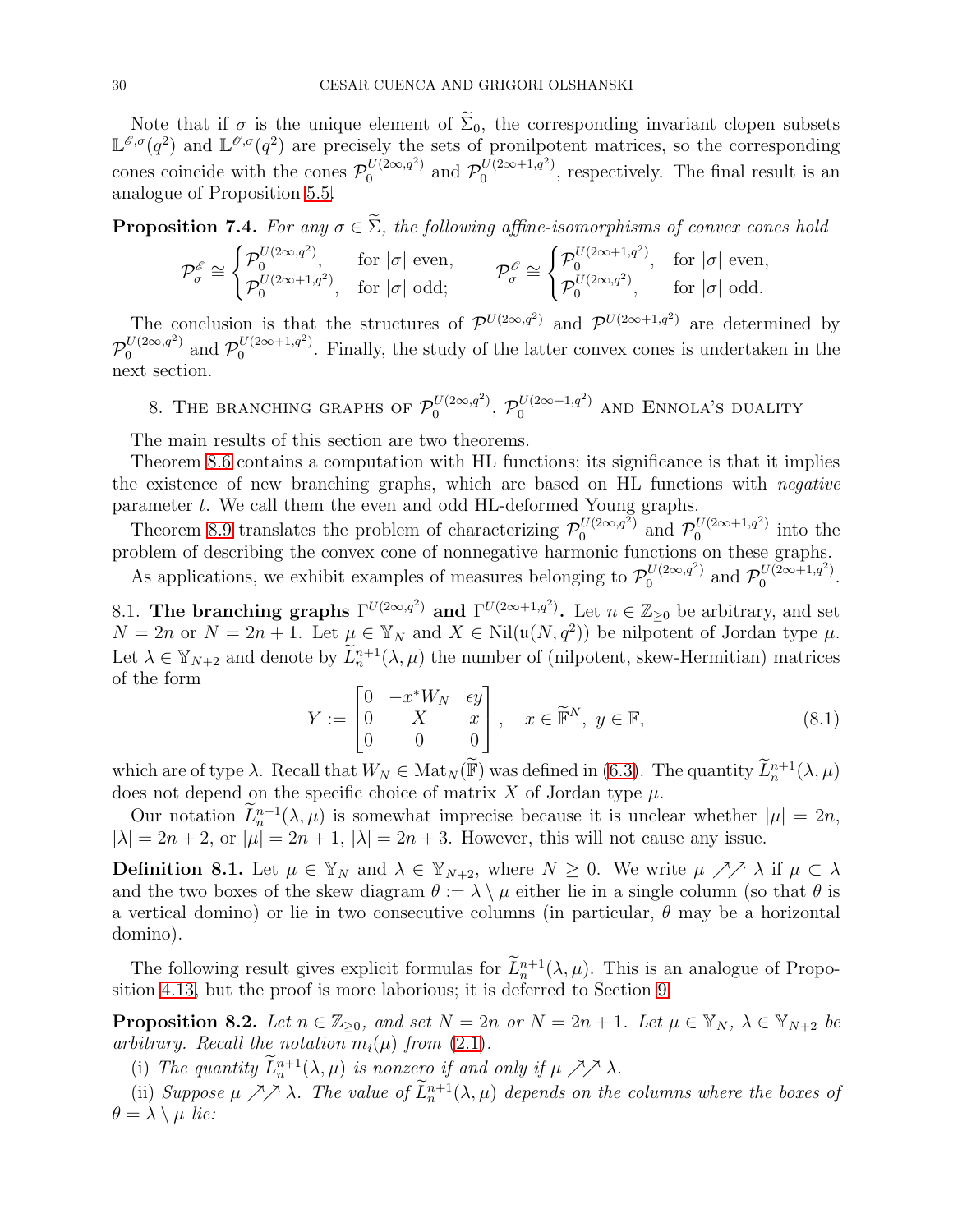(1) if  $\theta$  lies in a single column, with number k, then

$$
\widetilde{L}_n^{n+1}(\lambda,\mu) = \begin{cases} q^{2N-2\sum_{j\geq k} m_j(\mu)} \cdot (1-(-q)^{-m_{k-1}(\mu)}) (1-(-q)^{1-m_{k-1}(\mu)}), & k > 1, \\ q^{2N-2\sum_{j\geq 1} m_j(\mu)}, & k = 1; \end{cases}
$$

(2) otherwise, if  $\theta$  lies in two consecutive columns, with numbers k and  $k + 1$ , then

$$
\widetilde{L}_n^{n+1}(\lambda, \mu) = \begin{cases} q^{2N-2\sum_{j\geq k} m_j(\mu)} \cdot (q-1)(1 - (-q)^{-m_{k-1}(\mu)}), & k > 1, \\ q^{2N-2\sum_{j\geq 1} m_j(\mu)} \cdot (q-1), & k = 1. \end{cases}
$$

In both variants, (1) and (2), the second formula (the one with  $k = 1$ ) can be viewed as a particular case of the first formula, provided we agree that  $m_0(\mu) = +\infty$  and  $(-q)^{-m_0(\mu)} := 0$ .

Note also that in variant (1), the right-hand side vanishes if  $k > 1$  and  $m_{k-1}(\mu) \leq 1$ , which agrees with the fact that in such a case appending a vertical domino to the kth column of  $\mu$  is impossible. Likewise, in variant (2), the right-hand side vanishes if  $k > 1$  and  $m_{k-1}(\mu) = 0$ , which agrees with the fact that then appending a box to the kth column is impossible.

**Definition 8.3.** The branching graph  $\Gamma^{U(2\infty,q^2)}$  (resp.  $\Gamma^{U(2\infty+1,q^2)}$ ) is defined by the following data:

— the set  $\mathbb{Y}_{\mathscr{E}}$  (resp.  $\mathbb{Y}_{\mathscr{O}}$ ) of partitions of even size (resp. odd size) is the set of vertices, and the disjoint union  $\mathbb{Y}_{\mathscr{E}} = \prod_{n\geq 0} \mathbb{Y}_{2n}$  (resp.  $\mathbb{Y}_{\mathscr{E}} = \prod_{n\geq 0} \mathbb{Y}_{2n+1}$ ) defines a grading on the vertices;

— an edge connects  $\mu \in \mathbb{Y}_{2n}$  and  $\lambda \in \mathbb{Y}_{2n+2}$  (resp.  $\mu \in \mathbb{Y}_{2n+1}$  and  $\lambda \in \mathbb{Y}_{2n+3}$ ) iff  $\mu \nearrow \nearrow \lambda$ ; the associated edge weight is  $\tilde{L}_n^{n+1}(\lambda, \mu)$ .

This formulation is justified by the following lemma. Recall that we adopt the definition of branching graphs given in Definition [4.1.](#page-12-2)

<span id="page-30-0"></span>**Lemma 8.4.** The graded graphs with the vertex sets  $\mathbb{Y}_{\mathscr{E}}$  and  $\mathbb{Y}_{\mathscr{O}}$  and the edges  $\mu \nearrow \nearrow \lambda$ satisfy the conditions listed in Definition [4.1.](#page-12-2)

*Proof.* The only condition which is not evident is the following one: for any vertex  $\lambda$  of level  $n \geq 1$  (meaning that  $\lambda \in \mathbb{Y}_{2n}$  or  $\lambda \in \mathbb{Y}_{2n+1}$ , depending on the parity), there should exist a vertex  $\mu \nearrow \nearrow \lambda$ .

In fact, we can check that there exists a path  $\mu^{(0)}$   $\nearrow \sim \sim \sim \sim \mu^{(n)} = \lambda$  in the graph, where the starting point  $\mu^{(0)}$  is the empty diagram or the one-box diagram, depending on the parity. To check this, use the known fact that an arbitrary Young diagram can be reduced to its 2-core (which is either empty or a staircase shape  $(m, m - 1, \ldots, 1)$ ) by consecutive removal of 2-rim hooks (the latter are vertical or horizontal dominoes), see e.g. [\[25,](#page-45-25) solution to Exercise 7.59, item g] and references therein. Next, from a staircase shape of size 3 or more, one can remove two boxes lying in two consecutive columns; after that the procedure can be iterated; in the end we achieve the root, which is either the empty diagram or the one-box diagram.

The following lemma is proved exactly in the same way as Lemma [4.17.](#page-17-3)

<span id="page-30-1"></span>**Lemma 8.5.** There is a bijective correspondence between measures  $P \in \mathcal{P}_0^{U(2\infty,q^2)}$  $\int_0^{U(2\infty,q^2)}$  (resp.,  $P \in$ P  $U(2\infty+1,q^2)$  $\binom{U(2\infty+1,q^2)}{0}$  and nonnegative harmonic functions  $\varphi^{\Gamma}$  on the branching graph  $\Gamma = \Gamma^{U(2\infty,q^2)}$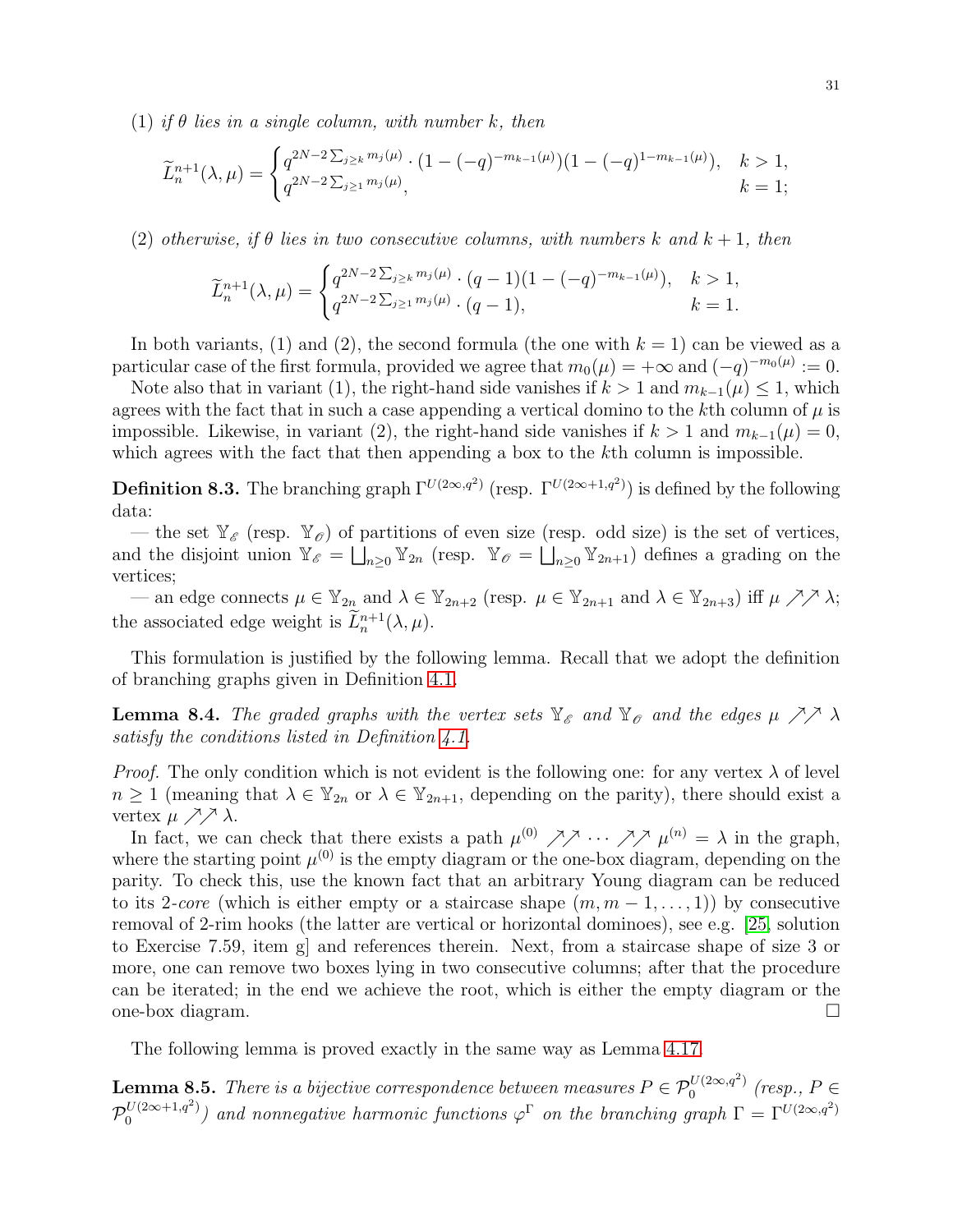$(resp., \Gamma = \Gamma^{U(2\infty+1,q^2)}),$  uniquely characterized by the property that for any  $N = 2n$  (resp.  $N = 2n + 1$ ) and any nilpotent matrix  $X \in \mathfrak{u}(N, q^2)$  of a given Jordan type  $\mu \in \mathbb{Y}_N$ , one has

<span id="page-31-2"></span>
$$
P(\mathrm{Cyl}_N(X)) = \varphi^{\Gamma}(\mu). \tag{8.2}
$$

In the equation [\(8.2\)](#page-31-2),  $\text{Cyl}_N(X)$  stands for  $\text{Cyl}_N^{\mathscr{E}}(X)$  if  $P \in \mathcal{P}_0^{U(2\infty,q^2)}$  $_{0}^{U(2\infty,q^2)}$ , and for  $\mathrm{Cyl}^{\mathscr{O}}_N(X)$  if  $P \in \mathcal{P}_0^{U(2\infty+1,q^2)}$  $0^{U(2\infty+1,q)}$ .

<span id="page-31-0"></span>8.2. Even and odd HL-deformed Young graphs. Recall the Q-HL functions  $Q_{\lambda}(t)$ ,  $\lambda \in \mathbb{Y}$ , discussed in Section [4.2.](#page-13-0) In that section, the parameter t belonged to the interval  $(0, 1)$ ; here, we need that  $t \in (-1, 0)$ .

It will be convenient to slightly modify the Q-HL functions as follows:

$$
\widetilde{Q}_{\lambda}(t) := (-1)^{n(\lambda)} Q_{\lambda}(t), \quad \lambda \in \mathbb{Y}.
$$

Given  $\mu \in \mathbb{Y}$ , consider the expansion

$$
((1-t^2)p_2)\cdot \widetilde{Q}_{\mu}(t) = \sum_{\lambda} \xi_{\lambda/\mu}(t) \widetilde{Q}_{\lambda}(t).
$$

Here,  $\lambda$  ranges over the set of Young diagrams with  $|\lambda| = |\mu| + 2$  and  $\xi_{\lambda/\mu}(t)$  are certain coefficients.

In the next theorem we compute these coefficients. Let, as usual,  $m_k(\mu)$  denotes the number of rows in  $\mu$  of a given length k. We also agree that  $m_0(\mu) = +\infty$  and so  $t^{m_{k-1}(\mu)} =$  $t^{m_{k-1}(\mu)-1}=0$  for  $k=1$ .

<span id="page-31-1"></span>**Theorem 8.6.** The coefficient  $\xi_{\lambda/\mu}(t)$  vanishes unless  $\mu \nearrow \lambda$ . Next, suppose  $\mu \nearrow \lambda$  and set  $\theta = \lambda \setminus \mu$ ; then we have:

(1) if  $\theta$  lies in a single column, with number k, then

$$
\xi_{\lambda/\mu}(t) = (1 - t^{m_{k-1}(\mu)})(1 - t^{m_{k-1}(\mu)-1});
$$

(2) if  $\theta$  lies in two consecutive columns, with numbers k and  $k + 1$ , then

$$
\xi_{\lambda/\mu}(t) = (-t)^{m_k(\mu)} (1+t)(1-t^{m_{k-1}(\mu)}).
$$

Here is an immediate corollary.

<span id="page-31-4"></span>**Corollary 8.7.** Suppose  $t \in (-1, 0)$ . Then the coefficients  $\xi_{\lambda/\mu}(t)$  are strictly positive for each pair of diagrams  $\mu \nearrow \nearrow \lambda$ .

*Proof of Theorem [8.6.](#page-31-1)* From the definition of the one-row HL functions  $Q_{(r)}(t)$ , it follows that

$$
(1-t2)p2 = 2Q(2)(; t) – (Q(1)(; t))2.
$$

Next, in the expansion

$$
Q_{(r)}(t)Q_{\mu}(t) = \sum_{\lambda} \psi_{\lambda/\mu}(t)Q_{\lambda}(t), \qquad r = 1, 2, \ldots,
$$

the coefficients  $\psi_{\lambda/\mu}(t)$  vanish unless  $\lambda > \mu$ , meaning that  $\lambda \supset \mu$  and  $\lambda \setminus \mu$  is a horizontal strip (of length  $r$ ), see [\[20,](#page-45-14) Ch. III,  $(5.7')$ ]. It follows that

<span id="page-31-3"></span>
$$
\xi_{\lambda/\mu}(t) = (-1)^{n(\lambda)-n(\mu)} \left( 2\psi_{\lambda/\mu}(t) - \sum_{\nu:\,\mu \nearrow \nu \nearrow \lambda} \psi_{\nu/\mu}(t) \psi_{\lambda/\nu}(t) \right). \tag{8.3}
$$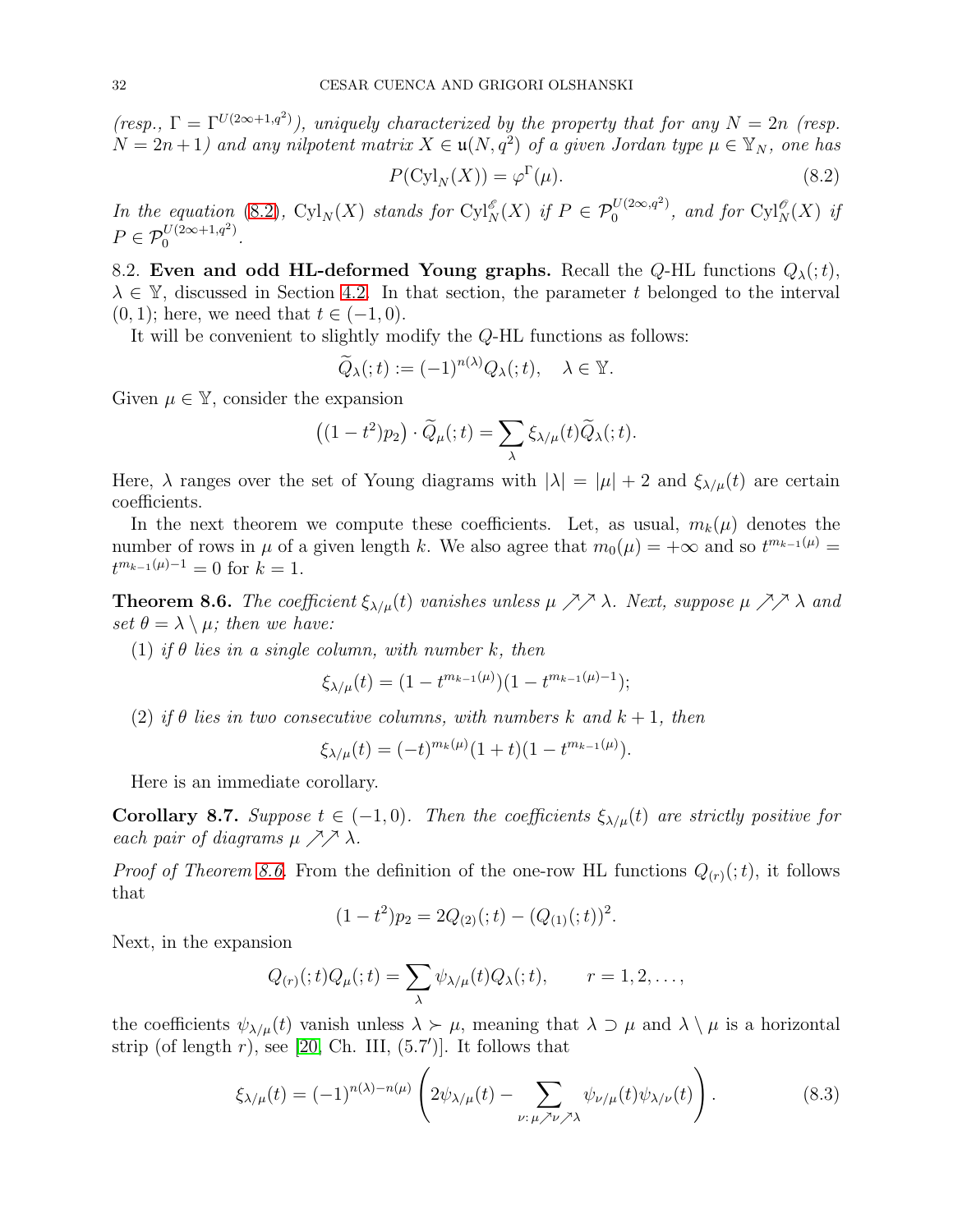Below we use the recipe for computing the coefficients  $\psi_{\lambda/\mu}(t)$  for  $\lambda \succ \mu$ , explained in [\[20,](#page-45-14) Ch. III, (5.8′ )]. We examine three possible cases.

1.  $\theta$  is a vertical domino lying in column k. Then  $\theta$  is not a horizontal strip, so that  $\psi_{\lambda/\mu} = 0$ . Next, there is a single  $\nu$  situated between  $\mu$  and  $\lambda$ , and

$$
\psi_{\nu/\mu}(t) = 1 - t^{m_{k-1}(\mu)}, \quad \psi_{\lambda/\nu}(t) = 1 - t^{m_{k-1}(\mu)-1}.
$$

Finally,  $n(\lambda) - n(\mu) = 2\mu'_{k} + 1$  is odd. This leads to the formula in (1).

2.  $\theta$  lies in two consecutive columns, with numbers k and  $k+1$ . Then  $\psi_{\lambda/\mu} = 1 - t^{m_{k-1}(\mu)}$ . Next, there are two intermediate diagrams  $\nu$  and we have

$$
\sum_{\nu:\,\mu \nearrow \nu \nearrow \lambda} \psi_{\nu/\mu}(t)\psi_{\lambda/\nu}(t) = (1 - t^{m_{k-1}(\mu)})(1 - t^{m_k(\mu)+1}) + (1 - t^{m_k(\mu)})(1 - t^{m_{k-1}(\mu)})
$$

Finally, we have  $n(\lambda) - n(\mu) = \mu'_k + \mu'_{k+1}$ , which has the same parity as  $\mu'_k - \mu'_{k+1} = m_k(\mu)$ . This leads to the formula in (2).

3. θ lies in two columns, with numbers k and  $\ell$ , where  $\ell > k + 1$ . We claim that in this case the difference in [\(8.3\)](#page-31-3) is equal to 0, so that  $\xi_{\lambda/\mu}(t) = 0$ . Indeed, we have

$$
2\psi_{\lambda/\mu}(t) = 2(1 - t^{m_{k-1}(\mu)})(1 - t^{m_{\ell-1}(\mu)}).
$$

Next, there is two variants for  $\nu$ , and each of them produces the above expression, without the prefactor 2. Thus, the difference in [\(8.3\)](#page-31-3) vanishes.

This completes the proof.

By virtue of Corollary [8.7](#page-31-4) and Lemma [8.4,](#page-30-0) the following definition makes sense (cf. Definition [4.7\)](#page-14-5).

**Definition 8.8.** Let  $t \in (-1,0)$  be arbitrary. The even HL-deformed Young graph  $\mathbb{Y}_{\mathscr{E}}^{\text{HL}}(t)$ (resp. *odd HL-deformed Young graph*  $\mathbb{Y}_{\mathscr{O}}^{\text{HL}}(t)$ ) is the branching graph given by:

 $-\mathbb{Y}_{\mathscr{E}} = \bigsqcup_{n\geq 0} \mathbb{Y}_{2n}$  (resp.  $\mathbb{Y}_{\mathscr{E}} = \bigsqcup_{n\geq 0} \mathbb{Y}_{2n+1}$ ) is the graded set of vertices;

— an edge connects  $\mu \in \mathbb{Y}_{2n}$  and  $\lambda \in \mathbb{Y}_{2n+2}$  (resp.  $\mu \in \mathbb{Y}_{2n+1}$  and  $\lambda \in \mathbb{Y}_{2n+3}$ ) iff  $\mu \nearrow \nearrow \lambda$ , and then the corresponding edge weight is  $\xi_{\lambda/\mu}(t)$ .

### <span id="page-32-0"></span>8.3. Final result.

<span id="page-32-1"></span>**Theorem 8.9.** (i) The measures  $P \in \mathcal{P}_0^{U(2\infty,q^2)}$  $b^{U(2\infty,q^2)}$  (resp.,  $P \in \mathcal{P}_0^{U(2\infty+1,q^2)}$  $\binom{0}{0}$   $\alpha$  (2 $\infty$ +1,q) are in one-to-one correspondence with the nonnegative harmonic functions  $\varphi$  on the graphs  $\mathbb{Y}_{\mathscr{E}}^{\text{HL}}(-q^{-1})$  (resp.,  $\mathbb{Y}_{\mathscr{O}}^{\text{HL}}(-q^{-1})$ ).

This correspondence  $P \leftrightarrow \varphi$  is uniquely determined by the property that the mass of an elementary cylinder set  $Cyl_N(X)$ , where  $N = 2n$  is even (resp.,  $N = 2n + 1$  is odd) and  $X \in Nil(\mathfrak{u}(N, q^2))$  is a nilpotent matrix of Jordan type  $\lambda \in \mathbb{Y}_N$ , is given by

$$
P(\mathrm{Cyl}_N(X)) = q^{n(\lambda)-N(N-1)/2} \varphi(\lambda).
$$

Here,  $\text{Cyl}_N(X)$  stands for  $\text{Cyl}_N^{\mathscr{E}}(X)$  if  $P \in \mathcal{P}_0^{U(2\infty,q^2)}$  and for  $\text{Cyl}_N^{\mathscr{E}}(X)$  if  $P \in \mathcal{P}_0^{U(2\infty+1,q^2)}$  $0^{U(2\infty+1,q^*)}$ . (ii) The correspondence  $P \leftrightarrow \varphi$  establishes affine-isomorphisms of convex cones,

$$
\mathcal{P}_0^{U(2\infty,q^2)}\leftrightarrow \mathcal{H}_+(\mathbb{Y}_\mathscr{E}^{\mathrm{HL}}(-q^{-1})),\qquad \mathcal{P}_0^{U(2\infty+1,q^2)}\leftrightarrow \mathcal{H}_+(\mathbb{Y}_\mathscr{O}^{\mathrm{HL}}(-q^{-1})).
$$

In particular, ergodic measures P correspond precisely to extreme harmonic functions  $\varphi$ .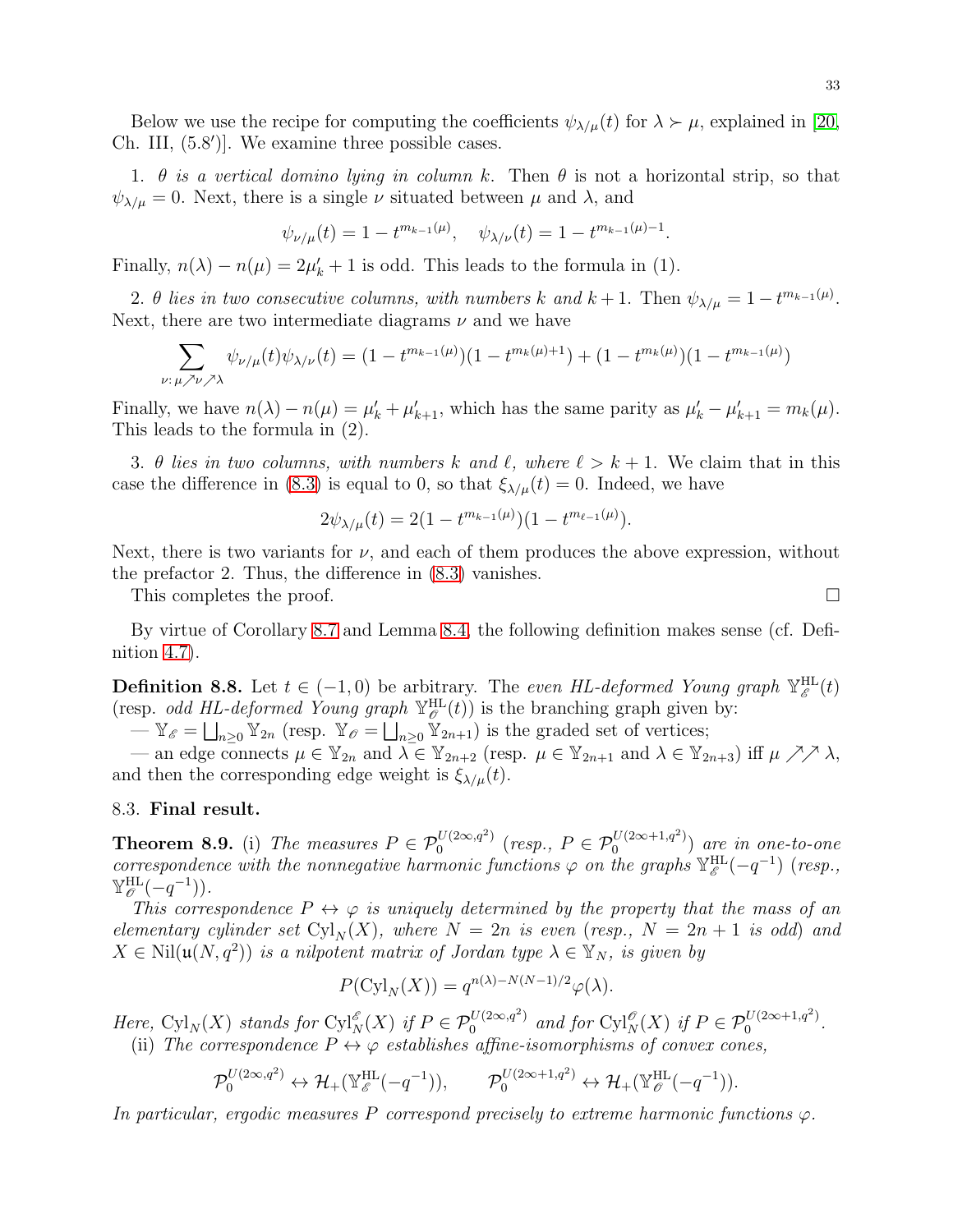We need a lemma linking the quantities  $\tilde{L}_n^{n+1}(\lambda, \mu)$  computed in Proposition [8.2](#page-29-2) with the coefficients  $\xi_{\lambda/\mu}(t)$  computed in Theorem [8.6.](#page-31-1) Recall the function defined in [\(4.12\)](#page-16-4):

$$
f(\lambda) = q^{n(\lambda) - \binom{|\lambda|}{2}}, \quad \lambda \in \mathbb{Y},
$$

<span id="page-33-0"></span>**Lemma 8.10.** Let  $\mu \in \mathbb{Y}_N$ ,  $\lambda \in \mathbb{Y}_{N+2}$ , where  $N = 2n$  or  $N = 2n + 1$ . If  $\mu \nearrow \lambda$ , then

$$
\widetilde{L}_n^{n+1}(\lambda, \mu) = \xi_{\lambda/\mu}(-q^{-1}) \cdot \frac{f(\mu)}{f(\lambda)} = \xi_{\lambda/\mu}(-q^{-1}) \cdot q^{n(\mu)-n(\lambda)+2N+1}.\tag{8.4}
$$

.

Proof. This follows from a comparison between the formulas of Proposition [8.2](#page-29-2) and those of Theorem [8.6.](#page-31-1) There are two variants that we denoted as  $(1)$  and  $(2)$ . We use the relations

$$
n(\lambda) - n(\mu) = \begin{cases} 2\mu'_k + 1 & \text{in the case (1)}\\ \mu'_k + \mu'_{k+1} = 2\mu'_k - m_k(\mu) & \text{in the case (2)} \end{cases}
$$

and

$$
\sum_{j\geq k} m_j(\mu)=\mu'_k
$$

 $\Box$ 

Proof of Theorem [8.9.](#page-32-1) (i) This follows from the chain of bijections

$$
P \leftrightarrow \varphi^{\Gamma} \leftrightarrow \varphi,
$$

where the first bijection is given by Lemma [8.5](#page-30-1) and the second bijection is given by Lemma [8.10,](#page-33-0) which establishes the similarity of the branching graphs with edge weights  $L_n^{n+1}(\lambda, \mu)$ and  $\xi_{\lambda/\mu}(-q^{-1})$ .

(ii) This claim is a consequence of (i).  $\Box$ 

It is interesting to compare Proposition [4.16](#page-16-3) (for the branching graph  $\mathbb{Y}^{HL}(t)$  related to  $GL(\infty, q)$  and Theorem [8.9](#page-32-1) (for the branching graphs  $\mathbb{Y}_{\mathscr{E}}^{\text{HL}}(t)$ ,  $\mathbb{Y}_{\mathscr{O}}^{\text{HL}}(t)$  related to  $U(2\infty, q^2)$ ,  $U(2\infty + 1, q^2)$ ). The formulas specifying the link between invariant measures and harmonic functions on HL-deformed graphs look identical, with the main difference being that in the former case, the HL parameter t is specialized to  $q^{-1}$ , while in the latter case, it is specialized to  $-q^{-1}$ .

It is known that the sign flip  $q \leftrightarrow -q$  arises in the representation theory of the finite unitary groups. Namely, the images of the irreducible characters of  $GL(n, q)$  and  $U(n, q^2)$ , under appropriate characteristic maps, coincide after the sign flip  $q \leftrightarrow -q$ ; see [\[7\]](#page-45-11), [\[8\]](#page-45-12), [\[26\]](#page-45-13). This phenomenon is called Ennola's duality. Our results suggest that a version of Ennola's duality might exist in our infinite-dimensional setting.

It is an open problem to describe explicitly the set of nonnegative harmonic functions on the graphs  $\mathbb{Y}_{\mathscr{E}}^{\text{HL}}(t)$  and  $\mathbb{Y}_{\mathscr{O}}^{\text{HL}}(t)$  with negative  $t \in (-1,0)$ , as it was done in Proposition [4.11](#page-15-2) for the graph  $\mathbb{Y}^{\text{HL}}(t)$  with positive  $t \in (0,1)$  (Problem [1.3](#page-6-4) from the introduction).

**Remark 8.11.** For the HL-deformed graph  $\mathbb{Y}^{\text{HL}}(t)$  (in fact, for more general branching graphs), Kerov was able to obtain a list of extreme nonnegative harmonic functions, and conjectured the completeness of this list. A special case of his construction is described in detail in [\[11,](#page-45-26) Sect. 4]. The conjecture was proved much later by Matveev [\[21\]](#page-45-9); in the case of our interest, the result is stated in Proposition [4.11.](#page-15-2) Kerov's construction is based on the coalgebra structure of the ring of symmetric functions. It is unclear whether his method can be adapted to the graphs  $\mathbb{Y}_{\mathscr{E}}^{\text{HL}}(t)$  and  $\mathbb{Y}_{\mathscr{O}}^{\text{HL}}(t)$ .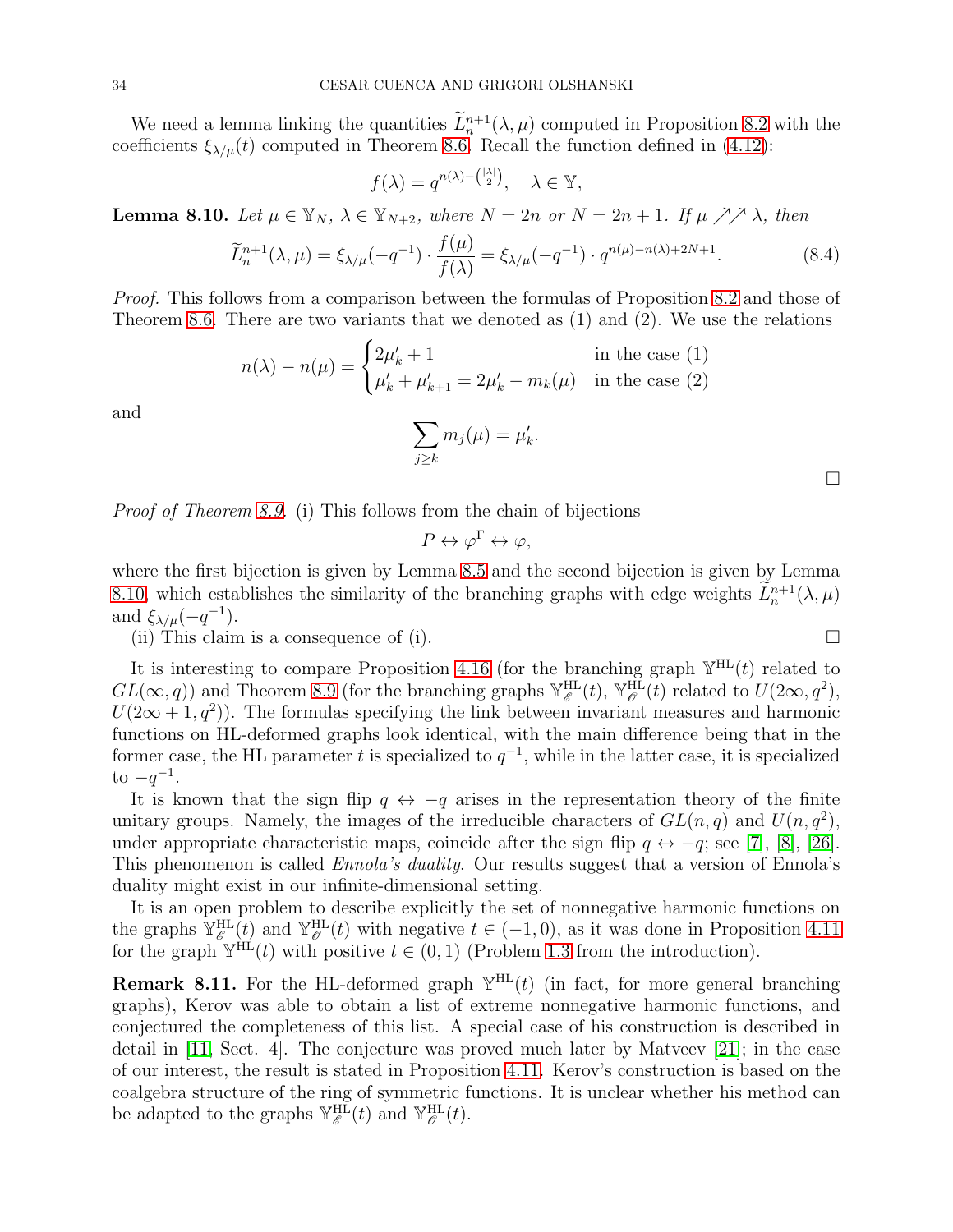<span id="page-34-0"></span>8.4. Examples. The problem just stated can be reformulated as follows (cf. Remark [4.8\)](#page-14-6). Consider the decomposition  $Sym = Sym^{\mathscr{E}} \oplus Sym^{\mathscr{E}}$ , where  $Sym^{\mathscr{E}}$  and  $Sym^{\mathscr{E}}$  are the linear subspaces spanned by the homogeneous elements of even and odd degree, respectively. Next, for  $t \in (-1,0)$ , let  $C_{\mathscr{E}}^{\text{HL}}(t) \subset \text{Sym}^{\mathscr{E}}$  and  $C_{\mathscr{E}}^{\text{HL}}(t) \subset \text{Sym}^{\mathscr{E}}$  be the convex cones spanned by the functions  $\tilde{Q}_{\lambda}(t)$ , where  $|\lambda|$  is assumed to be even or odd, respectively. Then we are interested in linear functionals  $\Phi$  on  $Sym^{\mathscr{E}}$  or  $Sym^{\mathscr{O}}$ , subject to the following conditions:

$$
\Phi(p_2 F) = \Phi(F) \text{ for any } F \in \text{Sym}^{\mathscr{E}} \text{ or } F \in \text{Sym}^{\mathscr{E}} (p_2 \text{-harmonicity}); \tag{8.5}
$$

$$
\Phi \text{ is nonnegative on } C_{\mathscr{E}}^{\text{HL}}(t) \text{ or } C_{\mathscr{O}}^{\text{HL}}(t), \text{ respectively (positivity).} \tag{8.6}
$$

These functionals form convex cones which are in a natural bijective correspondence with the cones of nonnegative harmonic functions. Adding the extra normalization condition  $\Phi(1) = 1$  if  $\Phi : \text{Sym}^{\mathscr{E}} \to \mathbb{R}$ , or  $\Phi(p_1) = 1$  if  $\Phi : \text{Sym}^{\mathscr{O}} \to \mathbb{R}$ , we obtain bases of the cones.

In this subsection, we construct examples of such functionals for a general value of  $t \in$  $(-1, 0)$ . For  $t = -q^{-1}$ , the functionals give rise to invariant measures, via the relation

<span id="page-34-4"></span><span id="page-34-3"></span><span id="page-34-2"></span>
$$
P(\text{Cyl}_N(X)) = \frac{q^{n(\lambda) - \frac{N(N-1)}{2}}}{(1 - q^{-2})^{\frac{N}{2}}} \cdot \Phi(\tilde{Q}_{\lambda}(:, -q^{-1})),
$$
\n(8.7)

where  $X \in \mathfrak{u}(N, q^2)$  is any nilpotent matrix of Jordan type  $\lambda$ .

<span id="page-34-1"></span>8.4.1. Plancherel-type functionals. Consider the basis  $\{p_\rho : \rho \in \mathbb{Y}\}\$ in Sym formed by the products of power-sums. We define the functionals  $\Phi_{\mathscr{E}}^{\text{Planch}}$ :  $\text{Sym}^{\mathscr{E}} \to \mathbb{R}$  and  $\Phi_{\mathscr{E}}^{\text{Planch}}$ :  $\text{Sym}^{\mathscr{E}} \to \mathbb{R}$  as follows (below  $n = 0, 1, 2, \dots$ ):

$$
\Phi_{\mathscr{E}}^{\text{Planch}}(p_{\rho}) = \begin{cases} 1, & \rho = (2^n), \\ 0, & \text{otherwise}; \end{cases} \qquad \Phi_{\mathscr{O}}^{\text{Planch}}(p_{\rho}) = \begin{cases} 1, & \rho = (2^n, 1), \\ 0, & \text{otherwise}. \end{cases}
$$

**Proposition 8.12.** These functionals satisfy the conditions  $(8.5)$ – $(8.6)$ .

*Proof.* The  $p_2$ -harmonicity property is clear from the very definition. Let us check the positivity. In fact we will prove a stronger claim:

$$
\Phi_{\mathscr{E}}^{\text{Planch}}(\widetilde{Q}_{\lambda}(t)) > 0, \quad \lambda \in \mathbb{Y}_{2n}; \qquad \Phi_{\mathscr{O}}^{\text{Planch}}(\widetilde{Q}_{\lambda}(t)) > 0, \quad \lambda \in \mathbb{Y}_{2n+1}.\tag{8.8}
$$

Below  $(\cdot, \cdot)$  is the scalar product in Sym depending on the HL parameter t, see [\[20,](#page-45-14) Ch. III, Sect. 4]. We use the fact that both  $\{Q_{\lambda}(t): \lambda \in \mathbb{Y}\}\$ and  $\{p_{\rho} : \rho \in \mathbb{Y}\}\$ are orthogonal bases.

Examine the even case. For  $\lambda \in \mathbb{Y}_{2n}$ , we have

$$
\Phi^{\text{Planch}}_{\mathscr{E}}(\widetilde{Q}_{\lambda}(:,t))=\frac{(\widetilde{Q}_{\lambda}(:,t),p_{2}^{n})}{(p_{2}^{n},p_{2}^{n})}.
$$

By [\[20,](#page-45-14) Ch. III, (4.11)],

$$
(p_2^n, p_2^n) = (1 - t^2)^{-n} \cdot 2^n n! > 0.
$$

Next, let  $\xi_{\lambda/\varnothing}$  stand for the coefficient of<br>  $\widetilde Q_{\lambda}(;t)$  in the expansion

$$
((1-t^2)p_2)^n = \sum_{\nu \in \mathbb{Y}_{2n}} \xi_{\nu/\varnothing}(t) \widetilde{Q}_{\nu}(\tau);.
$$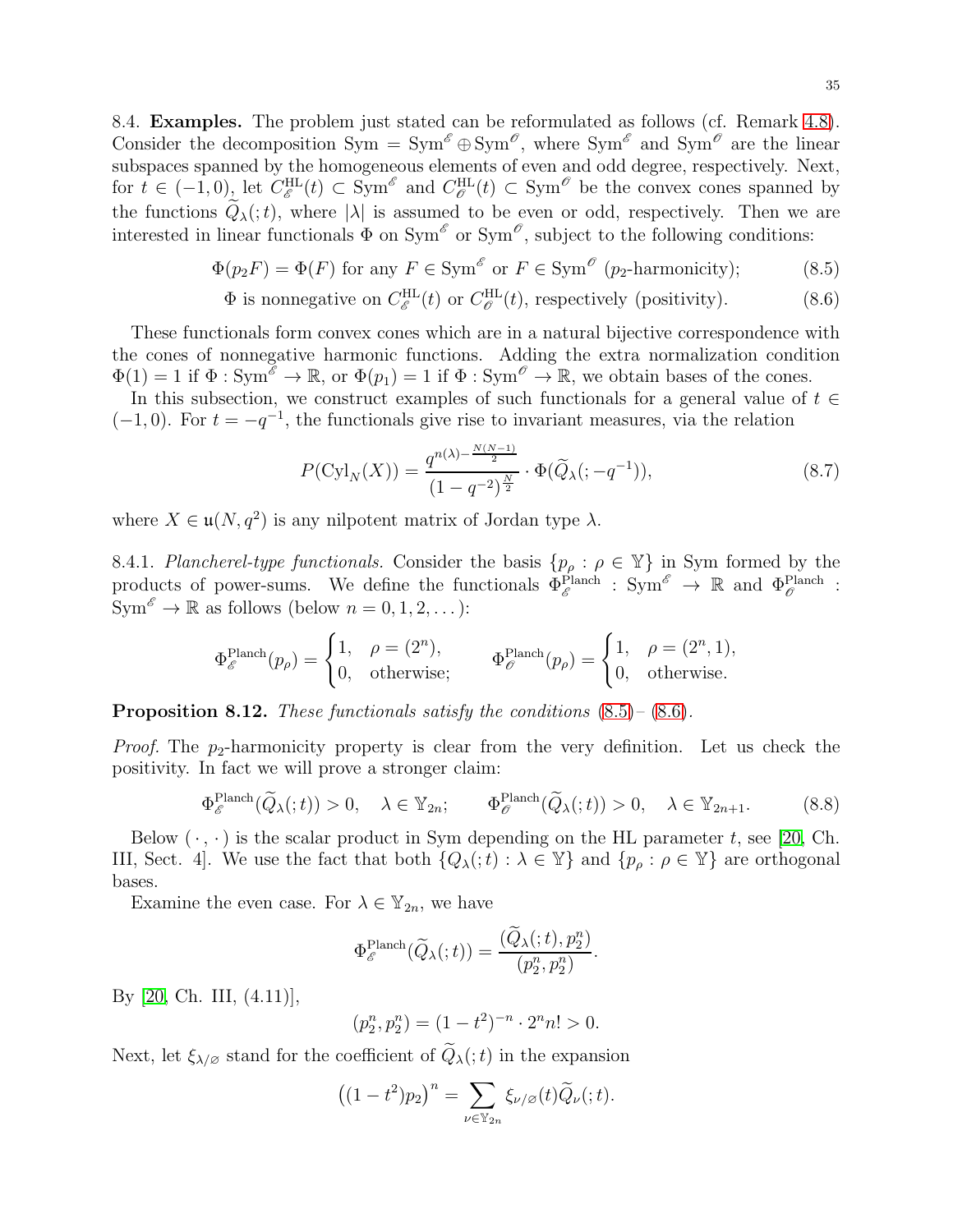Then we have

$$
(\widetilde{Q}_{\lambda}(t), p_2^n) = \frac{\xi_{\lambda/\varnothing}(t)b_{\lambda}(t)}{(1-t^2)^n}, \qquad b_{\lambda}(t) := (Q_{\lambda}(t), Q_{\lambda}(t)) = (\widetilde{Q}_{\lambda}(t), \widetilde{Q}_{\lambda}(t)).
$$

A formula for the quantity  $b_{\lambda}(t)$  was previously displayed in [\(4.2\)](#page-13-5); it clearly shows that  $b_{\lambda}(t) > 0$ , if  $t \in (-1,0)$ . It remains to prove that  $\xi_{\lambda/\varnothing}(t) > 0$ . But this coefficient equals the sum of the weights of all paths  $\varnothing \nearrow \nearrow \cdots \nearrow \nearrow \lambda$  joining  $\lambda$  to the root  $\varnothing$  in the graph  $\mathbb{Y}_{\mathscr{E}}^{\text{HL}}$ , where the weight of a path is equal to the product of its edge weights. By Lemma [8.4,](#page-30-0) the set of these paths is nonempty, which entails the desired inequality.

In the odd case the argument is similar. In this case the root of  $\mathbb{Y}_{\mathscr{O}}^{\text{HL}}$  is the one-box diagram.

8.4.2. Functionals connected with the principal specialization. Consider the specializations  $\text{Sym} \to \mathbb{R}$  defined by

<span id="page-35-0"></span>
$$
\Phi_m(F) := F(c_m, c_m t, \dots, c_m t^{m-1}), \ m = 1, 2, \dots; \quad \Phi_\infty(F) := F(c_\infty, c_\infty t, c_\infty t^2, \dots), \tag{8.9}
$$

where the positive constants  $c_1, c_2, \ldots, c_{\infty}$  are:

$$
c_m = \sqrt{\frac{1 - t^2}{1 - t^{2m}}},
$$
  $c_{\infty} = \sqrt{1 - t^2}.$ 

We are interested in the restrictions of  $\Phi_m$  and  $\Phi_{\infty}$  to  $\text{Sym}^{\mathscr{E}}$  and to  $\text{Sym}^{\mathscr{O}}$ .

**Proposition 8.13.** The functionals  $\Phi_m$ ,  $\Phi_\infty$  satisfy the conditions [\(8.5\)](#page-34-2)–[\(8.6\)](#page-34-3), both for the even and odd cases.

*Proof.* The  $p_2$ -harmonicity property follows from our choices of constants  $c_m$  and  $c_{\infty}$ , which imply that  $\Phi_m(p_2) = \Phi_\infty(p_2) = 1$ . The positivity property follows from the fact that (see [\[20,](#page-45-14) Ch. III, Sect. 4, ex. 3])

$$
\Phi_m(Q_\lambda(\tau)) = \begin{cases} c_m^{|\lambda|} t^{n(\lambda)} \prod_{i=1}^{\ell(\lambda)} (1 - t^{m-i+1}), & \ell(\lambda) \le m, \\ 0, & \ell(\lambda) > m; \end{cases} \qquad \Phi_\infty(Q_\lambda(\tau)) = c_\infty^{|\lambda|} t^{n(\lambda)}.
$$

Since  $(-1)^{n(\lambda)}t^{n(\lambda)} > 0$  for negative t, we obtain that  $\Phi_m(Q_\lambda(\tau))$  is strictly positive for  $\ell(\lambda) \leq m$  and is vanishing otherwise, whereas  $\Phi_{\infty}(\widetilde{Q}_{\lambda}(\cdot;t)) > 0$  for all  $\lambda$ .

**Remark 8.14.** The invariant measure P corresponding to  $\Phi_{\infty}$  is the restriction of the (properly normalized) Haar measure to the subset of pronilpotent matrices, both in even and odd cases (cf. Example [4.21\)](#page-18-1). In fact, the corresponding measure  $P$  is determined by the relations (see  $(8.7)$ ):

$$
P(\mathrm{Cyl}_N(X)) = q^{\frac{-N(N-1)}{2}}, \quad X \in \mathfrak{u}(N, q^2), \quad N = 0, 1, \cdots.
$$

This relation implies that P is the restriction of a Haar measure because  $P(\mathrm{Cyl}_N(X))$  does not depend on the Jordan type of X.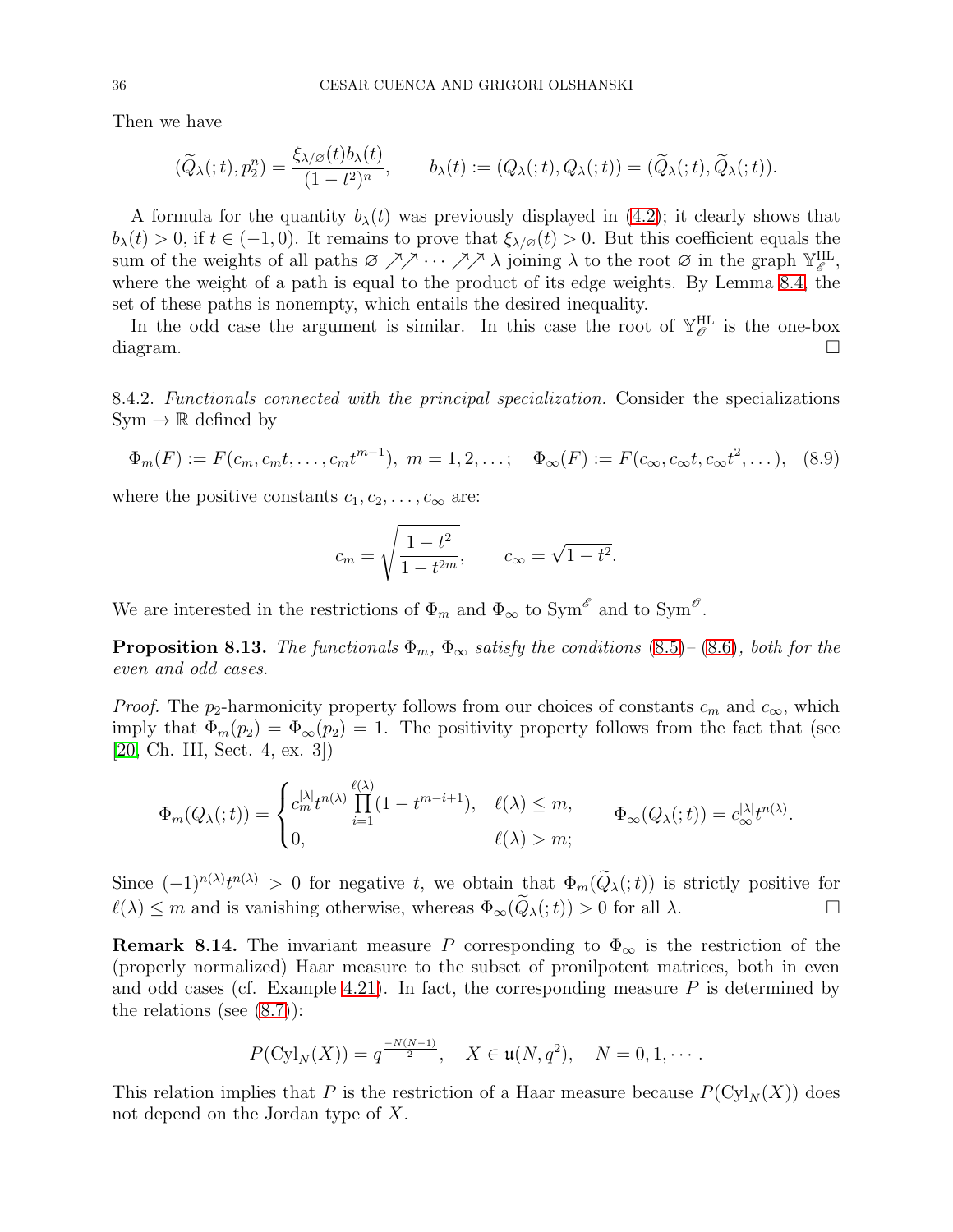8.4.3. One more family of functionals. The functional  $\Phi_2$  from [\(8.9\)](#page-35-0) is the specialization  $F \mapsto F(\frac{1}{\sqrt{1+1}})$  $\frac{1}{1+t^2}, \frac{t}{\sqrt{1-t^2}}$  $\frac{t}{1+t^2}$ ). The following functionals form a one-parameter deformation of this specialization.

Let  $a_1, a_2$  be real numbers such that  $a_1 > 0 > a_2, a_1<sup>2</sup> + a_2<sup>2</sup> = 1$ , and  $a_1 > |a_2|$ . Let  $\Phi_{a_1,a_2}: \text{Sym} \to \mathbb{R}$  be the specialization  $F \mapsto F(a_1, a_2)$ .

**Proposition 8.15.** The functionals  $\Phi_{a_1,a_2}$  satisfy the conditions [\(8.5\)](#page-34-2)– [\(8.6\)](#page-34-3), both for the even and odd cases.

*Proof.* The p<sub>2</sub>-harmonicity property holds, because  $\Phi_{a_1,a_2}(p_2) = a_1^2 + a_2^2 = 1$ . Next, we have  $\Phi_{a_1,a_2}(Q_\lambda(t)) = 0$  if  $\ell(\lambda) > 2$ . We are going to show that  $\Phi_{a_1,a_2}(Q_\lambda(t)) \geq 0$  for all  $\lambda$  with  $\ell(\lambda) \leq 2$ .

This is clear for  $\lambda = \emptyset$ . Suppose  $\ell(\lambda) = 1$ , so that  $\lambda = (m)$  with  $m = 1, 2, \ldots$ . Then  $n(\lambda) = 0$ , so that we have to check that  $Q_{(m)}(a_1, a_2; t) > 0$ . From [\[20,](#page-45-14) Ch. III, (2.9)],

$$
Q_{(m)}(a_1, a_2; t) = (1 - t) \cdot \left( a_1^m \cdot \frac{a_1 - ta_2}{a_1 - a_2} + a_2^m \cdot \frac{a_2 - ta_1}{a_2 - a_1} \right)
$$
(8.10)

Since  $1 - t > 0$  and  $a_1 - a_2 > 0$ , the desired inequality reduces to

<span id="page-36-2"></span>
$$
a_1^m(a_1 - ta_2) - a_2^m(a_2 - ta_1) \stackrel{?}{>} 0.
$$
 (8.11)

Since the left hand side of [\(8.11\)](#page-36-2) is homogeneous on  $a_1, a_2$ , we can assume that  $a_2 = -1$ and  $a_1 = a > 1$ . Then the inequality turns into

$$
a^{m+1} + (-1)^m \stackrel{?}{>} -t(a^m + (-1)^m a).
$$

Since  $t \in (-1,0)$  and  $a > 1$ , it suffices to prove that

$$
a^{m+1} + (-1)^m \stackrel{?}{\geq} a^m + (-1)^m a,
$$

but this follows from the evident inequality

$$
a^m(a-1) \ge (-1)^m(a-1).
$$

It remains to examine the case  $\ell(\lambda) = 2$ . Then  $\lambda = (m, n)$  for some integers  $m \geq n \geq 1$ . Observe that  $n(\lambda) = n$ ; using this we obtain

$$
\widetilde{Q}_{(m,n)}(a_1, a_2; t) = (-1)^n Q_{(m,n)}(a_1, a_2; t) = (-1)^n (a_1 a_2)^n Q_{(m-n)}(a_1, a_2; t) \n= |a_1 a_2|^n Q_{(m-n)}(a_1, a_2; t) > 0,
$$

<span id="page-36-0"></span>where the last inequality holds by the case already considered.  $\Box$ 

## 9. PROOF OF PROPOSITIONS [4.13](#page-16-0) AND [8.2](#page-29-2)

<span id="page-36-1"></span>9.1. Two lemmas. Let V be a finite-dimensional vector space. Given an operator  $A$  on  $V$ , we denote by Ran A its range and set  $rk A := dim(Ran A)$ .

The following lemma shows how to find the Jordan type of a nilpotent operator.

<span id="page-36-3"></span>**Lemma 9.1.** Let X be a nilpotent operator on V,  $\mu \in \mathbb{Y}$  be its Jordan type, and  $\mu'$  be the transposed diagram. Then

$$
\operatorname{rk} X^{i-1} - \operatorname{rk} X^i = \mu'_i, \text{ for all } i \ge 1.
$$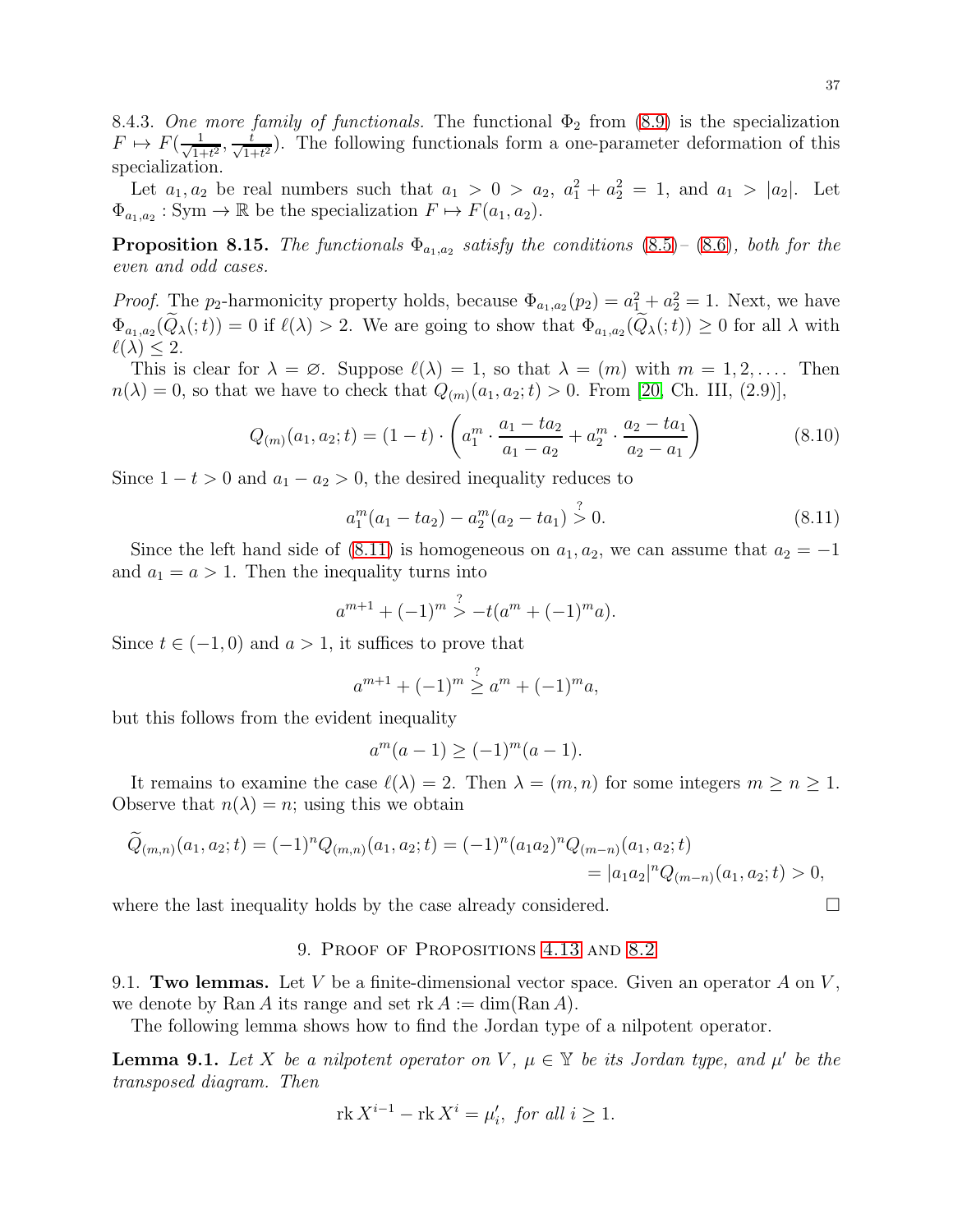As a consequence,

$$
\operatorname{rk} X^k = \sum_{j \ge k+1} \mu'_j, \text{ for all } k \ge 0.
$$

*Proof.* Easy exercise using the fact that if A is a  $p \times p$  nilpotent matrix of Jordan type  $(p)$ , then rk  $A^k = \max(p - k, 0)$  (cf. Macdonald [20, Ch. II. (1.4)]). then rk  $A^k = \max(p - k, 0)$  (cf. Macdonald [\[20,](#page-45-14) Ch. II, (1.4)]).

Let  $X$  be as in Lemma [9.1.](#page-36-3) We assign to it the nested sequence of subspaces

 $\{0\} = V_0 \subset V_1 \subset V_2 \subset V_3 \subset \ldots$ 

where

<span id="page-37-3"></span>
$$
V_k := \{ v \in V : X^{k-1}v \in \text{Ran}\, X^k \}, \quad k = 1, 2, \dots \tag{9.1}
$$

(the fact that  $V_k \subseteq V_{k+1}$  follows directly from the very definition).

<span id="page-37-2"></span>**Lemma 9.2.** Let X be as above and  $\mu$  be its Jordan type. We have

$$
\dim V_k = \dim V - \sum_{j \ge k} m_j, \quad k \ge 0,
$$

where, as before,  $m_j = m_j(\mu) := #\{i : \mu_i = j\}.$ 

In particular, we see that  $V_k = V$  for  $k \geq \mu_1 + 1$ .

*Proof.* Examine first the special case when  $\mu = (p)$ , where  $p := \dim V$ . Pick a basis  $v_1, \ldots, v_p$ of V such that  $Xv_i = v_{i-1}$  for  $i = 1, \ldots, p$ , where  $v_0 := 0$ . Then

$$
V_k = \begin{cases} \text{span}\{v_1, \dots, v_{p-1}\}, & 1 \le k \le p, \\ V, & k \ge p+1. \end{cases}
$$

More generally, if  $\mu$  is arbitrary, we pick a basis  $\{v_{ij}\}\$  indexed by the boxes  $(i, j) \in \mu$  such that  $Xv_{ij} = v_{i,j-1}$  with the understanding that  $v_{i0} := 0$  (see the proof of Proposition [6.1\)](#page-23-2). Then  $V_k$  is the linear span of the basis vectors  $v_{ij}$  such that  $(i, j)$  satisfies one of the following two conditions:

- $\mu_i \leq k-1$ , or
- $\mu_i \geq k$  and  $1 \leq j \leq \mu_i 1$ .

The number of such pairs  $(i, j)$  equals  $|\mu| - \sum_{j \geq k} m_j$ , which completes the proof.  $\Box$ 

<span id="page-37-0"></span>9.2. Proof of Proposition [4.13.](#page-16-0) We set  $V = \mathbb{F}^n$  and fix a nilpotent operator X on V, which we identify with the corresponding  $n \times n$  matrix. Let  $\mu \in \mathbb{Y}_n$  denote the Jordan type of X. Next, given  $x \in V$ , we consider the matrix

$$
Y:=\begin{bmatrix} X & x \\ 0 & 0 \end{bmatrix}
$$

and denote by  $\lambda$  its Jordan type. Our task is to compute the number of vectors  $x \in V$ leading to a given  $\lambda \in \mathbb{Y}_{n+1}$ ; let us denote this quantity by  $L(\lambda, \mu)$  (instead of the more detailed notation  $L_n^{n+1}(\lambda, \mu)$ , as in the original formulation of the proposition).

Set

$$
\epsilon_i := \operatorname{rk} Y^i - \operatorname{rk} X^i, \quad i = 0, 1, 2, \dots
$$

By Lemma [9.1,](#page-36-3)

<span id="page-37-1"></span>
$$
\lambda'_{i} - \mu'_{i} = \epsilon_{i-1} - \epsilon_{i}, \quad i = 1, 2, 3, \dots
$$
\n(9.2)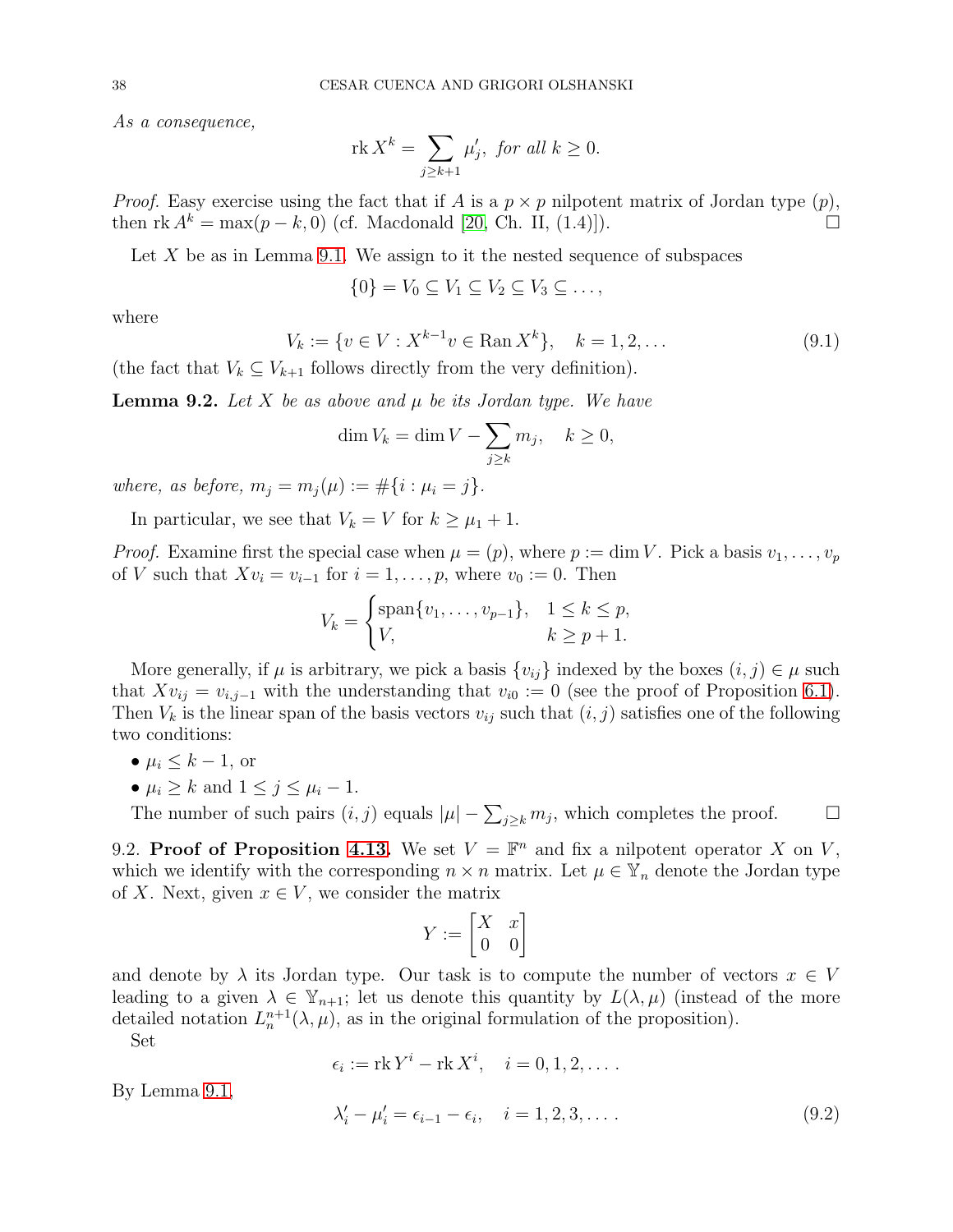We have  $\epsilon_0 = 1$ , because  $Y^0$  and  $X^0$  are the identity matrices of size  $n + 1$  and n, respectively. Next,

$$
Y^i = \begin{bmatrix} X^i & X^{i-1}x \\ 0 & 0 \end{bmatrix}, \quad i \ge 1.
$$

For a matrix A, let  $\text{colsp}(A)$  denote the space of vectors spanned by the columns of A. We have

$$
\epsilon_i = \begin{cases} 0, & X^{i-1}x \in \text{colsp}(X^i), \\ 1, & X^{i-1}x \notin \text{colsp}(X^i), \end{cases} \quad i = 1, 2, \dots.
$$

On the other hand, the condition  $X^{i-1}x \in \text{colsp}(X^i)$  just means  $x \in V_i$ . Therefore the above formula can be rewritten as

$$
\epsilon_i = \begin{cases} 0, & x \in V_i, \\ 1, & x \notin V_i, \end{cases} \quad i = 1, 2, \dots.
$$

Given  $x \in V$ , let  $k = k(x)$  be the smallest positive integer such that  $x \in V_k$ . Then we obtain

$$
\epsilon_i = \begin{cases} 1, & 1 \le i < k, \\ 0, & i \ge k. \end{cases}
$$

From this and [\(9.2\)](#page-37-1) (and taking into account the equality  $\epsilon_0 = 1$ ) we obtain

$$
\lambda'_i - \mu'_i = \begin{cases} 1, & i = k, \\ 0, & i \neq k. \end{cases}
$$

In words:  $\lambda$  is obtained from  $\mu$  by adding a box to the k-th column.

For such  $\lambda$ , we have, by the definition of  $k = k(x)$ ,

$$
L(\lambda, \mu) = \begin{cases} q^{\dim V_k} - q^{\dim V_{k-1}}, & k \ge 2, \\ q^{\dim V_1}, & k = 1. \end{cases}
$$

Finally, applying Lemma [9.2,](#page-37-2) we obtain the desired expression [\(4.10\)](#page-16-1).

<span id="page-38-0"></span>9.3. One more lemma. We keep to the definitions and notation introduced in Section [9.1.](#page-36-1) Assume additionally that the base field is  $\mathbb{F}$ , the F-vector space V is equipped with a nondegenerate sesquilinear Hermitian form  $\tau$ , and X is a  $\tau$ -Hermitian nilpotent operator on  $V$ .

<span id="page-38-1"></span>**Lemma 9.3.** Let  $k \geq 2$ . Given two vectors  $x, y \in V_k$ , pick a vector  $x' \in V$  such that  $X^{k-1}x = X^kx'$  (which is possible by the very definition of  $V_k$ ).

(i) The quantity  $\tau(X^{k-1}x', y)$  does not depend on the choice of x'.

(ii) The map  $\tau_k : V_k \times V_k \to \widetilde{\mathbb{F}}$  defined by

$$
\tau_k(x, y) := \tau(X^{k-2}x, y) - \tau(X^{k-1}x', y)
$$

is a Hermitian form.

(iii) The radical Rad  $\tau_k$  of this form is equal to  $V_{k-1}$ .

*Proof.* Consider the model of X described in the proof of Proposition [6.1.](#page-23-2) Using it one can immediately reduce the general situation to the particular case when X consists of a single Jordan block. Then we may suppose that V has a basis  $v_1, \ldots v_p$  such that  $Xv_i = v_{i-1}$  (where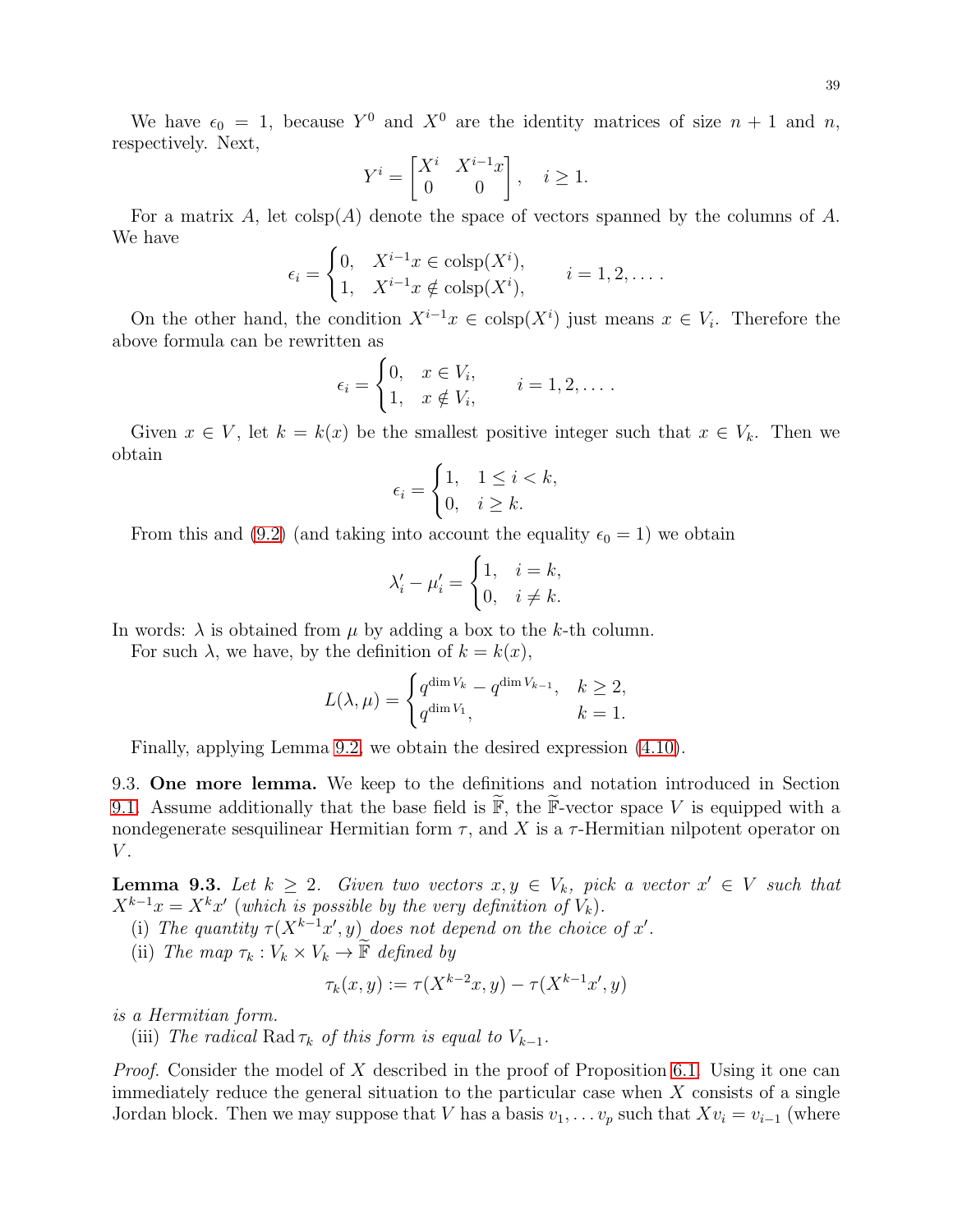$v_0 := 0$  and  $\tau(v_i, v_j) = \delta_{i+j, p+1}$ . Below we write  $x = (x_1, \ldots, x_p)$  meaning that  $x = \sum x_i v_i$ . A similar notation is used for  $x'$  and  $y$ .

We examine separately three possible cases:  $k \geq p+2$ ,  $k = p+1$ , and  $2 \leq k \leq p$ .

•  $k \geq p+2$ . Then  $V_k = V_{k-1} = V$ . On the other hand,  $X^{k-2}x = X^{k-1}x' = 0$  for all  $x, x' \in V$ . So all claims hold for trivial reasons.

•  $k = p + 1$ . Then  $V_k = V_{p+1} = V$  and  $V_{k-1} = V_p$  consists of the vectors with last coordinate 0. Next, the condition  $X^{k-1}x = X^kx'$  amounts to  $X^px = X^{p+1}x'$ , which holds for any choice of x' because both sides equal 0. Thus, x' may be arbitrary. On the other hand,  $X^{k-1}x' = X^p x' = 0$ , so  $\tau_k(x, y)$  does not depend on  $x'$  and we have

$$
\tau_k(x, y) = \tau(X^{p-1}x, y) = x_p \bar{y}_p.
$$

Again, all claims hold true.

•  $2 \leq k \leq p$ . Then  $V_k = V_{k-1}$ , which means that  $\tau_k$  must be identically equal to 0. Let us take any  $x, y \in V_k$  and verify that  $\tau_k(x, y) = 0$ . The space  $V_k$  is the subspace of vectors with the last coordinates equal to 0. Thus,  $x_p = y_p = 0$ . Next, given x, we may take  $x' = (0, x_1, \ldots, x_{p-1})$ . With this choice we have  $x = Xx'$  and hence  $\tau_k(x, y) = 0$ , as desired. Any other possible choice for x' consists in adding a vector  $u \in \text{ker } X^k$ . For such a vector we have  $u_{k+1} = \cdots = u_p = 0$ . Then we have

$$
\tau(X^{k-1}u, y) = u_k \bar{y}_p = 0,
$$

because  $y_p = 0$ . Thus, we still get  $\tau_k(x, y) = 0$ .

<span id="page-39-0"></span>This completes the proof.

9.4. Proof of Proposition [8.2.](#page-29-2) It is convenient to switch from skew-Hermitian matrices (as in the original formulation of the proposition) to Hermitian matrices. This is done simply from the relation Herm $(N, q^2) = \epsilon \cdot \mathfrak{u}(N, q^2)$ , see Section [6.](#page-21-0)

Let  $V = \widetilde{\mathbb{F}}^N$  and  $\tau : V \times V \to \widetilde{\mathbb{F}}$  be the Hermitian form given by the matrix  $W = W_N$ . We fix a  $\tau$ -Hermitian nilpotent operator X on V, which we identify with the corresponding  $N \times N$  matrix. Let  $\mu \in \mathbb{Y}_N$  denote the Jordan type of X. Next, given  $x \in V$  and  $z \in \mathbb{F}$ , we form the matrix

$$
Y := \begin{bmatrix} 0 & x^*W & z \\ 0 & X & x \\ 0 & 0 & 0 \end{bmatrix}
$$

and denote by  $\lambda$  its Jordan type. Our task is to compute the number of pairs  $(x, z) \in V \times \mathbb{F}$ leading to a given  $\lambda \in \mathbb{Y}_{N+2}$ ; let us denote this quantity by  $\widetilde{L}(\lambda, \mu)$  (instead of  $\widetilde{L}_n^{n+1}(\lambda, \mu)$ , as in the original formulation of the proposition).

We have

$$
Y^{i} = \begin{bmatrix} 0 & x^{*}WX^{i-1} & z_{i} \\ 0 & X^{i} & X^{i-1}x \\ 0 & 0 & 0 \end{bmatrix}, \quad i \ge 1,
$$

where

<span id="page-39-2"></span>
$$
z_i = \begin{cases} z, & i = 1, \\ x^*WX^{i-2}x, & i \ge 2. \end{cases}
$$
\n
$$
(9.3)
$$

Note that

<span id="page-39-1"></span>
$$
WX^m = (X^*)^m W, \quad m \ge 0,
$$
\n(9.4)

because X is  $\tau$ -Hermitian.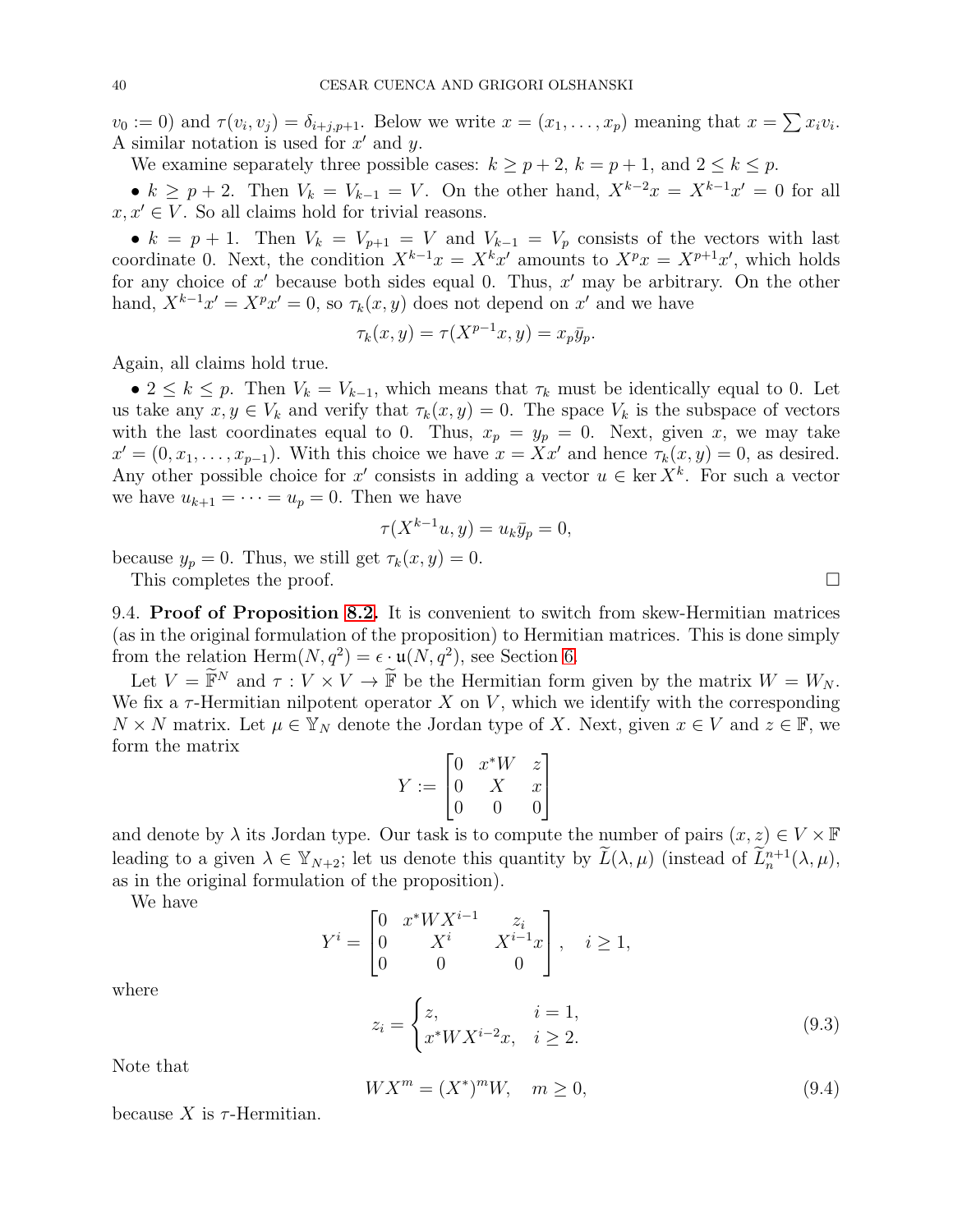$$
\epsilon_i := \operatorname{rk} Y^i - \operatorname{rk} X^i, \quad i \ge 0,
$$

and we still have

<span id="page-40-1"></span>
$$
\lambda_i' - \mu_i' = \epsilon_{i-1} - \epsilon_i, \quad i \ge 1.
$$
\n(9.5)

In this case,  $\epsilon_0 = 2$  (not 1 as before!) and

$$
rk Y^{i} = rk Y^{[i]},
$$
  $Y^{[i]} := \begin{bmatrix} x^{*}WX^{i-1} & z_{i} \\ X^{i} & X^{i-1}x \end{bmatrix}, i \ge 1.$ 

Thus,

$$
\epsilon_i := \operatorname{rk} Y^{[i]} - \operatorname{rk} X^i, \quad i \ge 1.
$$

Recall the notation  $\text{colsp}(A)$  for the space of column vectors spanned by the columns of a given matrix A. Likewise, let rowsp(A) denote the space of row vectors spanned by the rows of A.

Observe that

$$
X^{i-1}x \in \text{colsp}(X^i) \Leftrightarrow x^*WX^{i-1} \in \text{rowsp}(X^i),
$$

because X is  $\tau$ -Hermitian. Recall that this condition is also equivalent to  $x \in V_i$ , see [\(9.1\)](#page-37-3).

Given  $i \geq 1$ , we examine two possible cases depending on whether x lies in  $V_i$  or not.

• If  $x \notin V_i$ , then  $X^{i-1}x \notin \text{colsp}(X^i)$  and  $x^*WX^{i-1} \notin \text{rowsp}(X^i)$ , which entails that  $\epsilon_i = 2$ .

• Suppose now that  $x \in V_i$ . By the definition of  $V_i$ , there exists a vector  $x' \in V$  such that  $X^{i}x' = X^{i-1}x$ . Then we may kill the lower-right block of the matrix  $Y^{[i]}$  by subtracting from the last column the linear combination of the first  $N$  columns with the coefficients equal to the coordinates of  $x'$ . Next, we can also kill the upper-left block in a similar way. This leads us to the matrix

$$
\widetilde{Y}^{[i]} := \begin{bmatrix} 0 & z_i - x^* W X^{i-1} x' \\ X^i & 0 \end{bmatrix} = \begin{bmatrix} 1 & -(x')^* W \\ 0 & 1 \end{bmatrix} Y^{[i]} \begin{bmatrix} 1 & -x' \\ 0 & 1 \end{bmatrix},
$$

which has the same rank as  $Y^{[i]}$  (the second equality is verified with the use of  $(9.4)$ ).

This gives us:

<span id="page-40-0"></span>
$$
\epsilon_i = \begin{cases} 0, & z_i - x^* W X^{i-1} x' = 0, \\ 1, & z_i - x^* W X^{i-1} x' \neq 0. \end{cases} \tag{9.6}
$$

We also note that, by virtue of [\(9.3\)](#page-39-2) and Lemma [9.3,](#page-38-1)

$$
z_i - x^* W X^{i-1} x' = x^* W X^{i-2} x - x^* W X^{i-1} x' = \tau_i(x, x), \quad i \ge 2.
$$

Now we are in a position to describe the possible form of  $\lambda$  and compute the desired quantity  $L(\lambda, \mu)$ .

As before, we denote by  $k = k(x)$  the least positive integer such that  $x \in V_k$ . Since  $V_i = V$ for all  $i \geq \mu_1 + 1$ , we have  $1 \leq k \leq \mu_i + 1$ . We examine separately two cases linked to the alternative in [\(9.6\)](#page-40-0). Then each of them is subdivided into two cases depending on whether  $k \geq 2$  or  $k = 1$ .

Case (1A):  $k \ge 2$  and  $\tau_k(x, x) = 0$ . We claim that in this case

$$
\epsilon_i = \begin{cases} 2, & 0 \leq i \leq k-1, \\ 0, & i \geq k. \end{cases}
$$

Indeed, we always have  $\epsilon_0 = 2$ . If  $1 \leq i \leq k-1$ , then  $x \notin V_i$ , whence  $\epsilon_i = 2$ . For  $i = k$ we have  $\epsilon_k = 0$ , because  $x \in V_k \setminus V_{k-1}$  and  $\tau_k(x, x) = 0$  by the assumption. For  $i \geq k+1$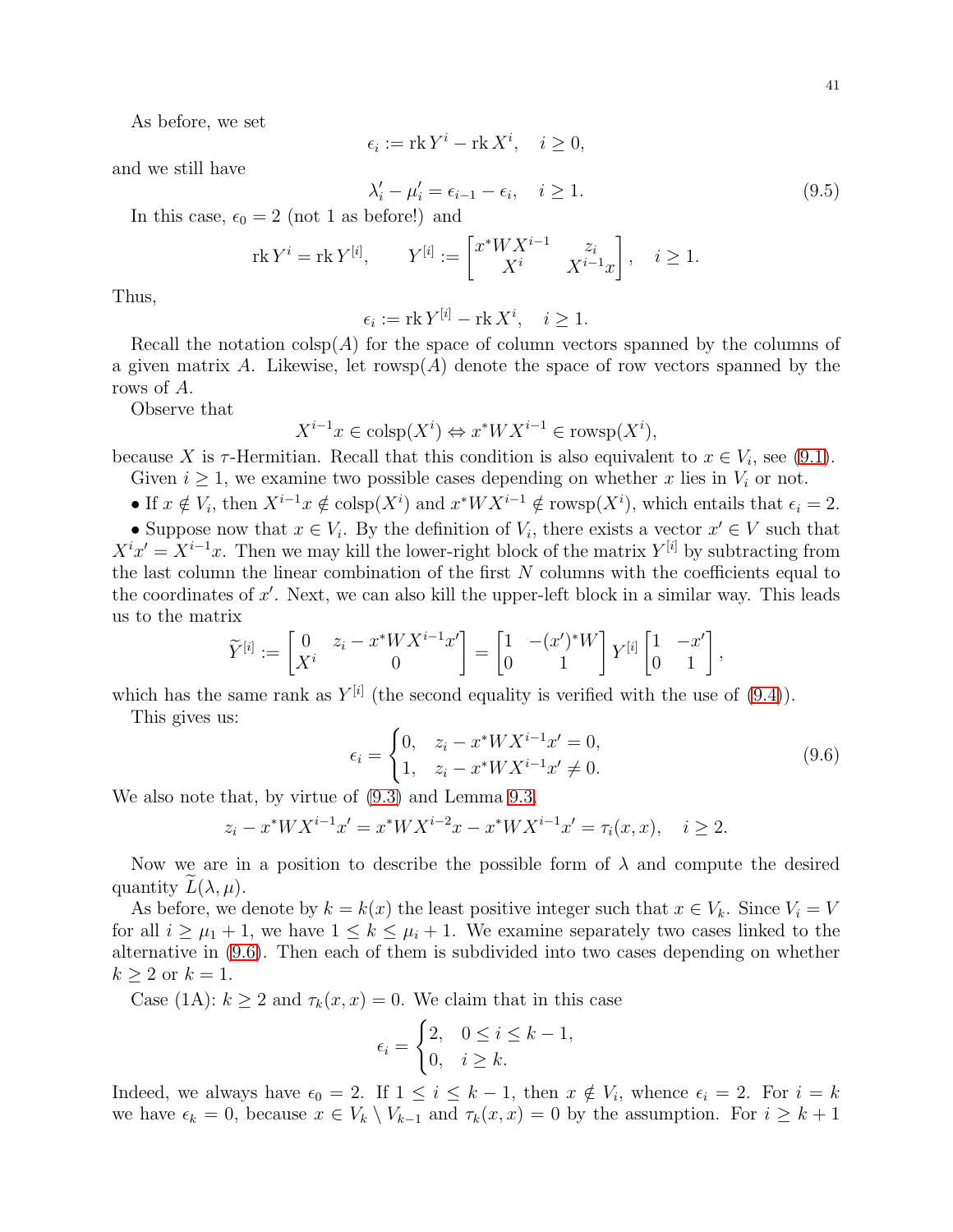the same result holds because we still have  $x \in V_i$  and  $\tau_i(x, x) = 0$ , where the latter equality holds for the reason that  $x \in V_{i-1}$  and  $V_{i-1}$  is the radical of  $\tau_i$  (Lemma [9.3\)](#page-38-1).

Case (1B):  $k = 1$  and  $z - x^* W x' = 0$ . (Here we assume that x' is chosen in advance and is fixed.) We claim that in this case

$$
\epsilon_i = \begin{cases} 2, & i = 0, \\ 0, & i \ge 1. \end{cases}
$$

The proof is as the same as in the previous case, the only difference is that the role of the quantity  $\tau_1(x, x)$  (which is not defined) is played by  $z_1 - x^* W x' = z - x^* W x'$ .

Case (2A):  $k \ge 2$  and  $\tau_k(x, x) \ne 0$ . We claim that in this case

$$
\epsilon_i = \begin{cases} 2, & 0 \le i \le k - 1, \\ 1, & i = k, \\ 0, & i \ge k + 1. \end{cases}
$$

Here we argue again as in Case (1A); the only difference arises for  $i = k$  because now  $\tau_k(x, x) \neq 0.$ 

Case (2B):  $k = 1$  and  $z - x^*Wx' \neq 0$ . (Again, x' is fixed in advance.) We claim that in this case

$$
\epsilon_i = \begin{cases} 2, & i = 0, \\ 1, & i = 1, \\ 0, & i \ge 2. \end{cases}
$$

Indeed, this is checked as in Case (1B).

From [\(9.5\)](#page-40-1) and the above expressions for  $\epsilon_i$  it is seen that in Case (1) (that is, (1A) and (1B)),  $\lambda$  is obtained from  $\mu$  by appending a vertical domino to the kth column, while in Case (2) (that is, (2A) and (2B)), one box is appended to the kth column and another box is appended to the  $(k+1)$ th column. Thus, in both cases,  $\mu \nearrow \lambda$ , as claimed in Proposition [8.2.](#page-29-2)

We proceed to the calculation of  $\widetilde{L}(\lambda, \mu)$ . We need a notation:

**Definition 9.4.** Let E be a finite-dimensional vector space over  $\widetilde{\mathbb{F}}$  and  $\kappa : E \times E \to \widetilde{\mathbb{F}}$  a nondegenerate sesquilinear Hermitian form. Then we set

<span id="page-41-0"></span>
$$
c_0(E) := \#\{x \in E : \kappa(x, x) = 0\}, \quad c_1(E) := \#\{x \in E : \kappa(x, x) \neq 0\}.
$$
 (9.7)

Observe that the choice of  $\kappa$  does not affect the definition of  $c_0(E)$  and  $c_1(E)$ , because all forms  $\kappa$  on the vector space E are all equivalent.

Note that

$$
c_0(E) + c_1(E) = q^{2 \dim E}.
$$

We claim that the following formulas hold:

Case (1A): 
$$
\widetilde{L}(\lambda, \mu) = q(c_0(V_k/V_{k-1}) - 1)q^{2\dim V_{k-1}}, \quad k = 2, 3, ...,
$$
  
\nCase (1B):  $\widetilde{L}(\lambda, \mu) = q^{2\dim V_1}$ ,  
\nCase (2A):  $\widetilde{L}(\lambda, \mu) = qc_1(V_k/V_{k-1})q^{2\dim V_{k-1}}, \quad k = 2, 3, ...,$   
\nCase (2B):  $\widetilde{L}(\lambda, \mu) = q^{2\dim V_1}(q - 1)$ .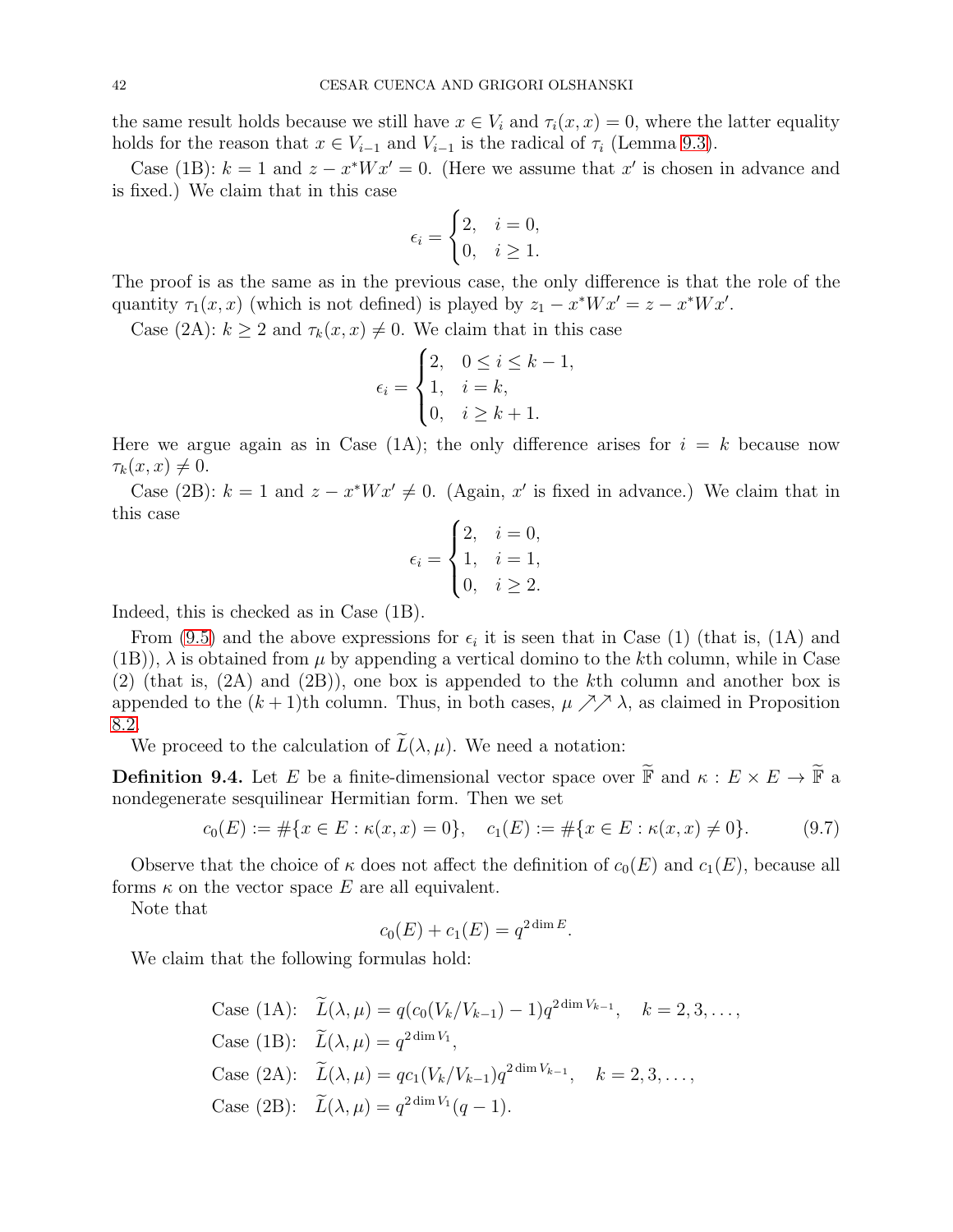From [\(9.7\)](#page-41-0) it follows that the sum of these expressions equals  $q^{2 \dim V +1}$ , as it should be (because this is the the total number of pairs  $(x, z) \in V \times \mathbb{F}$ ).

These formulas are derived directly from the definition of the cases. For instance, let us comment on Case (1A). Here  $z \in \mathbb{F}$  may be arbitrary, whence the factor q. Next, we have to count the number of vectors  $x \in V_k \setminus V_{k-1}$  with  $\tau_k(x, x) = 0$ . Recall that  $V_{k-1}$  is the radical of the form  $\tau_k$ , so that we may treat  $\tau_k$  as a nondegenerate form on  $V_k/V_{k-1}$ . The number of vectors x with the required conditions is equal to the number of pairs  $(u, v)$ , where u is a nonzero vector in the quotient space  $V_k/V_{k-1}$  with  $\tau_k(u, u) = 0$ , and v is any vector in  $V_{k-1}$ . The number of possible vectors u is  $c_0(V_k/V_{k-1}) - 1$ , whereas the number of possible vectors v is  $q^{2 \dim V_{k-1}}$  – the cardinality of  $V_{k-1}$ . The verification of the other formulas is similar.

To complete the computation we need the following explicit expressions for  $c_0(E)$  and  $c_1(E)$  (see Lemma [9.5](#page-42-1) below):

<span id="page-42-2"></span>
$$
c_0(E) = q^{2m-1} + (-1)^m q^{m-1} (q-1), \quad c_1(E) = q^{2m} - c_0(E), \quad m := \dim E. \tag{9.8}
$$

Finally, we need explicit expressions for the dimensions entering our formulas, and they are afforded by Lemma [9.2:](#page-37-2)

<span id="page-42-3"></span>
$$
\dim(V_k/V_{k-1}) = m_{k-1}, \quad \dim V_{k-1} = N - \sum_{j \ge k-1} m_j, \quad \dim V_1 = N - \sum_{j \ge 1} m_j. \tag{9.9}
$$

Substituting [\(9.8\)](#page-42-2) and [\(9.9\)](#page-42-3) into the expressions for  $\widetilde{L}(\lambda, \mu)$  we get the formulas of Proposition [8.2.](#page-29-2) It remains to check [\(9.8\)](#page-42-2).

<span id="page-42-1"></span>**Lemma 9.5.** The quantities  $c_0(E)$  and  $c_1(E)$  defined by [\(9.7\)](#page-41-0) are given by [\(9.8\)](#page-42-2).

*Proof.* Write  $c_0(m)$  and  $c_1(m)$  instead of  $c_0(E)$  and  $c_1(E)$ . The equality  $c_1(m) = q^{2m} - c_0(m)$ is evident. Next,  $c_0(m)$  equals the number of solutions in  $\widetilde{\mathbb{F}}^m$  of the equation

$$
x_1\overline{x_1} + \cdots + x_m\overline{x_m} = 0.
$$

Clearly,  $c_0(1) = 1$ , which agrees with [\(9.8\)](#page-42-2). Next, for  $m \geq 2$  we set

$$
a := x_1 \overline{x_1} + \cdots + x_{m-1} \overline{x_{m-1}}
$$

and observe that the equation  $x_m\overline{x_m} = -a$  has a single solution  $x_m = 0$  for  $a = 0$ , and  $q + 1$ solutions for every  $a \in \mathbb{F} \setminus \{0\}$ . This entails the recurrence relation

$$
c_0(m) = c_0(m-1) + c_1(m-1)(q+1), \quad m = 2, 3, \dots
$$

On the other hand,  $(9.8)$  satisfies this recurrence, which proves the lemma.

<span id="page-42-0"></span>This completes the proof of Proposition [8.2.](#page-29-2)

### 10. Generalized spherical representations

The contents of this section are not used in the body of the paper, so we omit detailed proofs. Our purpose here is to explain a representation-theoretic meaning of coadjointinvariant Radon measures.

Let V be a locally compact Abelian (LCA) group, and  $\hat{V}$  its Pontryagin dual (the group of characters). Next, let  $K$  be a compact group acting on V by automorphisms. Then it also acts by automorphisms on  $\hat{V}$ , and we set  $\mathcal{G} := \mathcal{K} \ltimes \hat{V}$  (the semidirect product). By a spherical representation of  $(\mathcal{G}, \mathcal{K})$  we mean a pair  $(T, \xi)$ , where T is a unitary representation of the group G on a Hilbert space  $H = H(T)$  and  $\xi \in H$  is a distinguished cyclic K-invariant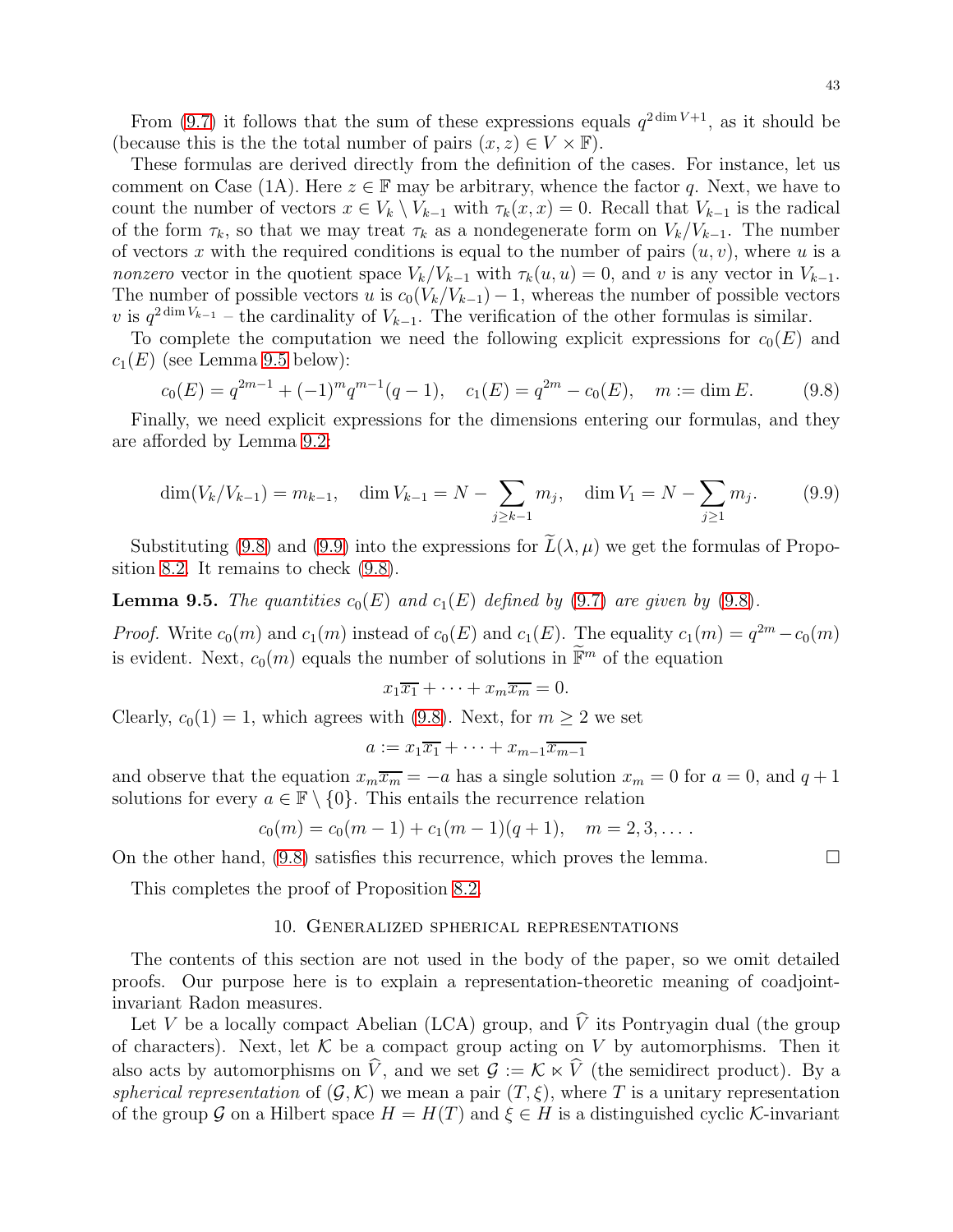vector. A well-known result due to Mackey says that there is a one-to-one correspondence  $P \leftrightarrow (T, \xi)$  between finite K-invariant Borel measures P on V and (equivalence classes of) spherical representations  $(T, \xi)$  of  $(\mathcal{G}, \mathcal{K})$ .

This correspondence looks as follows. Given P, we form the Hilbert space  $H := L^2(V, P)$ . The distinguished vector  $\xi$  is the constant function equal to 1. The representation T is defined by setting for  $\eta \in H$  and  $v \in V$ 

<span id="page-43-2"></span>
$$
(T(k)\eta)(v) := \eta(k^{-1} \cdot v), \qquad k \in \mathcal{K}, \tag{10.1}
$$

and

<span id="page-43-0"></span>
$$
(T(\widehat{v})\eta)(v) := \chi(\widehat{v}, v), \qquad \widehat{v} \in \widehat{V}, \tag{10.2}
$$

where  $\chi$  denotes the canonical pairing between  $\hat{V}$  and V (a bicharacter of  $\hat{V} \times V$ ). Then  $(T, \xi)$  is a spherical representation, and every spherical representation is obtained in this way from a (unique) measure P.

We are going to extend this correspondence to the case when  $K$  is no longer compact and the measures  $P$  are allowed to be infinite. On the other hand, we impose restrictions on  $V$ .

We need a few definitions. By a *lattice* in a LCA group  $V$  we mean an open compact subgroup; we denote by  $Lat(V)$  the set of all lattices in V. Next, if X is a closed subgroup of a LCA group V, then we will denote by  $X^{\perp}$  the subgroup of  $\hat{V}$  formed by the characters that identically equal 1 on X. Note that if  $X \in \text{Lat}(V)$ , then  $X^{\perp} \in \text{Lat}(\widehat{V})$ .

We are interested in LCA groups  $V$  satisfying the following condition:

(\*) There exists a two-sided infinite sequence of nested lattices  $\{X_n : n \in \mathbb{Z}\}\$  such that

$$
\cdots \supset X_n \supset X_{n+1} \supset \cdots, \qquad \bigcap X_n = \{0\}, \qquad \bigcup X_n = V.
$$

Note that if V satisfies (\*), then so does  $\hat{V}$ ; for the corresponding chain of lattices, one can take  $Y_n := X_{-n}^{\perp}.$ 

In what follows, we assume that  $V$  satisfies  $(*)$ . A basic example is the additive group of a local non-Archimedean field  $\mathbb{F}((z))$ , where  $\mathbb F$  is a finite field.

We denote by  $S(V)$  the space of *Schwartz–Bruhat functions* — these are the complex valued functions on V that are compactly supported and locally constant. Let also  $S[\tilde{V}]$  be the space of complex measures on  $V$  which are absolutely continuous with respect to the Haar measure and whose densities are Schwartz–Bruhat functions. Both  $S(V)$  and  $S[\hat{V}]$  are commutative ∗-algebras, with respect to pointwise multiplication and convolution product, respectively.

The Fourier transform establishes an algebra isomorphism between  $S(V)$  and  $S[\widehat{V}]$ . From this it is easy to obtain a version of Bochner's theorem:

<span id="page-43-1"></span>**Proposition 10.1.** The Fourier transform establishes a bijection  $P \leftrightarrow \varphi$  between Radon measures P on V and positive functionals  $\varphi$  on the \*-algebra S[V].

Let us emphasize that it is the Radon condition that allows one to define the Fourier transform of P.

Suppose now that T is a continuous unitary representation of the group  $\widehat{V}$  on a Hilbert space  $H$ . We are going to define the *Gelfand triple* 

$$
H_{\infty} \subset H \subset H^{\infty}.
$$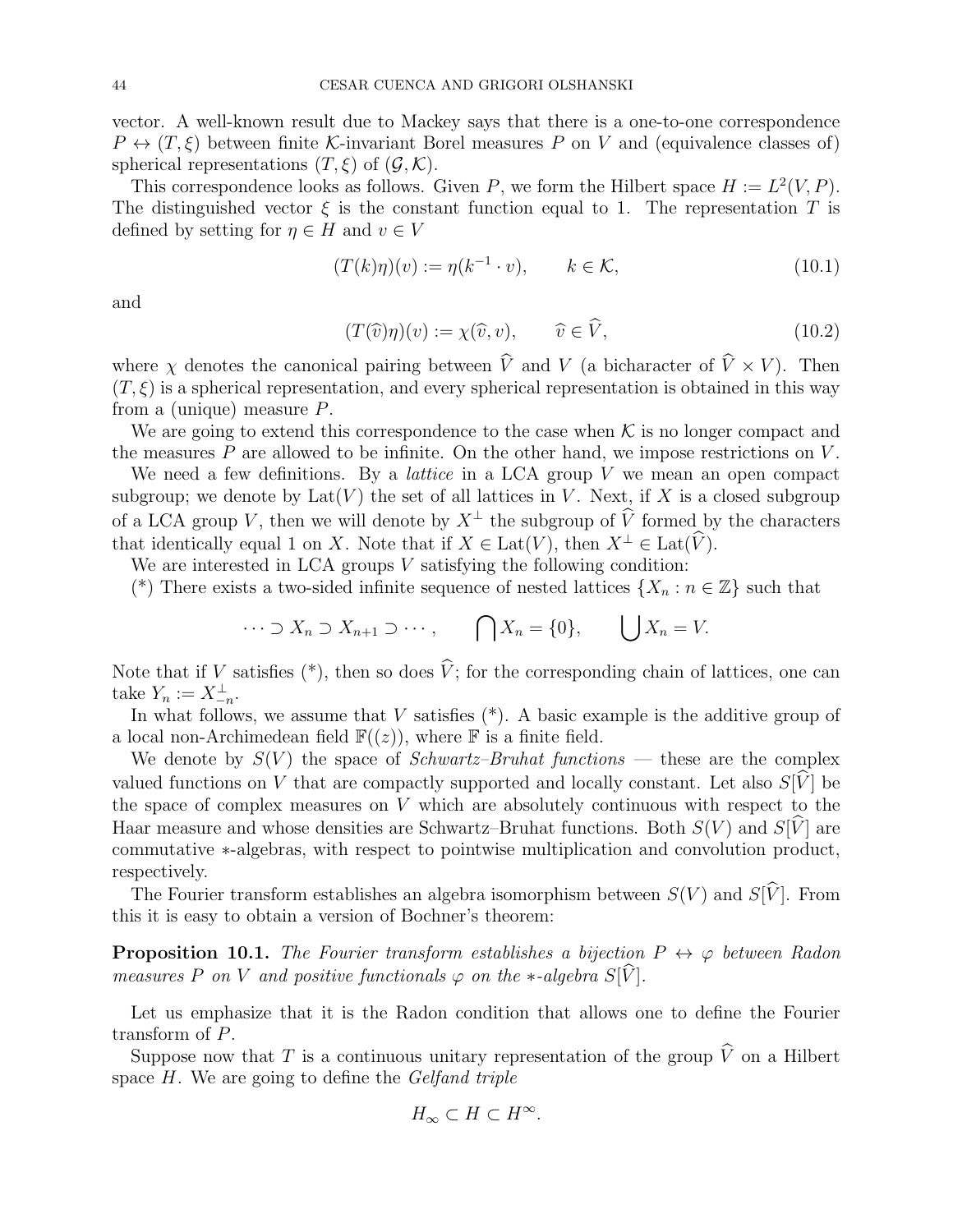For  $X \in \text{Lat}(\widehat{V})$ , let  $H^X$  denote the subspace of X-invariant vectors in H. By definition,

$$
H_\infty := \bigcup_{X \in \text{Lat}(\widehat{V})} H^X
$$

(the subspace of *smooth vectors*). It is an inductive limit space,  $H_{\infty} = \underline{\lim} H^X$ , with respect to natural embeddings  $H^X \to H^Y$  corresponding to pairs of lattices  $X \supset Y$ . We equip  $H_{\infty}$ with the inductive limit topology, where each  $H^X$  is endowed with its usual norm topology. Next,  $H^{\infty}$  is defined as the space of continuous antilinear functionals on  $H_{\infty}$ ; it is nothing else than the projective limit  $\varprojlim H^X$ , where, for each pair  $X \supset Y$ , the arrow  $H^X \leftarrow H^Y$  is the natural projection. Elements of  $H^\infty$  are called *generalized vectors* the natural projection. Elements of  $H^{\infty}$  are called *generalized vectors*.

The representation T gives rise to a \*-representation of the algebra  $S[\hat{V}]$  on H, which preserves the subspace  $H_{\infty} \subset H$  and extends to the space  $H^{\infty}$ . Furthermore, if  $\xi \in H^{\infty}$ and  $f \in S[\hat{V}]$ , then  $T(f)\xi \in H_{\infty}$ . A generalized vector  $\xi$  is said to be cyclic if the subspace  $\{T(f)\xi : f \in S[\widehat{V}]\}\$ is dense in H.

**Proposition 10.2.** There exists a natural bijective correspondence  $P \leftrightarrow (T,\xi)$  between Radon measures P on V and (equivalence classes of) pairs  $(T, \xi)$ , where T is a unitary representation of  $\widehat{V}$  and  $\xi$  is a distinguished generalized cyclic vector.

Sketch of proof. Given P, the corresponding pair  $(T, \xi)$  is constructed as follows. The Hilbert space H is  $L^2(V, P)$ . The operator  $T(\hat{v})$  on H is defined by [\(10.2\)](#page-43-0). The subspace  $H_{\infty} \subset H$ consists of compactly supported  $L^2$ -functions. The space  $H^{\infty} \supset H$  is formed by the locally- $L^2$ -functions. The distinguished vector  $\xi$  is the constant function 1.

Conversely, given  $(T, \xi)$ , the matrix element

$$
\varphi(\widehat{v}) := (T(\widehat{v})\xi, \xi)
$$

is well defined, and it is a positive functional on  $S[\hat{V}]$ . Then we use the correspondnce  $\varphi \mapsto P$  from Proposition 10.1. from Proposition [10.1.](#page-43-1)

Suppose now that there is a group K acting on V (and hence on  $\widehat{V}$ ) by automorphisms. Then we may form the semidirect product  $\mathcal{G} := \mathcal{K} \ltimes \widehat{V}$ . If T is a unitary representation of  $\mathcal G$  on a Hilbert space H, then the action of  $\mathcal K$  preserves the Gelfand triple associated with the restriction of T to  $\hat{V}$ . By a generalized spherical representation of  $(\mathcal{G}, \mathcal{K})$  we mean a pair  $(T, \xi)$ , where T is as above and  $\xi \in H^{\infty}$  is a generalized K-invariant cyclic vector  $\xi$ .

Denote by  $\mathcal{P}(V)^{\mathcal{K}}$  the set of K-invariant Radom measures on V. Given  $P \in \mathcal{P}(V)^{\mathcal{K}}$ , we assign to it a generalized spherical representation of the group  $\mathcal G$  by formulas [\(10.1\)](#page-43-2) and  $(10.2)$ ; the distinguished vector  $\xi$  being, as before, the constant function 1.

<span id="page-44-0"></span>**Proposition 10.3.** The correspondence  $P \mapsto (T, \xi)$  just described establishes a bijection between the set  $\mathcal{P}(V)^k$  and the set of equivalence classes of generalized spherical representations of  $(\mathcal{G}, \mathcal{K})$ . Under this correspondence, T is irreducible if and only if P is ergodic.

For instance, one may take (using the notation of section [1.1\)](#page-2-1)  $V = \bar{\mathfrak{g}}^*, V = \bar{\mathfrak{g}}, K = G.$ Then Proposition [10.3](#page-44-0) says that coadjoint-invariant Radon measures give rise to generalized spherical representations of the pair  $(\overline{G} \ltimes \overline{g}, \overline{G})$  (cf. [\[12,](#page-45-0) Sect. 5.1]), and ergodic measures produce irreducible representations.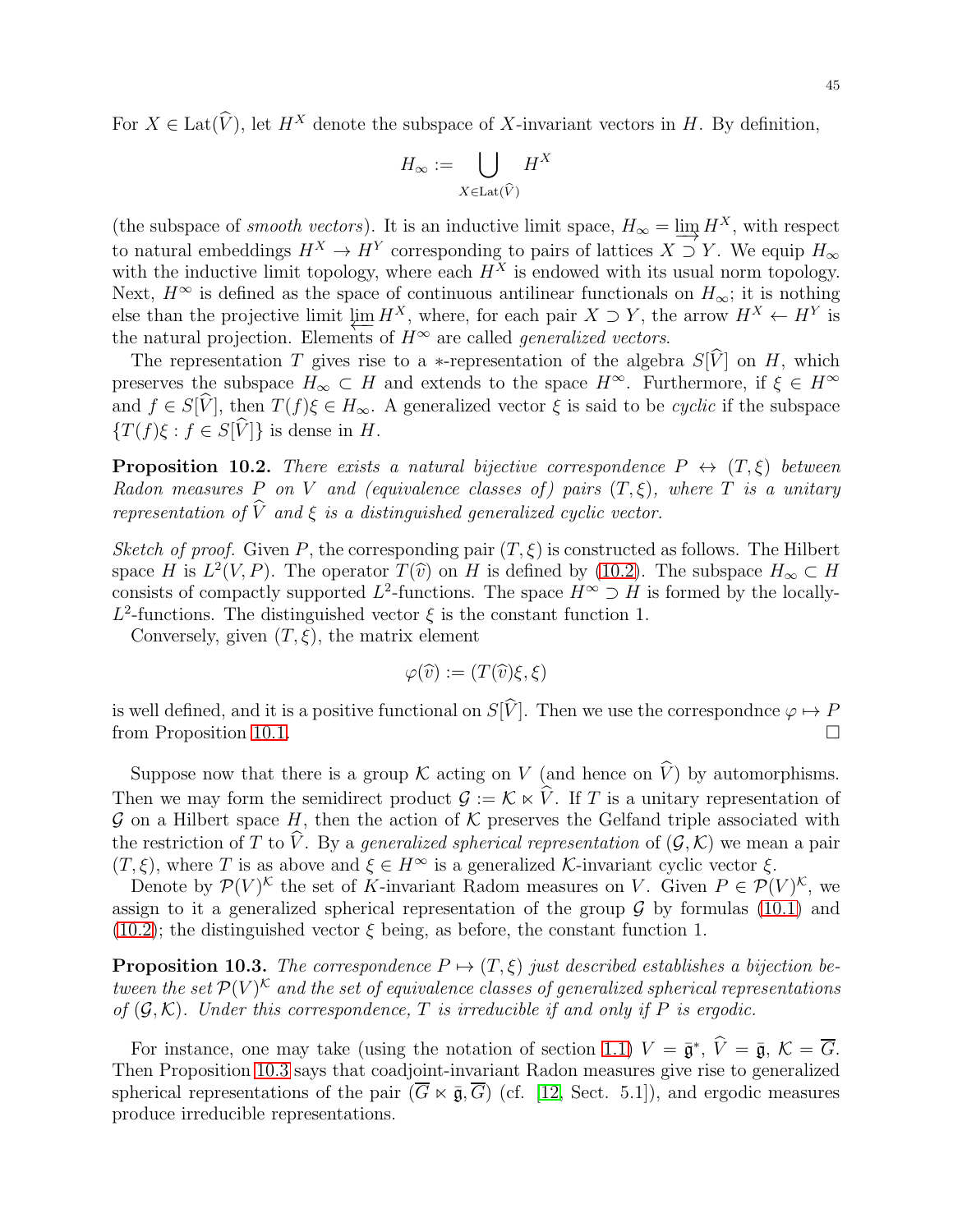#### <span id="page-45-1"></span>**REFERENCES**

- <span id="page-45-24"></span>[1] A. Borel, R. Carter, C. W. Curtis, N. Iwahori, T. A. Springer, R. Steinberg. Seminar on Algebraic Groups and Related Finite Groups. Lecture Notes in Mathematics 131. Springer-Verlag, 1970.
- <span id="page-45-21"></span>[2] A. M. Borodin. The law of large numbers and the central limit theorem for the Jordan normal form of large triangular matrices over a finite field. Journal of Mathematical Science (New York) 96, Issue 5 (1999), 3455–3471.
- <span id="page-45-10"></span>[3] A. Borodin and I. Corwin. Macdonald processes. Probability Theory and Related Fields 158, no. 1-2 (2014), 225–400.
- <span id="page-45-22"></span>[4] R. C. Bose and I. M. Chakravarti. Hermitian varieties in a finite projective space PG(N,  $q^2$ ). Canadian Journal of Mathematics 18 (1966), 1161–1182.
- <span id="page-45-19"></span>[5] A. Bufetov and L. Petrov. Law of Large Numbers for infinite random matrices over a finite field. Selecta Math. New Ser. 21 (2015), 1271–1338.
- <span id="page-45-11"></span><span id="page-45-4"></span>[6] N. Burgoyne and R. Cushman. Conjugacy classes in linear groups. J. Algebra 44 (1977), Issue 2, 339–362.
- [7] V. Ennola. On the conjugacy classes of the finite unitary groups. Ann. Acad. Sci. Fenn. Ser. A I, No. 313 (1962), 13 pages.
- <span id="page-45-12"></span><span id="page-45-2"></span>[8] V. Ennola. On the characters of the finite unitary groups, Ann. Acad. Sci. Fenn. Ser. A I, No. 323 (1963), 35 pages.
- <span id="page-45-15"></span>[9] J. Fulman. Random matrix theory over finite fields. Bull. Amer. Math. Soc. 39 (2002), 51–85.
- <span id="page-45-26"></span>[10] H. Glöckner. Fundamentals of direct limit Lie theory. Compositio Math. 141 (2005), 1551–1577.
- [11] A. Gnedin and G. Olshanski. Coherent permutations with descent statistic and the boundary problem for the graph of zigzag diagrams. International Mathematics Research Notices 2006 (2006), 51968–51968.
- <span id="page-45-0"></span>[12] V. Gorin, S. Kerov and A. Vershik. Finite traces and representations of the group of infinite matrices over a finite field. Advances in Math. 254 (2014), 331–395.
- <span id="page-45-8"></span>[13] S. V. Kerov. Generalized Hall-Littlewood symmetric functions and orthogonal polynomials. Representation theory and dynamical systems, Adv. Soviet Math., 9, Amer. Math. Soc., Providence, RI (1992), 67–94.
- <span id="page-45-18"></span>[14] S. V. Kerov. Asymptotic representation theory of the symmetric group and its applications in analysis. Translated from the Russian manuscript by N. V. Tsilevich. Translations of Mathematical Monographs, 219. American Mathematical Society, Providence, RI (2003).
- <span id="page-45-20"></span>[15] A. A. Kirillov. Variations on the triangular theme. In: Lie Groups and Lie Algebras: E. B. Dynkin's Seminar. (Amer. Math. Soc. Transl. Ser. 2, vol. 169). AMS,1995, 43–73.
- <span id="page-45-3"></span>[16] A. A. Kirillov. Merits and demerits of the orbit method. Bulletin of the American Mathematical Society 36, no. 4 (1999), 433–488.
- <span id="page-45-6"></span>[17] G. I. Lehrer. Fourier transforms, nilpotent orbits, Hall polynomials and Green functions. In: Finite Reductive Groups: Related Structures and Representations. Proceedings of an International Conference held in Luminy, France (M. Cabanes, ed.) Birkhäuser Boston, 1997, pp. 291–309.
- <span id="page-45-7"></span>[18] E. Letellier. Fourier Transforms of Invariant Functions on Finite Reductive Lie Algebras. Lecture Notes in Mathematics 1859. Springer Verlag 2005.
- <span id="page-45-23"></span>[19] D. W. Lewis. The isometry classification of Hermitian forms over division algebras. Linear Algebra Appl. 43 (1982), 245–272.
- <span id="page-45-14"></span><span id="page-45-9"></span>[20] I. G. Macdonald. Symmetric functions and Hall polynomials. Oxford University Press, 1995.
- [21] K. Matveev. Macdonald-positive specializations of the algebra of symmetric functions: Proof of the Kerov conjecture. Annals of Mathematics 189, Issue 1 (2019), 277–316.
- <span id="page-45-17"></span>[22] G. Olshanski. The problem of harmonic analysis on the infinite-dimensional unitary group. J. Funct. Anal. 205 (2003), 464–524.
- <span id="page-45-16"></span><span id="page-45-5"></span>[23] R. R. Phelps. Lectures on Choquet's theorem. Springer Science & Business Media, 2001.
- [24] T. A. Springer. Generalization of Green's polynomials. In: Representation theory of finite groups and related topics. Proceedings of Symposia in Pure Mathematics 21. Amer. Math. Soc. 1971, pp. 148–153.
- <span id="page-45-25"></span>[25] R. P. Stanley. Enumerative Combinatorics, Volume 2. Cambridge Studies in Advanced Mathematics 62. Cambridge University Press, 1999.
- <span id="page-45-13"></span>[26] N. Thiem and C. R. Vinroot. On the characteristic map of finite unitary groups. Advances in Mathematics 210, issue 2 (2007), 707–732.